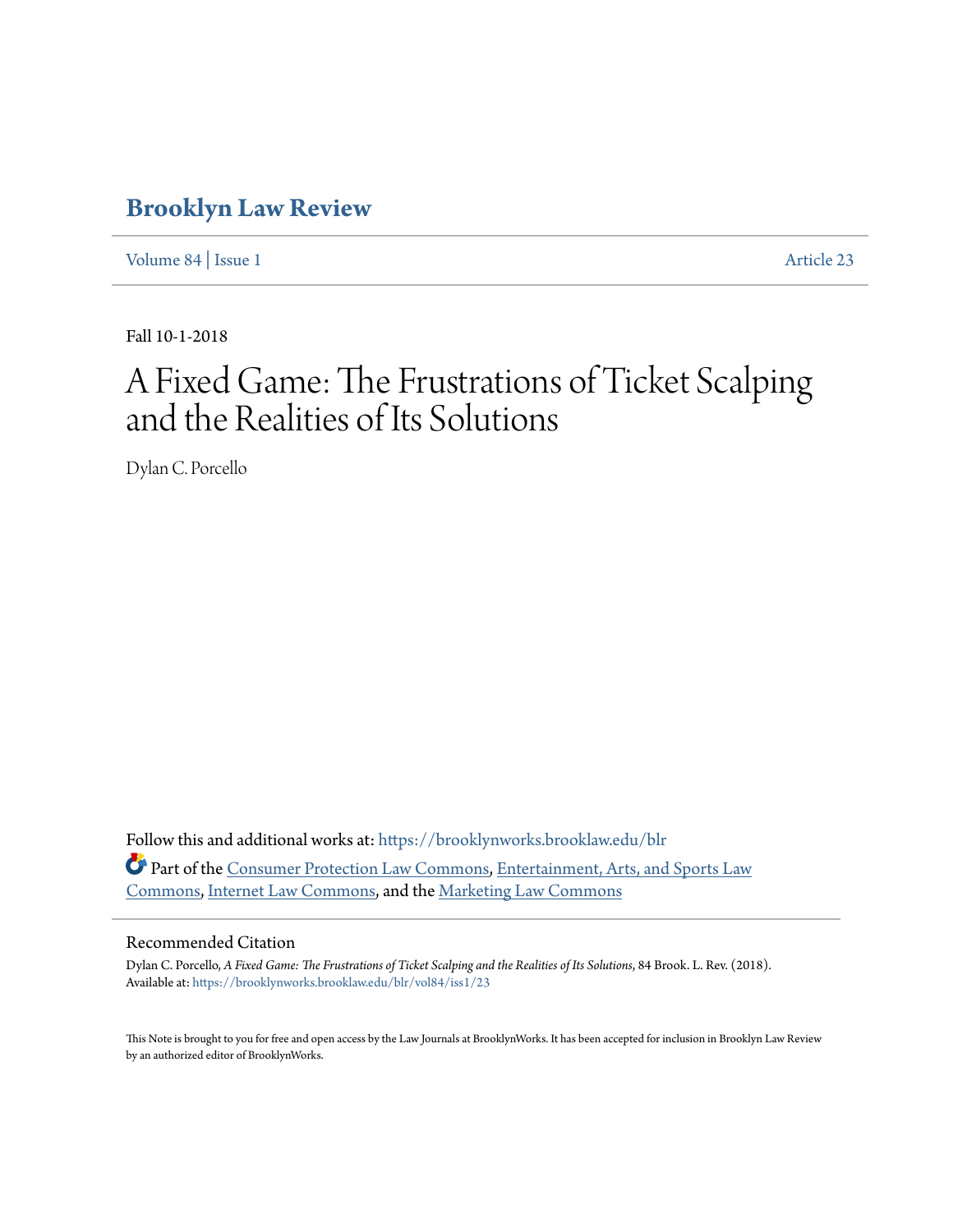# A Fixed Game

# THE FRUSTRATIONS OF TICKET SCALPING AND THE REALITIES OF ITS SOLUTIONS

# "Ticketing, to put it bluntly, is a fixed game."1

#### INTRODUCTION

In the wake of Hurricane Sandy, renowned musicians including Billy Joel and Bruce Springsteen performed for free in order to raise funds for relief efforts.2 Unfortunately, for many fans of these world-famous performers the closest they got to the stage was from the seat of their couch, as ticket scalpers quickly hijacked the ticket market through predatory purchasing and inflated prices.3 Although the show appeared to be sold out within minutes, days before the show hundreds of seats were available through the secondary ticket market at prices "rang[ing] from \$790 to \$6,500, many times their face value."4 This was not the only time in recent history that New Yorkers

<sup>1</sup> N.Y. ATT'Y GEN., OBSTRUCTED VIEW: WHAT'S BLOCKING NEW YORKERS FROM GETTING TICKETS 3 (2016), https://ag.ny.gov/pdfs/Ticket\_Sales\_Report.pdf [https:// perma.cc/L47D-8MWW] [hereinafter OBSTRUCTED VIEW]; *see also* 30A C.J.S. Ent. and Amusement  $\S 155 (2017)$  ("Ticket scalping' is the common name given to the practice of selling tickets to popular entertainment events at prices which greatly exceed the established price for those tickets"). 2 Kara Warner, *12-12-12 Concert Raises \$30 Million for Sandy Relief*, MTV

NEWS (Dec. 13, 2012), http://www.mtv.com/news/1698922/12-12-12-concert-raised-30 million-sandy-relief/. [https://perma.cc/D55E-UK5P] The concert was considered "one of the largest gatherings of major rock musicians in recent memory," included performances from "Bruce Springsteen and the E Street Band, Dave Grohl, Eric Clapton, Billy Joel, Eddie Vedder, Roger Waters, the Who, Kanye West and Paul McCartney, among others." James C. McKinley Jr., *Benefit's Producers Condemn Scalpers*, N.Y. TIMES (Dec. 7, 2012), https://www.nytimes.com/2012/12/08/arts/music/producers-of-12- 12-12-benefit-concert-assail-scalpers.html?partner=rss&emc=rss.

<sup>[</sup>https://perma.cc/9DLH-QPKM]. 3 McKinley, *supra* note 2. The 13,500 tickets sold out on Ticketmaster within minutes of being released and were being resold through StubHub on the same day. *Id.*

<sup>4</sup> James C. McKinley Jr., *Bill Seeks to Make Resale of Tickets for Benefit Concerts Illegal*, N.Y. TIMES: ARTS BEAT BLOG (Dec. 12, 2012 2:35 PM), https://artsbeat. blogs.nytimes.com/2012/12/12/bill-seeks-to-make-resale-of-tickets-for-benefit-concertsillegal/ [https://perma.cc/8NS5-BANB]. Tickets for the floor were being resold for as much as \$48,000. McKinley, *supra* note 2.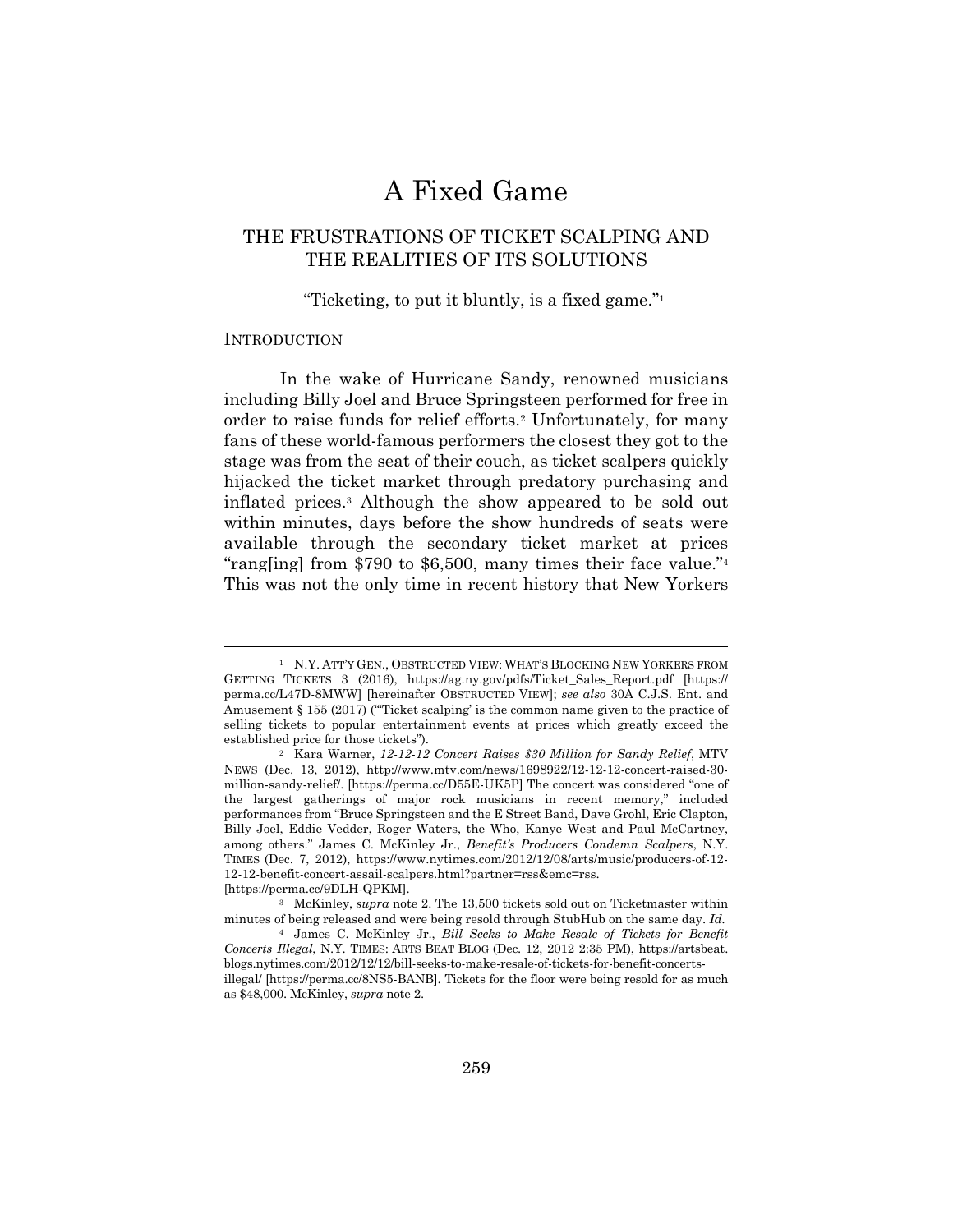were priced out of a charity event,<sup>5</sup> but it certainly sparked the need for reform.6 Although ticket scalping itself is not illegal in New York, newer legislation aims to further criminalize the predatory means that scalpers use to buy tickets in high quantities during online sales.7

Ticket scalping is the practice of reselling tickets to popular events at a rate significantly above face value.8 The recent growth of the secondary ticket market is largely resulting from the use of ticket purchasing software or "bots" in online ticket sales.9 These "aggressive computer programs" allow users to bypass an internet ticket site's security measures and then purchase a large quantity of tickets to an event, forcing fans to rely on the secondary market's less regulated prices.10 While recently enacted legislation in New York and the 2016 Better Online Ticket Sales (BOTS) Act are "step[s] in the right direction," these actions are not enough to ensure that consumers have a fair opportunity to get tickets at face value through online sales.11 Demand for high profile shows like *Hamilton* is inevitable,<sup>12</sup> but there are greater concerns than the quantity of tickets for sale.13 The problem plaguing the entertainment industry for over two centuries is the lack of fair

<sup>5</sup> *See* Nicole Spector, *Scalpers Ignore Outcry, Sell Their 'Free' Tickets to See the Pope*, NBC NEWS (Sept. 25, 2015, 11:11 AM), https://www.nbcnews.com/storyline/popefrancis-visits-america/scalpers-ignore-outcry-sell-their-free-tickets-see-pope-n433676 [https://perma.cc/WDP7-AAYK]. 6 McKinley, *supra* note 4. 7 Gerald B. Silverman, *Ticket Industry Bracing for New York Law Expansion*,

Electronic Com. & L.Rep. (BNA) (May 31, 2017), https://www.bna.com/ticket-industrybracing-n73014451490/ [https://perma.cc/9H2A-UEYN]. 8 Arlotta v. Bradley Ctr., 349 F.3d 517, 518 (7th Cir. 2003); Paul J. Criscuolo,

Comment, *Reassessing the Ticket Scalping Dispute: The Application, Effects and Criticisms of Current Anti-Scalping Legislation*, 5 SETON HALL J. SPORT L. 189, 189 (1995). 9 Alexis Kramer, *Pushy Ticket-Buying Bots Feel Heat from Federal, State* 

*Officials*, 16 Computer Tech. L. Rep. (BNA) No. 7, at 184 (Apr. 3, 2015). 10 Robert J. McFadden, Note, *The BOTS Act: A Small Step for Fankind When* 

*a Giant Leap is Needed*, 55 WASHBURN L. J. 427, 428 (2016). 11 Dana Jaskier, *Keep the Tickets with the Fans: A Proposal for a Federal Law* 

*to Protect Consumers Against Price Gouging and Counterfeit Tickets in the Secondary Ticketing Market*, 44 W. ST. U. L. REV. 83, 102 (2017); *see infra* Section I.B.2. 12 *See* Ben Sisario, *Congress Moves to Curb Ticket Scalping Banning Bots Used* 

*Online*, N.Y. TIMES (Dec. 8, 2016), https://www.nytimes.com/2016/12/08/business/media/ ticket-scalping-bots-act.html [https://perma.cc/D3BA-GF5L] ("Critics say bots feed a high-priced resale market that pushes tickets out of reach of ordinary consumers, particularly for hot events like 'Hamilton.'"). Concertgoers, however, have had the opportunity to bid on *Hamilton* tickets through the show's online digital lottery. Olivia Clement, *Broadway Hamilton Increasing Number of \$10 Lottery Tickets*, PLAYBILL (Jan. 29, 2017), http://www.playbill.com/article/broadway-hamilton-increasing-number-of-10 lottery-tickets. [https://perma.cc/MRT2-Q8GL]. Those who win the lottery have are given a sixty-minute window to purchase their tickets and then their "[s]eats are assigned at the discretion of the box office," which prevents the tickets from being transferred. *Id.*

<sup>13</sup> *See* OBSTRUCTED VIEW, *supra* note 1, at 3 ("The problem is not simply that the demand for prime seats exceeds supply, especially for the most in-demand events.").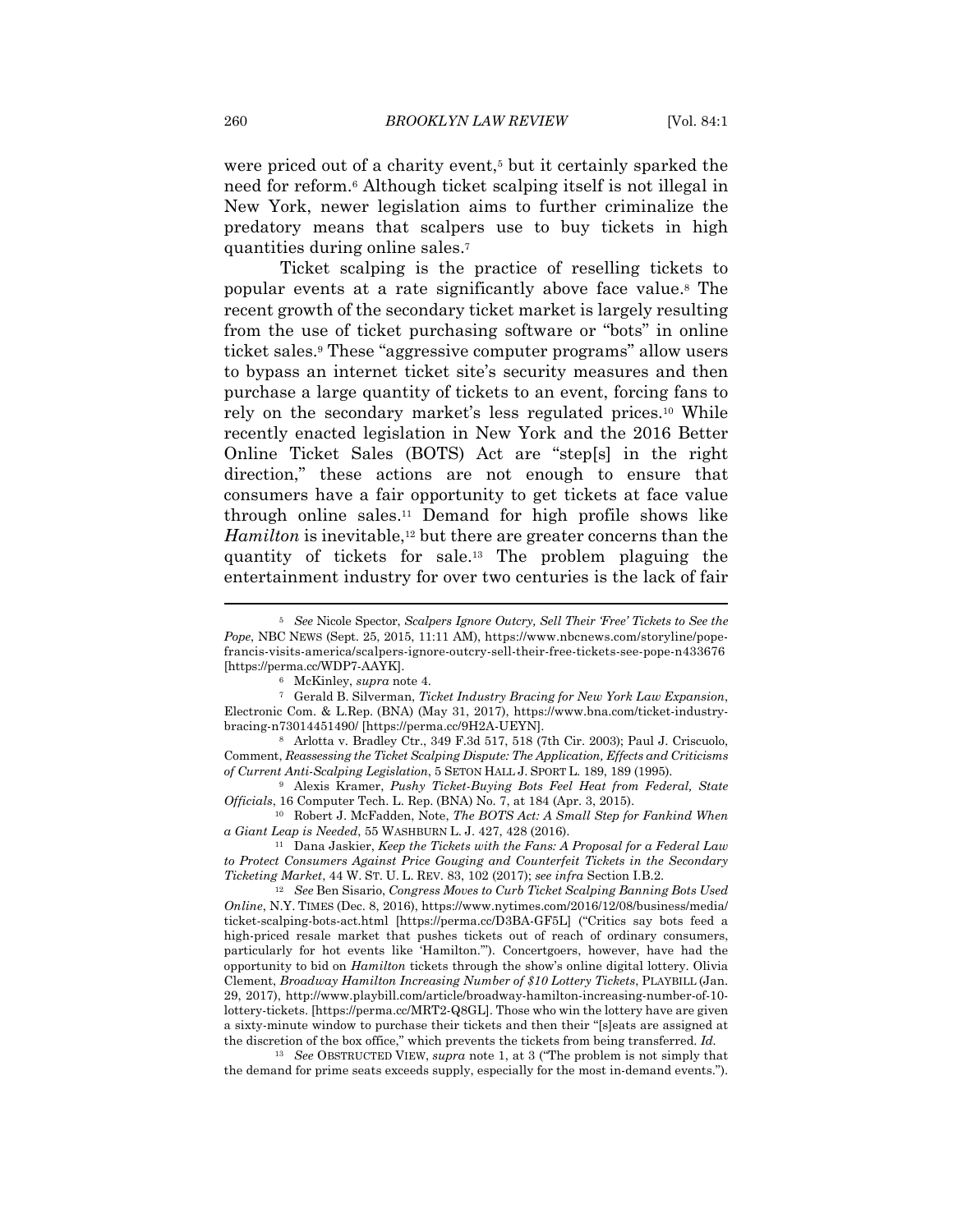opportunity for consumers to purchase their tickets from the primary marketer at the primary marketer's original price.14

As consumers and performers have been outspoken about reforming ticket purchasing legislation, primary ticket marketers have also showed interest in changing the industry.15 One giant in the primary market, Ticketmaster, has taken the initiative by developing its own program to try and diminish the presence of scalpers.16 Similar to efforts made through legislation and independent efforts of artists, ticket scalpers have unfortunately found their way around these new solutions.17 The issue with much of the anti-ticket scalping legislation is that it aims to combat the problem after it has already happened.18 To ensure that consumers have a fair opportunity to purchase tickets at face value, primary ticket marketers must be held accountable for how their tickets are being purchased and place further restrictions on how these tickets can be transferred after the initial purchase.

This note will proceed in the following four parts. Part I of this note provides the history of ticket scalping and the legislation, both state and federal, that has been enacted to address it. This Part highlights the origins of ticket scalping and how the secondary ticket market has gained control over the entertainment industry. Additionally, this Part addresses the use of bots in the ticket scalping timeline and how the New York State legislature and the federal government have sought to diminish the impact of the growing secondary ticket market. Part II explains the predatory nature of the secondary ticket market and how it is often left as consumers' only option for buying tickets. Part III illustrates the concerns of artists and other players in the entertainment industry. This Part recognizes the initiatives taken by primary ticket marketers and the performers themselves, as well as how they are negatively impacted by ticket scalping. Lastly, Part IV advocates for a new

<sup>14</sup> *See* KERRY SEGRAVE, TICKET SCALPING: 1850–2005 at 3 (2007). 15 *See infra* Part III. 16 Robert Levine, *Taylor Swift is the Latest Superstar to Use Ticketmaster's Verified Fan Program—But Does it Work?*, BILLBOARD (Aug. 25, 2017), http:// www.billboard.com/articles/business/7942004/taylor-swift-ticketmaster-verified-fanprogram-does-it-work [https://perma.cc/YQ29-5HD5]. 17 *See* Steve Knopper, *Is Ticketmaster's New Resale Program Helping or* 

*Hurting Fans?*, ROLLING STONE (May 27, 2014), http://www.rollingstone.com/music/news/isticketmasters-new-resale-program-helping-or-hurting-fans-20140527 [https://perma.cc/ 48V9-FVB] ("Whether Ticketmaster does it or doesn't do it, it's out there on other sites."). 18 New York law and the BOTS Act police the resale of tickets, rather than

protecting consumers in the initial sale. Better Online Ticket Sales Act of 2016, Pub. L. No. 114-274, 130 Stat. 1401, 1401 (2016) (codified as amended at 15 U.S.C. § 45c (2012 & Supp. IV 2016)); N.Y. ARTS & CULT. AFF. § 25.24 (McKinney 2017).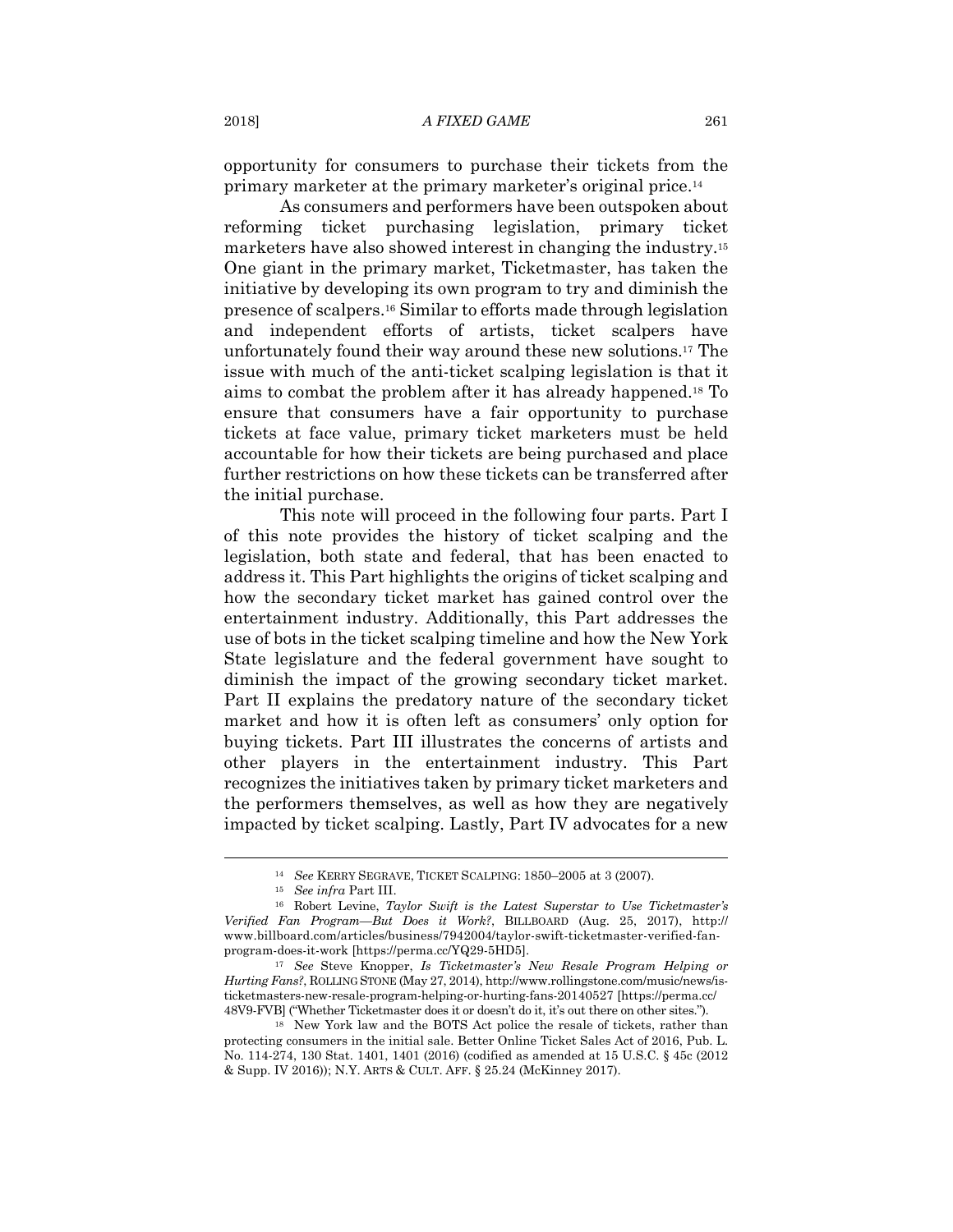direction in combating predatory ticket purchasing. This Part establishes proactive ticket scalping regulation, which would: (1) enjoin secondary marketers from allowing bot-using ticket scalpers to utilize their resale platforms; (2) hold primary marketers accountable for the rapid growth of the secondary ticket market; and (3) require primary marketers to adopt more secure purchasing mechanisms that restrict transferability without harming consumers.

# I. FROM BROADWAY TO BOTS: A HISTORY OF TICKET **SCALPING**

"Ticket scalping is probably as old as tickets."19

Ticket scalping has persisted and worsened, for over two centuries.20 While there is evidence of the practice dating as far back as the Roman Empire, when tickets for the seats closest to the emperor were scalped outside the Roman forum, $21$  the practice is believed to have first emerged in the United States during the late nineteenth century, when scalpers sold unused portions of railroad tickets.22 Near the turn of the century, the practice evolved and claimed its first victim: Broadway.23 "Sidewalk men," selling high-priced tickets outside of Broadway theatres, were considered "[t]he greatest evil that theatergoers in [New York City] have to contend with."24 Through the twentieth century, the practice was defined by ticket scalpers standing outside a venue trying to sell tickets to people right before the show started.25 Before online sales became the primary medium for purchasing tickets, "sidewalk men" avoided waiting on physical lines by using proxies and other means to evade the security measures put in place by primary ticket marketers.<sup>26</sup> While icing, a form of bribing the primary ticket distributor, and

<sup>19</sup> John Seabrook, *The Price of the Ticket*, NEW YORKER, Aug. 10 & 19, 2009, https://www.newyorker.com/magazine/2009/08/10/the-price-of-the-ticket

<sup>[</sup>https://perma.cc/6LFR-XJNM]. 20 *See* Jaskier, *supra* note 11, at 85. 21 Brad Parks, *Ticket Scalping Has a New Name and Image,* NJ.COM (Jan. 28, 2008, 6:00 AM), http://www.nj.com/giants/index.ssf/2008/01/ticket\_scalping\_has\_new\_name\_ a.html [https://perma.cc/3M8E-7EV8].<br>
<sup>22</sup> See McFadden, *supra* note 10, at 433–34.<br>
<sup>23</sup> See Seabrook, *supra* note 19.<br>
<sup>24</sup> Id. ("[A] local magistrate named Crane said in 1901," that ticket speculators

<sup>&</sup>quot;are practically highwaymen and hold up everybody that goes to a place of amusement."). 25 *See* Andrew Kandel & Elizabeth Block, *The "De-Icing" of Ticket Prices:* 

*Proposal Addressing the Problem of Commercial Bribery in the New York Ticket Industry*, <sup>5</sup> J. L. & POL'Y 489, 494 (1997). 26 James A. Devine, *Ticket Scalping in the Late 1800s and the Early 2000s—Much* 

*Has Changed, Much is the Same*, SETON HALL LAW STUDENT SCHOLARSHIP 1, 1 (2014).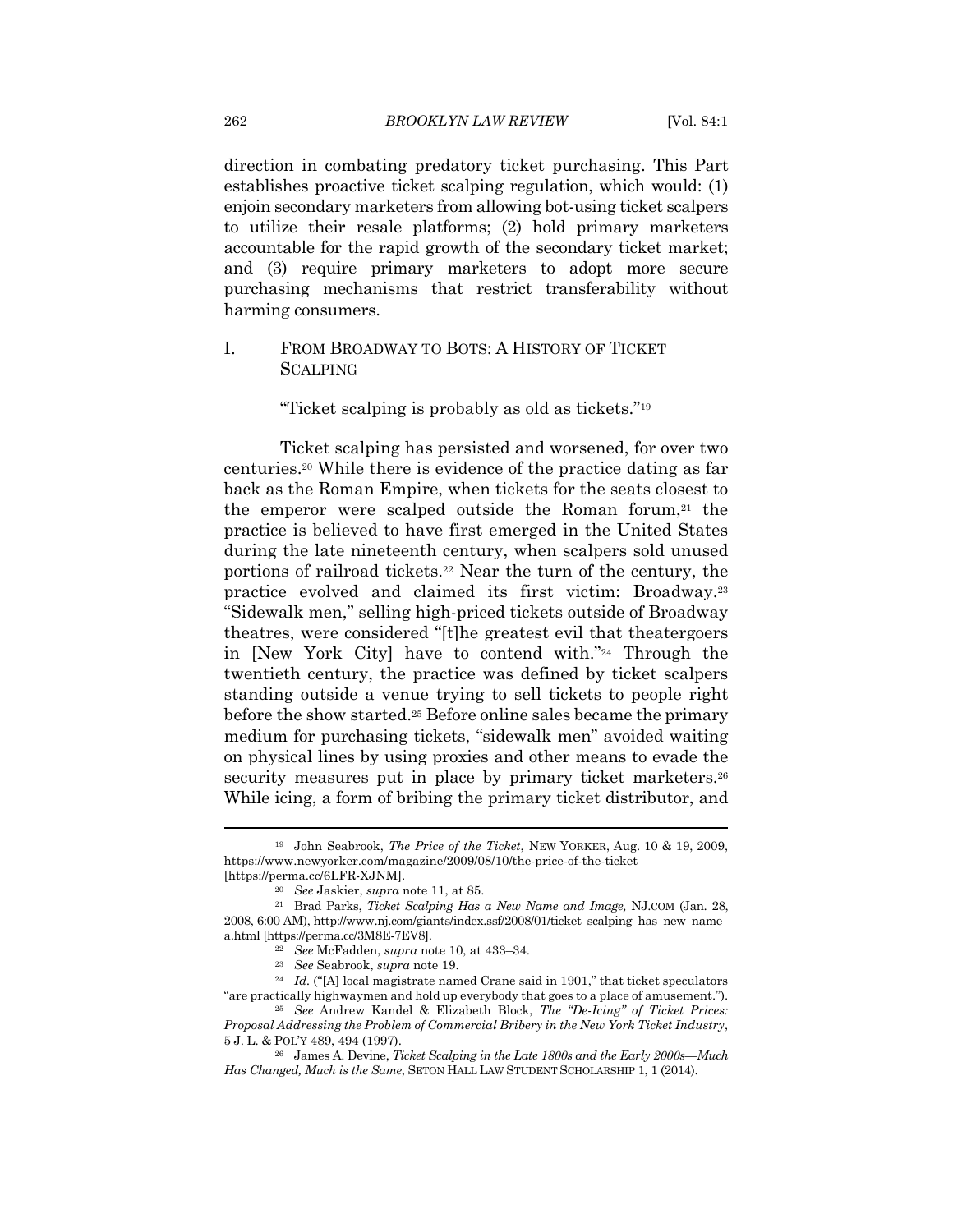other illicit means for purchasing tickets in bulk harmed fans greatly, it was not until advancements in online ticketing and resale that the ticket scalping industry grew exponentially.27

In the twentieth century, ticket scalping became more innovative and technology-based, widening the gap between the price that the primary marketer set and what the consumer actually paid for the ticket.28 The primary marketer is the agent that initiates the first transaction for the sale of the ticket these are the Ticketmasters of the world.29 A secondary marketer is a ticket resale platform, such as StubHub or SeatGeek, wherein scalpers sell the tickets obtained from primary marketers at unregulated prices.30 Given that there are no legal limits on how much a ticket can be resold for, scalpers stand to make a large profit off of a ticket that they paid face value for from the primary marketer.31 The secondary marketer collects a fee from both the seller and the buyer, often a percentage of the ticket price and a predetermined but unspecified service fee, respectively.32 Since bot usage prevents average consumers from entering into the primary market for certain high-profile events, scalpers and secondary marketers stand to gain a tremendous profit from ticket resale, none of which will ever be seen by the artist performing the show.

<sup>27</sup> *See* Kandel & Block, *supra* note 25, at 489–90 ("'Ice' is money paid, in the form of a gratuity, premium or bribe, in excess of the printed box office price of a ticket, to an operator of any 'place of entertainment' or their agent, representative or employee. Box office employees and their supervisors who control the original sale and distribution of tickets are such agents."(footnotes omitted));*see also* Jaskier, *supra* note 11, at 86. 28 *See* Jaskier, *supra* note 11, at 86 ("[B]oundless profits are possible because

of the considerable difference between the low initial price of the tickets and the higher market value on the secondary market."). 29 *The Event Ticketing Industry is Broken and in Need of Disruption*, AVENTUS

<sup>(</sup>May 19, 2017), https://blog.aventus.io/the-event-ticketing-industry-is-broken-and-inneed-of-disruption-a60781c3c699 [https://perma.cc/944Z-AHT7]. 30 *Id.*; *see also What's SeatGeek?*, SEATGEEK, https://seatgeek.com/about

<sup>[</sup>https://perma.cc/ECC7-T7Q6]; *About Us*, STUBHUB, https://www.stubhub.com/about-us [https://perma.cc/S8XB-G95H]. 31 Neither federal nor state law impose regulations on how much a ticket may

be resold for. Better Online Ticket Sales Act of 2016, Pub. L. No. 114-274, 130 Stat. 1401, 1401 (2016) (codified as amended at 15 U.S.C. § 45c (2012 & Supp. IV 2016)); N.Y. ARTS & CULT. AFF. § 25.24 (McKinney 2017). 32 STUBHUB HELP CENTER, https://stubhub.custhelp.com/ (follow "fees"; then

follow "What are StubHub's fees to sell tickets?") [https://perma.cc/QTU4-47C8]; *How Secondary Market Service Fees Work*, SEATGEEK (Mar. 1, 2017), https://seatgeek.com/ tba/articles/secondary-market-service-fees-work/ [https://perma.cc/4VKG-LZ4P] (noting that SeatGeek allows, but does not necessarily require sellers to include service fees in the listed ticket price); Taylor Mims, *StubHub Must Face Lawsuit Over Hidden Fee Drip Pricing Allegations, Judge Rules*, BILLBOARD (June 13, 2018), https://www.billboard.com/ articles/business/8460853/stubhub-lawsuit-hidden-fee-drip-pricing-allegations [https:// perma.cc/3VMJ-ERU3] ("Only at checkout does StubHub for the first time list a total amount that includes hidden fees—after consumers have already selected seats at a lower advertised price.").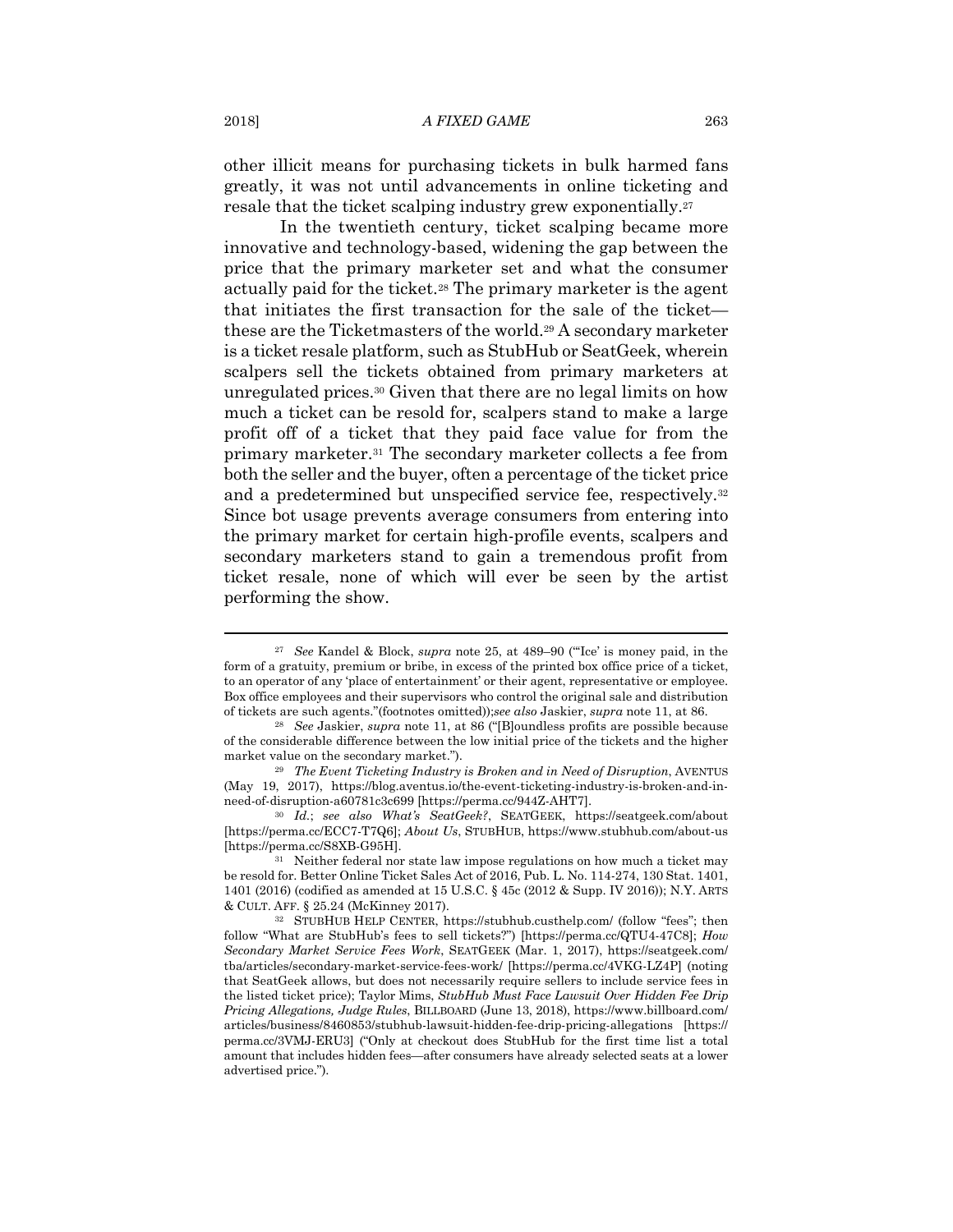#### *A. Pre-Bot Legislation*

Being home to Broadway and celebrated venues like Madison Square Garden, it comes as no surprise that New York has been at the forefront of ticket scalping regulation. First, Governor Nathan Miller signed an anti-scalping law in 1922 that "capped the price of resale tickets at two dollars above face value."33 Governor Miller's law, which continued to broaden throughout the twentieth century, sought to attack what he believed was "'gross profiteering.'"34 Later, legislation was also enacted to regulate ticket scalping within a certain distance of the venue.35 Additionally, New York State has sought "to police out-of-state actors [from scalping] tickets to events within New York."36 As of 2018, all legally operating ticket "resellers" in New York are required to have licenses and operate in accordance with the State's ticket resale policies.<sup>37</sup>

In 1999, then-Attorney General Elliot Spitzer released a report on ticket scalping and how to address the growing secondary market.<sup>38</sup> Even before bots became the dominant mechanism for purchasing tickets it was the Office of the Attorney General's belief that, "the public has virtually no opportunity of securing good seats at face value."39 As of 2018, consumers still have to overcome the hurdles of any "illegal alliance[s] between [scalpers] and ticket brokers," as well as penetrate the virtual wall in an online sale dominated largely by illegal purchasing software.40

Less than a decade after the 1999 report, New York decriminalized ticket scalping with the expectation of being able to regulate it.41 The legislation enacted in 2007 sought to address

<sup>33</sup> *See* OBSTRUCTED VIEW, *supra* note 1, at 7. 34 *Id.*

<sup>35</sup> *Id.*

<sup>36</sup> *Id.*

<sup>37</sup> *FAQ—Ticket Reseller*, N.Y. DEP'T OF STATE DIV. OF LICENSING SERVS., https:// www.dos.ny.gov/licensing/ticketresell/ticket\_faq.html [https://perma.cc/3WN6-AW3A]. Statesanctioned ticket scalping is referred to as "reselling," and is permissible with a license. N.Y. ARTS & CULT. AFF. § 25.13 (McKinney 2017).<br><sup>38</sup> Press Release, N.Y. State Office of the Att'y Gen., Spitzer Issues Report on

Ticket Sales (May 27, 1999) https://ag.ny.gov/press-release/spitzer-issues-report-ticketsales [https://perma.cc/NS2B-6Y3G]. 39 *Id.*

<sup>40</sup> *Id.*; Rebecca Beitsch, *Despite Bans, Ticket-Buying Bots Still Snag the Best Seats*, PEW STATELINE (Feb. 2, 2018), https://www.pewtrusts.org/en/research-andanalysis/blogs/stateline/2018/02/02/despite-bans-ticketbuying-bots-still-snag-the-bestseats [https://perma.cc/ZN3C-28UB]. 41 Anthony J. Dreyer, *Hold All Tickets: New York Adopts (Yet Another) Ticket* 

*Resale Law*, 244 No. 19 N.Y. L. J. 1, 1 (July 28, 2010) (The 2007 law "reflected a shift toward a more open and expansive market for ticket resale."); *see* OBSTRUCTED VIEW, *supra*  note 1, at 7.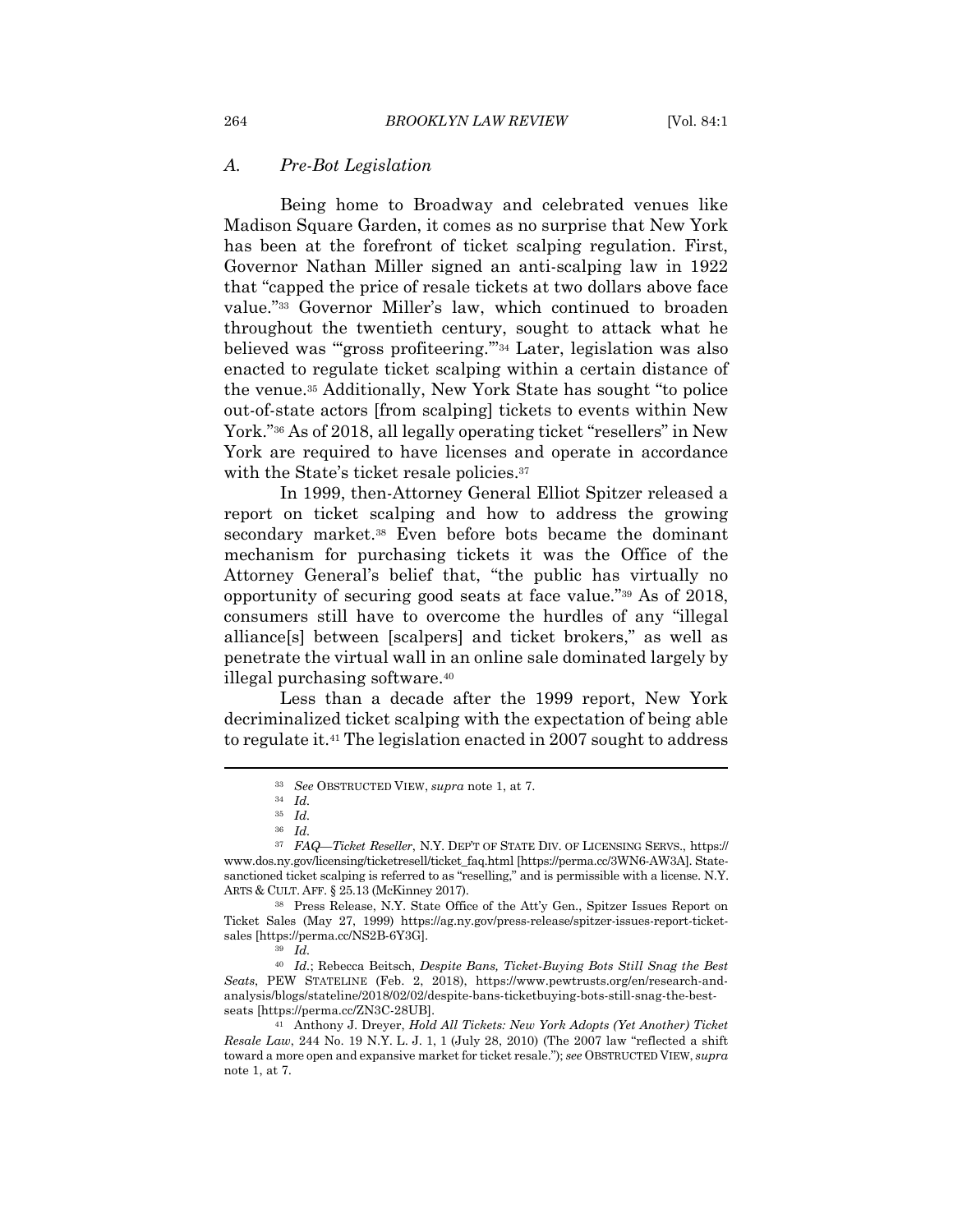ticket scalping by legalizing the practice in order to create legislative oversight on ticket scalping practices.42 The law shifted the theme of ticket scalping legislation from criminalization of the activity as a whole, to regulation of its means.43 Additionally, these laws had the consumer's interest in mind by providing a licensing system that required a licensing fee and disclosures of the tickets sold, which is still in effect today.44 It was clear that the legislature had good faith intentions when legalizing ticket resale. While the hope driving its efforts was to lower ticket prices for fans, the effect was the opposite.

In 2010, the New York ticket scalping laws were amended to account for the rapid growth of the secondary market, which was addressed in the original legislation, and major changes to New York's stance on ticket scalping.45 "[F]or the first time, the law banned the use of ticket-buying software ... . 'used by unscrupulous speculators to purchase tickets at initial sale ahead of consumers intending to attend an event . . . .'"46 Since New York's ticket scalping laws contain sunset provisions, the laws are often subject to more developments by the legislature.47

As of 2018, New York's ticket scalping legislation highlights that the state legislature has found that purchasing tickets to "places of entertainment are a matter of public interest."48 Therefore, preventing the general public from obtaining tickets through primary marketers would constitute a violation of that interest under federal law, since the BOTS Act provides for action when an interest of a state's residents is threatened by the usage of bots.49 Akin to the federal law granting state attorney generals the power to bring civil action, the state legislature designates the New York Attorney General as the enforcement authority of

*Ticket Markets*, 33 REGULATION, no. 3, 2010, at 6, 6.<br><sup>48</sup> N.Y. ARTS & CULT. AFF. § 25.01 (McKinney 2017).<br><sup>49</sup> *See* Better Online Ticket Sales Act of 2016, Pub. L. No. 114-274, § 2(c)(1),

<sup>42</sup> *See* OBSTRUCTED VIEW, *supra* note 1, at 8. 43 *Id.* ("The operating premise of the 2007 law was not to completely deregulate ticket resale, but to legalize it pursuant to regulation and taxation.").<br><sup>44</sup> *Id.*; *see also* N.Y. ARTS & CULT. AFF. § 25.13 (McKinney 2017).<br><sup>45</sup> *Id.* 

<sup>46</sup> *Id.* (quoting New York State Senate Introducer's Mem., SB No. 3840-A). The legislation that New York enacted in 2010 provided three major changes to legal ticket scalping practices in the State. Aside from banning the use of bots, the new legislation also mandated that any fees charged by the venue operator and ticket vendors for "special services" or convenience changers, must be reasonable. *Id.* Additionally, the law effectively "barred [the use of] non-transferable paperless tickets." *Id.* (quoting New York State Senate Introducer's Mem., SB No. 3840-A). 47 *See* OBSTRUCTED VIEW, *supra* note 1, at 8; David E. Harrington, *Uncapping* 

<sup>130</sup> Stat. 1401, 1402 (2016); N.Y. ARTS & CULT. AFF. § 25.01 (McKinney 2017).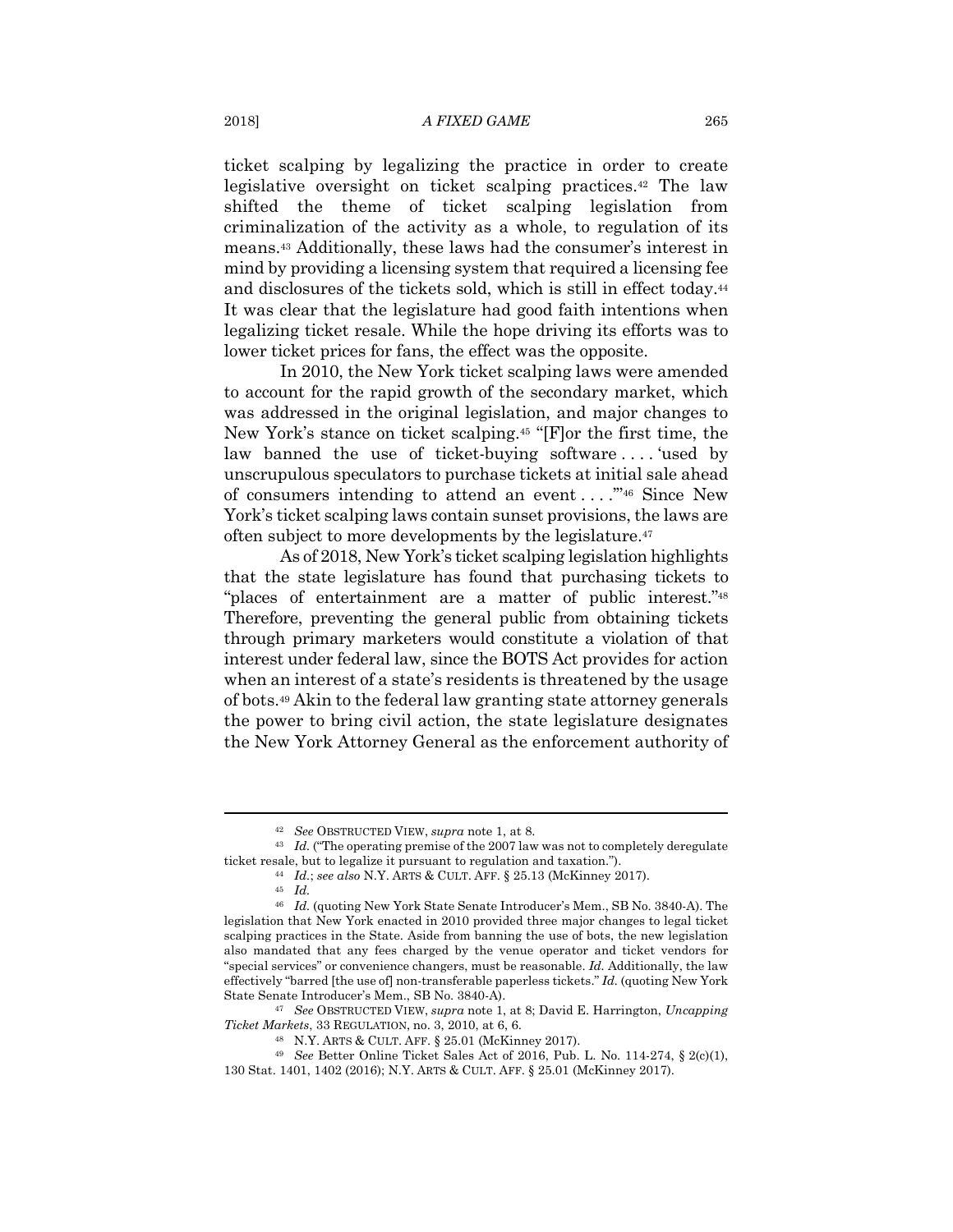its ticket scalping laws.50 Currently, Article 25 of New York's Arts and Cultural Affairs Law provides that any person or entity reselling tickets must refund the purchaser if "the event . . . is cancelled," "the ticket is counterfeit," or if "the ticket fails to conform to its description as advertised unless the buyer has preapproved a substation of tickets."51 Additionally, Article 25 provides that it is unlawful for any person to utilize automated ticket purchasing software, i.e., bots, to purchase tickets and that any person who knowingly does so will be subject to a civil penalty for each violation.52

Since the decriminalization of ticket scalping in 2007, the focus of New York's legislation has been to ensure that consumers have a fair opportunity to purchase tickets at face value. Through purchasing means such as bots, however, ticket scalpers have continued to remain at least one step ahead of regulations.53 As of June 2018, the state-enacted new legislation expanding New York's ticket scalping regulation.54 The amendments require that resale sites post, "in a clear and conspicuous manner the total price of the ticket and the portion of the ticket price stated in dollars that represents a service charge."55 Thereby, prohibiting ticket websites from deceiving customers by "us[ing] a . . . domain name in a ticket website's URL that contains . . . the name of the place of entertainment . . . [or] the name of the specific event," and mandates that online ticket scalpers post their license on the ticket resale platform that they are using.56 While one proposed version of the bill required the

Any person, firm, corporation or other entity who knowingly utilizes ticket purchasing software in order to purchase tickets shall be subject to a civil penalty in an amount of no less than five hundred dollars and no more than one thousand five hundred dollars for each such violation and shall forfeit all profits made from the sale of any such unlawfully obtained tickets.

53 Leonid Bershidsky, *How to End Ticket Scalping*, BLOOMBERG (Dec. 9, 2016, 12:27 PM EST), https://www.bloomberg.com/view/articles/2016-12-09/how-to-end-ticketscalping [https://perma.cc/LXT6-VJYZ]. 54 Alexis Kramer, New York Cracks Down on Ticket Resale Sites (1),

BLOOMBERG L. (BNA) (June 20, 2018), https://www.bna.com/new-york-cracks-n73014476725/ [https://perma.cc/C5SM-WYA3]. 55 2018 McKinney's Session Law News of N.Y. Ch. 110 (S. 8501-B) (McKinney

2018); *see also* Kenneth Lovett, *New York Ticket Scalping Law Extended with Consumer Protections*, DAILY NEWS (July 2, 2018), http://www.nydailynews.com/news/politics/nypol-cuomo-tickets-scalping-20180702-story.html. [https://perma.cc/WD6A-B4HA]. 56 2018 McKinney's Session Law News of N.Y. Ch. 110 (S. 8501-B) (McKinney

2018); N.Y. ARTS & CULT. AFF. § 25.07(4) (McKinney 2018) (requiring ticket resellers to disclose service charges "in a clear and conspicuous manner"); N.Y. ART & CULT. AFF. § 25.19 (McKinney 2018) (requiring ticket resellers to post their license "in a conspicuous

<sup>50</sup> Better Online Ticket Sales Act of 2016, Pub. L. No. 114-274, § 2(c)(1), 130 Stat. 1401, 1402 (2016). 51 N.Y. ARTS & CULT. AFF. § 25.07 (McKinney 2017). 52 N.Y. ARTS & CULT. AFF. § 25.24(3) (McKinney 2017).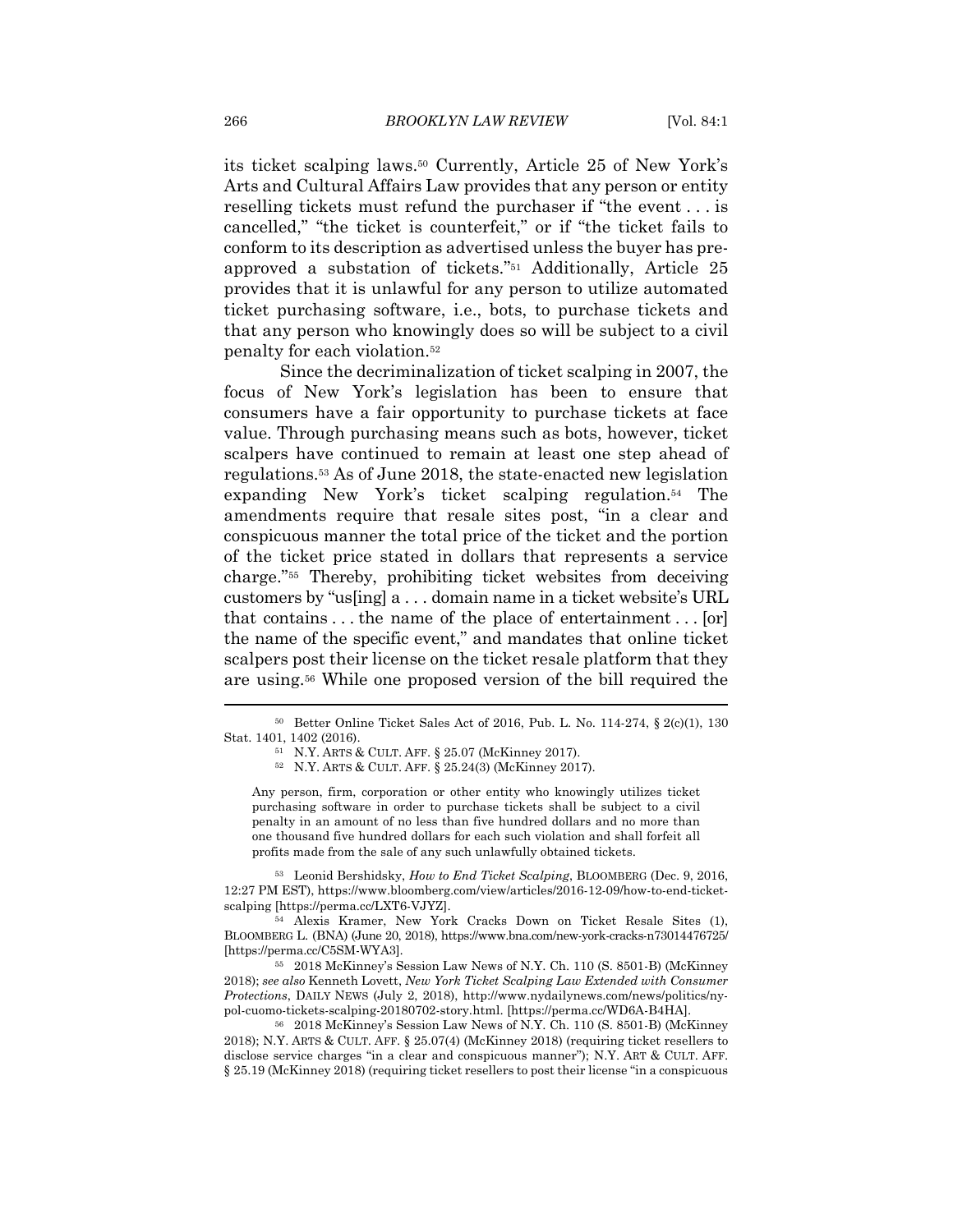### 2018] *A FIXED GAME* 267

disclosure of the face value, this provision was not in the final version of the bill.57 The passage of this legislation extends existing scalping laws through June 30, 2021.58 Despite new antiscalping legislation, the brokers who dominate the ticket scalping industry continue to do so in a highly sophisticated manner, such that it appears that through the use of ticket purchasing software, the secondary market has effectively gained control of the primary market.59 While the State law has short sunset provisions, which are supposed to continue an ongoing dialogue about the issue, there has been over a decade's worth of legislation and fans are still forced to rely on the secondary market. An ongoing discussion about the subject is a step in the right direction, but the ticket brokers have progressed in their purchasing mechanisms considerably more than the legislation has in combatting them.

# *B. The Emergence of Ticket Bots*

The increased secondary market is largely the result of ticket-buying bots employed by ticket brokers to circumvent the security measures used during online ticket sales.<sup>60</sup> "Ticket bots are software programs that simulate the action of a human being purchasing tickets from an online seller in order to evade control measures on the seller's website."61 Users of these programs often "gain[] unauthorized priority access" to online sales and avoid the seller's quantity limits, thereby purchasing more tickets than a consumer not using the software would be able to purchase.62 This workaround causes events to be sold out within minutes of an online sale, leaving the majority of fans with no option but to be victimized by outrageous costs in the secondary

manner"); N.Y. ART & CULT. AFF. § 25.23 (McKinney 2018) (requiring resale sites to post that their site is for the secondary sale of a ticket in a "clear and conspicuous" manner); N.Y. ART & CULT. AFF. § 25.34 (McKinney 2018) (prohibiting resellers from using domain names with the venue or event name in its URL). 57 Kenneth Lovett, *State Lawmakers to Extend Expiring Ticket-Scalping Law with* 

*New Consumer Protections*, DAILY NEWS (June 17, 2018), http://www.nydailynews.com/ news/politics/ny-pol-ticket-scalping-paperless-stubhub-ticketmaster-springsteen-2018 0617-story.html [https://perma.cc/E9HK-YEH9]; see Silverman, supra note 7.<br><sup>58</sup> Lovett, supra note 57.<br><sup>59</sup> See Silverman, supra note 7.<br><sup>59</sup> See Silverman, supra note 7.<br><sup>59</sup> See McFadden, supra note 10, at 428; Jason Ko

*Ticketmaster*, MOTHERBOARD (VICE) (Feb. 10, 2017, 1:00 PM), https://motherboard.vice.com/ en\_us/article/mgxqb8/the-man-who-broke-ticketmaster [https://perma.cc/RY9B-HQPB]. ("Any discussion about ticket scalping starts with bots, a mysterious scourge that people blame for buying up tickets."). 61 *See* Kramer, *supra* note 9, at 184. 62 *Id.*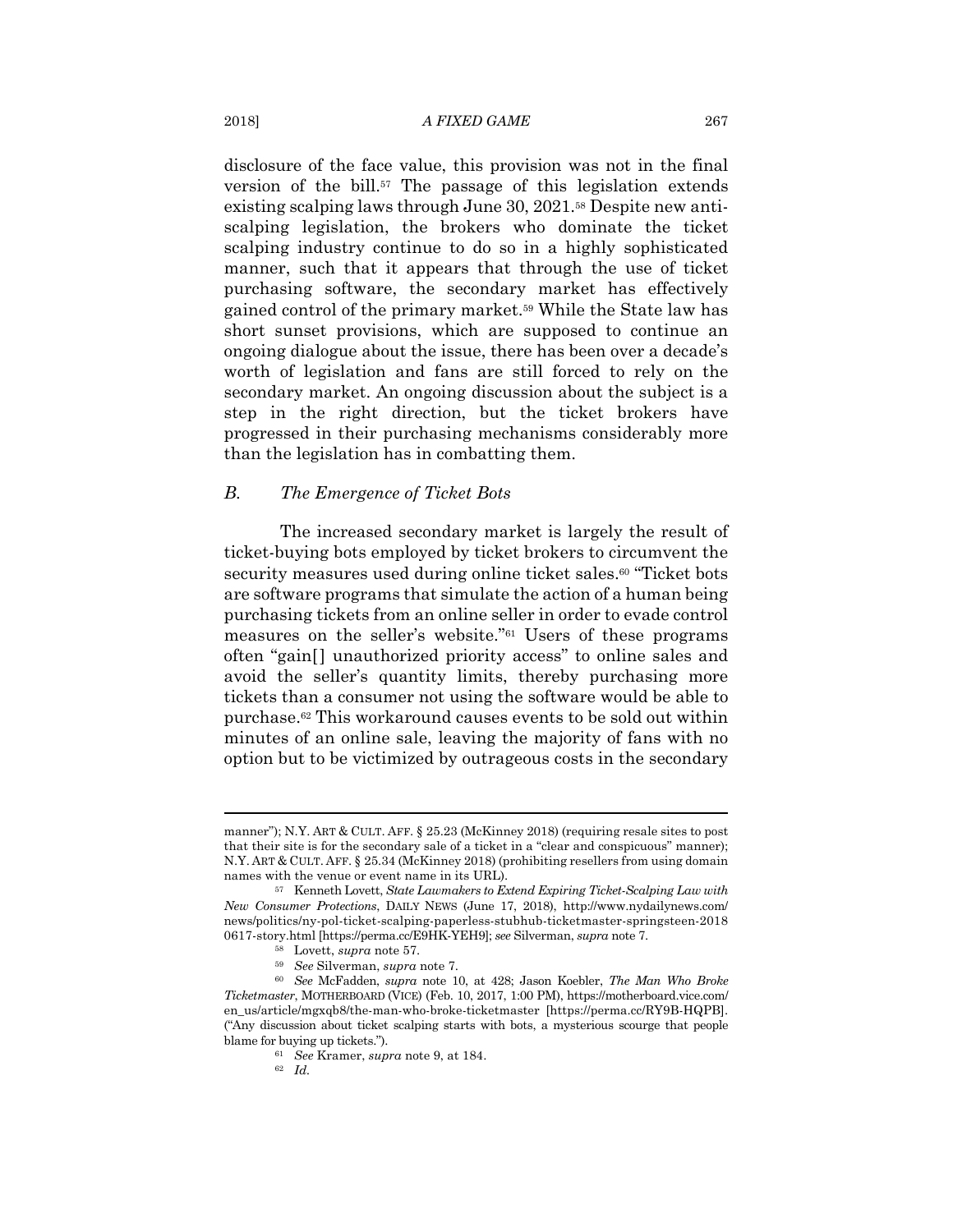market.63 For example, during U2's 2014 tour, "a single broker purchased 1,012 tickets to one show at Madison Square Garden in a *single minute*, despite the ticket vendor's claim of a '[four] ticket limit.'"64 Within one day, that broker and another "had together amassed more than 15,000 tickets to U2's shows across North America."65 At this rate, continued bot usage would render an online sale meaningless for the average consumer, as it is more likely than not that the secondary market will be their only chance of obtaining a seat to the show.

#### 1. How Bots Access Tickets

Ticket bots allow brokers to automate searching for and buying tickets faster than the average consumer ever could.<sup>66</sup> The bot's functions are broken down into four parts to allow the broker to make up thousands of transactions within the first seconds of a venue's online sale.<sup>67</sup> The first functions are known as "spinner," or "drop checker" bots, which monitor sites in anticipation of "the release, or 'drop,' of tickets."68 According to Ticketmaster, "spinner" bots contribute to nearly ninety percent of their site's traffic.69 Then, the bots' second function is used to "automate the search for and reservation of tickets."70 While even a "skilled human" can get through Ticketmaster's "dropdown prompts" in ten seconds, "spinner" bots enable brokers to complete the prompts "in a matter of milliseconds."71 Brokers exploit this delayed sale by making multiple nearinstantaneous searches, providing them access to hundreds of "reserved" tickets and then allowing the broker to pick the best seats.72 Next, the Bot automates the actual purchase of tickets by using both real and false names, addresses and credit cards to

<sup>63</sup> *Id.*

<sup>64</sup> *See* OBSTRUCTED VIEW, *supra* note 1, at 3–4 (emphasis added); *see also* Ben Sisario, *Report Exposes Widespread Abuses in Ticketing Industry in New York*, N.Y. TIMES (Jan. 27, 2016), https://www.nytimes.com/2016/01/28/business/media/report-exposes-widespread-abusesin-ticketing-industry-in-new-york.html [https://perma.cc/QHU9-3WMZ]. 65 *See* OBSTRUCTED VIEW, *supra* note 1, at 4. 66 *Id.* at 15. 67 *Id.*

<sup>68</sup> *Id.*

<sup>69</sup> *Id.*

<sup>70</sup> *Id.*

<sup>71</sup> *See* Koebler, *supra* note 60. 72 *See* OBSTRUCTED VIEW, *supra* note 1, at 15. When the tickets are released on the primary marketer's site, "sophisticated bots" are used to make thousands of requests on the site's server, which reserve the tickets for the bot user, thereby preventing anyone else from purchasing them. Koebler, *supra* note 60.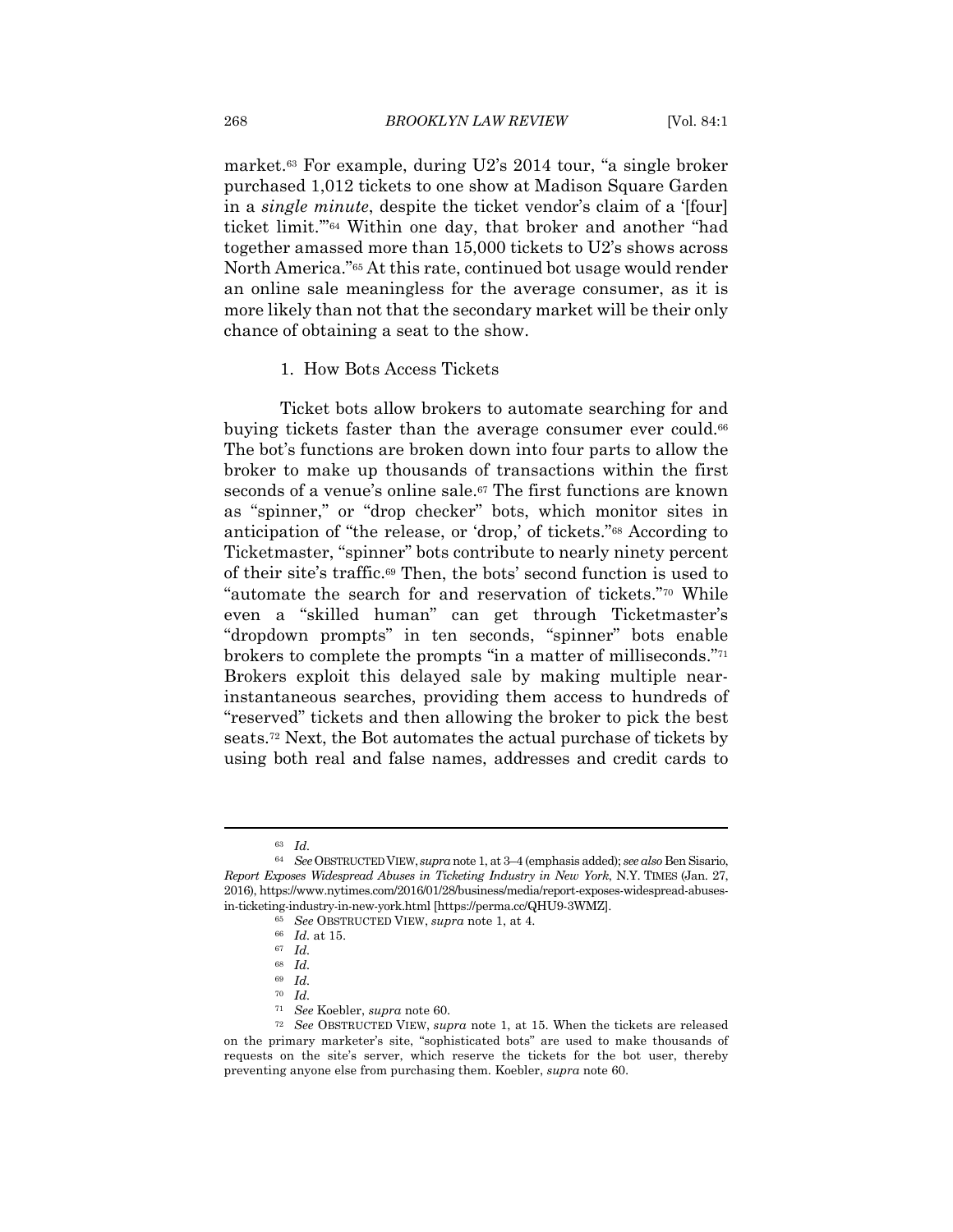avoid a promoter's purchasing limits.73 Scalpers then employ the bot to evade and defeat the site's security measures.74 Additionally, some brokers have used "armies of 'typers,'" which are human workers often outsourced from countries with inexpensive labor.75

Using a ticket bot provides brokers with two ways of obtaining tickets that are unavailable to the ordinary consumer: avoiding the ticketing site's security measures and purchasing more tickets than the website permits.76 To circumvent the site's security measures, brokers purchase thousands of proxy Internet Protocol addresses, which are used to separate each "connection attempt" or purchase to give the illusion that these connections are being made by multiple users.77 While scalping has been customary in the United States for over two hundred years and appears to be inevitably impacting any kind of ticketed event, bot usage and the ability to quickly buy tickets in mass quantities have created a distant gap between the secondary ticket market and the state's ability to regulate ticket scalping.78

multiple addresses"). 74 *See* OBSTRUCTED VIEW, *supra* note 1, at 16–17 (Brokers have been able to effectively "'train' their software to 'read'" CAPTCHA ["Completely Automated Public Turing test to tell Computer and Humans Apart"] tests at a faster rate than a human user could.) <sup>75</sup> *Id.* at 17. <sup>76</sup> As addressed by the New York State Attorney General, the limits on number of

<sup>73</sup> Stephen L. Betts, *Eric Church Ups War Against Scalpers, Cancels 25,000 Tickets*, ROLLING STONE (Feb. 21, 2017), https://www.rollingstone.com/country/news/ericchurch-ups-war-against-scalpers-cancels-25000-tickets-w468077 [https://perma.cc/944N-U27T]. (Upon canceling ticket purchases country artist Eric Church stated, "[Scalpers] buy thousands of tickets across the U.S., not just mine, and then end up making a fortune. They use fake credit cards, fake IDs. All of this is fraud."); Koebler, *supra* note 60. (Ticket scalpers evade ticket purchasing limits "by using multiple credit cards with

tickets purchased applies only per transaction as opposed to per person. *Id.* at 22. For example, in 2015, one bot purchased "520 tickets in [three] minutes" to Beyoncé's concert at the Barclays Center in 2013 and one bot bought "522 tickets in [five] minutes" to a One Direction concert at Jones Beach in 2012. *Id.* at 18. Even after the passage of the BOTS Act, fans are still being shut out of high-profile events. *See* Steven J. Horowitz, *The Concert Ticket Industry is Still Broken,* VULTURE (May 2, 2017), http://www.vulture.com/2017/05/everyonewants-concert-tickets-but-no-one-is-getting-them.html [https://perma.cc/H8RJ-2Q7N]. 77 *See* OBSTRUCTED VIEW, *supra* note 1, at 18. Additionally, bot users register

thousands of e-mail addresses to falsely make individual purchases that appear to be within the site's purchasing limit. *Id.* Further, because the bot user is making thousands of connections to the ticketing site within a few minutes, the virtual congestion on the site prevents actual people from penetrating the server, forcing them out of online sale*. Id.* at 15. ("Ticketmaster has stated that spinners can account for as much as 90% of the traffic to its website."). 78 *See* Lolly Bowean, *Chicago's Hottest Ticket? It's Michelle Obama's Book Tour*,

CHI. TRIB. (Sept. 28, 2018, 5:00 AM), http://www.chicagotribune.com/news/obamacenter/ ct-met-michelle-obama-book-tickets-20180924-story.html [https://perma.cc/62BB-66PJ] (stating that one woman paid \$607 on a resale site for two tickets to Michelle Obama's Book Tour in Chicago); *Yosemite Battling Pest Problem: Ticket-scalpers*, CBS NEWS (Apr. 18, 2011, 5:31 PM), https://www.cbsnews.com/news/yosemite-battling-pest-problem-ticketscalpers/ [https://perma.cc/GAP6-RWYF] (noting that ticket scalpers were selling Yosemite National Parks' "limited camping reservations at exorbitant prices"); *see also* Parks,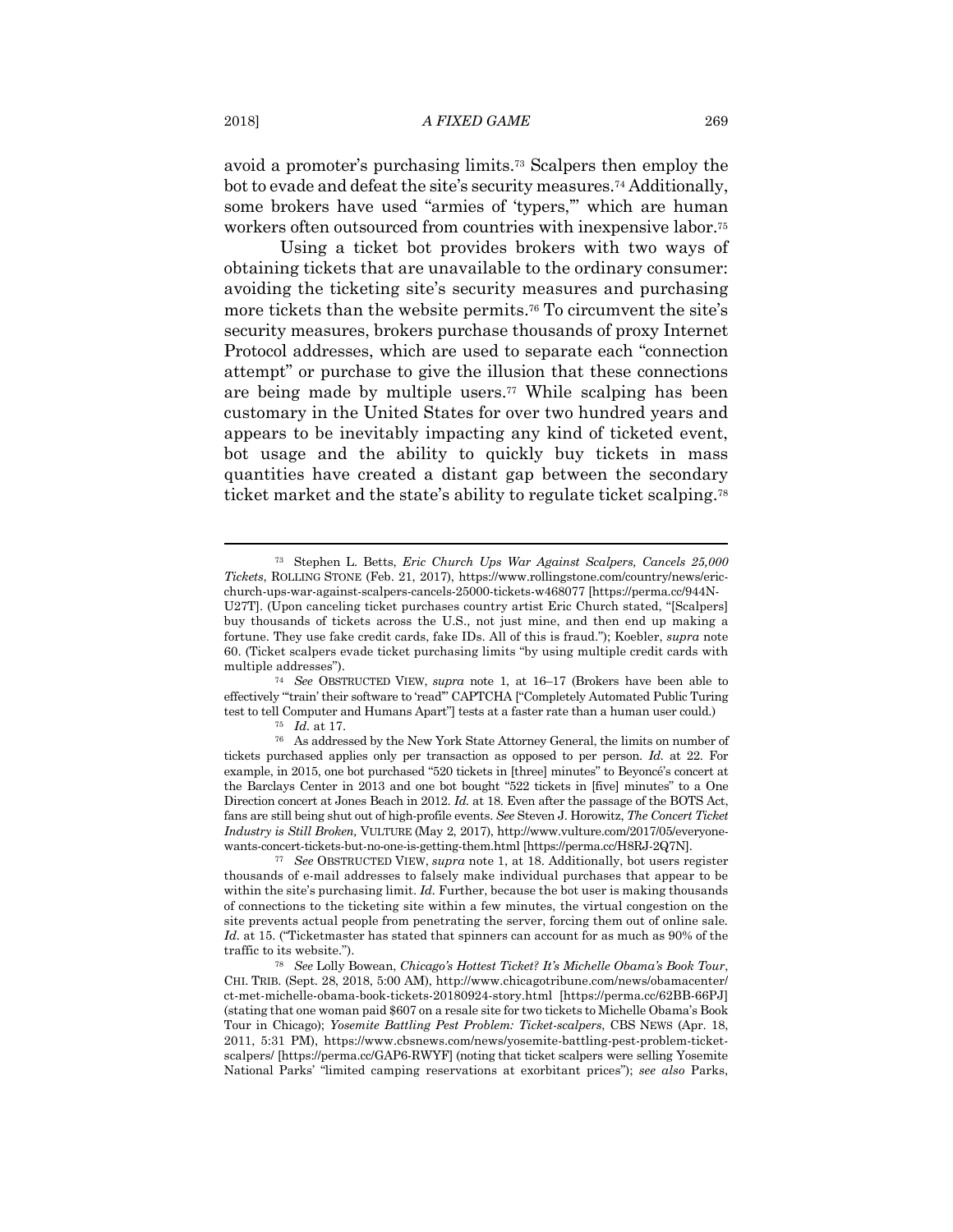The growth of the secondary market has grown out of control and the initiatives to combat it have been ineffective against evolving ticket purchasing practices. Anti-bot legislation is a step toward helping the consumer, but without a proactive approach from primary marketers, consumers will continue to be subject to unpredictable prices.

# 2. Anti-Bot Legislation

In 2016, President Barack Obama signed the Better Online Ticket Sales (BOTS) Act into law by establishing a federally backed foundation for regulating ticket scalping.79 "This [law] attempts to regulate the use of bots to bypass security measures on primary ticket marketplace websites."<sup>80</sup> The Act intends to "prohibit, as an unfair and deceptive act or practice in commerce, the sale or use of certain software to circumvent control measures used by Internet ticket sellers to ensure equitable consumer access to tickets for any given event, and to provide criminal penalties for such acts."81 Specifically, the BOTS Act prohibits scalpers from "circumvent[ing] a security measure, access[ing] control system, or other technological control or measure on an Internet website or online service that is used by the ticket issuer to enforce posted event ticket purchasing limits or to maintain the integrity of posted online purchasing order rules."82 Under Section two of the Act, it is also unlawful "to sell or offer to sell any event ticket" obtained through the above stated means.83 Therefore, secondary marketers like StubHub would be held liable for allowing brokers to sell tickets purchased through ticket bots.84 StubHub and other secondary marketers, however, continue to resell tickets without

Act § 2(a)(1)(A). <br>  $^{82}$  Better Online Ticket Sales Act § 2(a)(1)(A).  $^{83}$   $Id.$  §§ 2(a)(1)(A)–(B).

*supra* note 21 ("'Whenever you sell tickets to an event that are printed ahead of time, scalping is going to be inevitable.'"). 79 Better Online Ticket Sales Act of 2016, Pub. L. No. 114-274, 130 Stat. 1401, 1402

<sup>(2016) (</sup>codified as amended at 15 U.S.C. § 45c (2012 & Supp. IV 2016)); *see also* Lesley Fair, *BOTS ACT: That's the Ticket!*, FED. TRADE COMM'N (Apr. 7, 2017, 12:40 PM), https:// www.ftc.gov/news-events/blogs/business-blog/2017/04/bots-act-thats-ticket [https://perma.cc/ M3U7-CJ97]. 80 *See* McFadden, *supra* note 10, at 443. 81 McFadden, *supra* note 10, at 443 n.118; *see also* Better Online Ticket Sales

<sup>&</sup>lt;sup>84</sup> The BOTS Act provides a scienter requirement for those that sell tickets through the use of bots. *Id.* at  $\S\S 2(a)(1)(B)(i)$ –(ii).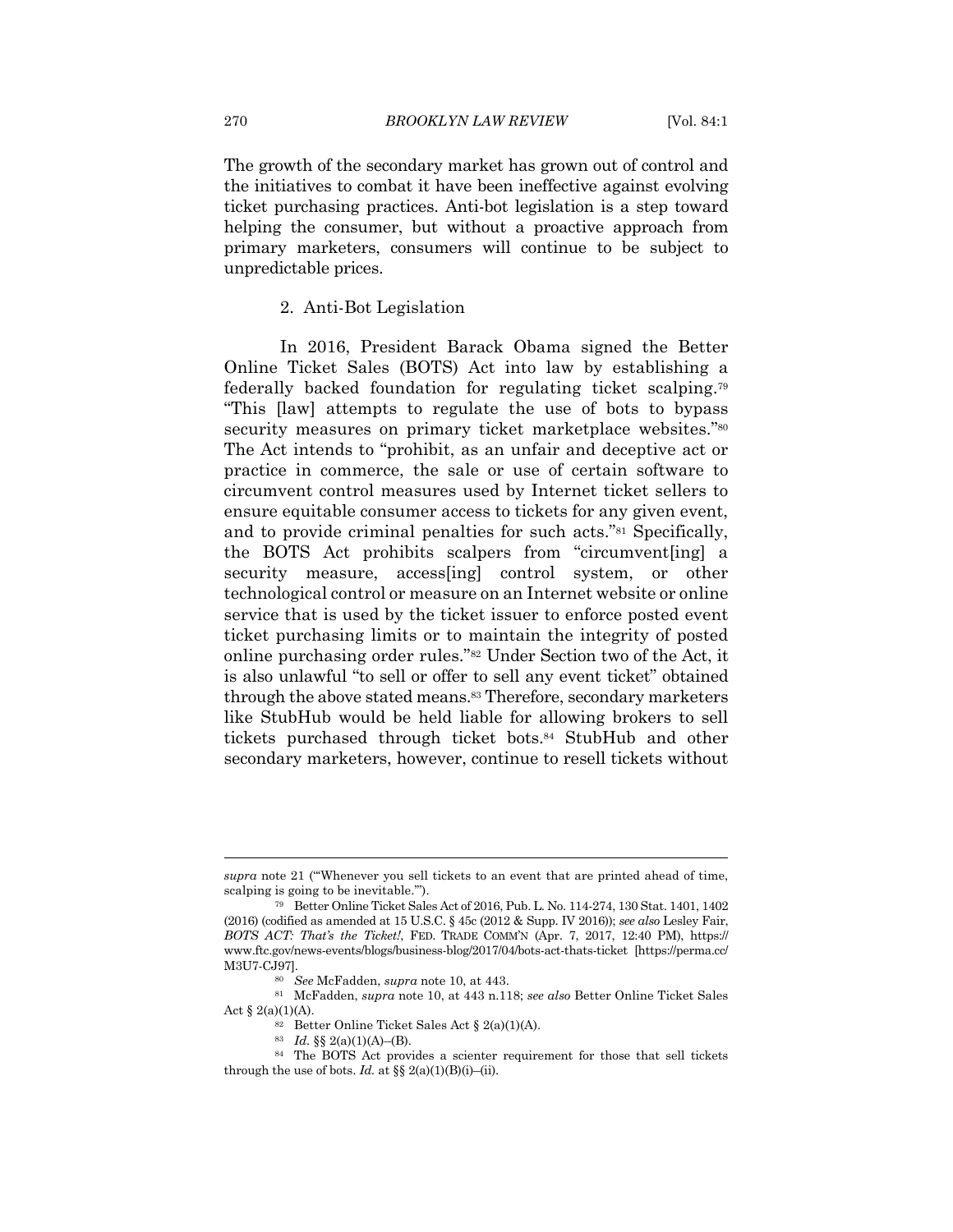interruption and generally, federal legislation has yet to deter the practices the federal government seeks to penalize.85

Additionally, New York State criminalized the use of bots in 2016.86 This legislation defines "ticket purchasing software," as

[A]ny machine, device, computer program or computer software that, on its own or with human assistance, bypasses security measures or access control systems on a retail ticket purchasing platform, or other controls or measures on a retail ticket purchasing platform that assist in implementing a limit on the number of tickets that can be purchased, to purchase tickets.87

Pursuant to this law, it is unlawful to sell tickets using automated ticket purchasing software and any such sale is subjected to a fine.<sup>88</sup> Similar to the BOTS Act, the state law criminalizes reselling tickets with knowledge that they were obtained using ticket purchasing software.89 The new penalties that can be administered to bot users and ticket resale sites are intended to condemn and deter the use of "manipulat[ive] systems designed to limit the number of tickets to an event that a person can buy."90 While this legislation appears to be one step of many for the New York State legislature,91 the Attorney General has been outspoken on working towards remedying the ticketing industry for consumers and identifying the industry's perpetrators.

Any person, firm, corporation or other entity who knowingly utilizes [automated] ticket purchasing software in order to [bypass security measures] to purchase tickets shall be subject to a civil penalty in an amount of no less than five hundred dollars and no more than one thousand five hundred dollars for each such violation and shall forfeit all profits made from the sale of any such unlawfully obtained tickets.

<sup>85</sup> Koebler, *supra* note 60. ("Ticketmaster agrees that anti-bot legislation isn't likely to greatly change bot activity. The company said it blocked [five] billion bot attempts in 2015, and that bot activity increased 10[%] between 2015 and 2016."). 86 N.Y. ARTS & CULT. AFF. § 25.24 (McKinney 2016). Upon signing the new

legislation Governor Andrew Cuomo stated, "These unscrupulous speculators and their underhanded tactics have manipulated the marketplace and often leave New Yorkers and visitors alike with little choice but to buy tickets on the secondary market at an exorbitant mark-up." Press Release, N.Y. Governor's Press Office, Governor Cuomo Signs Legislation Combating Unfair Ticket Purchasing and Reselling Practices (Nov. 28, 2016), https://www.governor.ny.gov/news/governor-cuomo-signs-legislation-combatingunfair-ticket-purchasing-and-reselling-practices [https://perma.cc/QA7J-T4RZ]. 87 N.Y. ARTS & CULT. AFF. § 25.24(1) (McKinney 2017). 88 *Id.* § 25.24(3)(a).

<sup>89</sup> *Compare* Better Online Ticket Sales Act of 2016, Pub. L. No. 114-274, § 2(a)(1)(A), 130 Stat. 1401, 1401 (2016) (codified as amended at 15 U.S.C. § 45c (2012 & Supp. IV 2016)) *with* N.Y. ARTS & CULT. AFF. § 25.24(5) (McKinney 2017) ("Any person, firm, corporation or other entity who knowingly resells or offers to resell a ticket that such person, firm, corporation or other entity knows was obtained using ticket purchasing software and was not obtained for their own use or the use of their invitees, employees, or agents shall be subjected to a civil penalty . . . ."). 90 N.Y. Governor's Press Office, *supra* note 86. 91 *See* Silverman, *supra* note 7.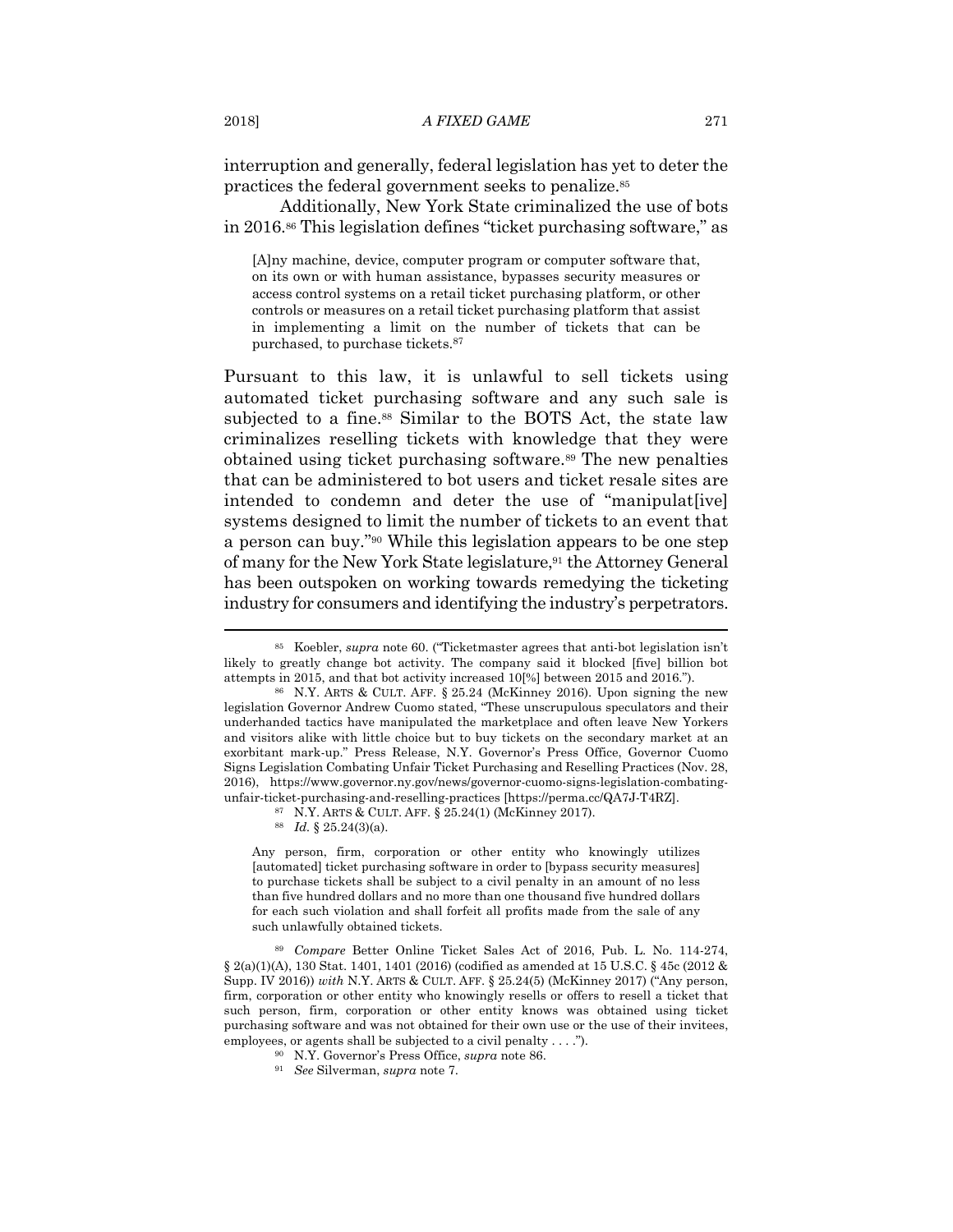Consistent with the actions of his predecessors and other state leaders, the New York Attorney General published a report on the effects of ticket scalping and bot usage in 2016.92 The Attorney General found "three brokers using Ticket Bots collectively purchased more than 140,000 tickets to events in New York over a three-year period between 2012 and 2014."93 One issue is that the broker and the resale sites used for resale profited from New York venues despite not being licensed scalpers under New York law.94 According to the report, "[e]vident in the ban on Bots and the legislature's commentary [to the recent amendments] is the idea that ticket buying, when presented to the public as a fair contest, should in fact be fair, and not subject to manipulation by software or similar techniques."95 Furthermore, if "the [state] legislature prefers" that purchasing tickets "be based on [controllable] factors like showing up at the right time or simple luck of the draw, as opposed to" predatory software, then it must ensure that this goal is possible.96 The Attorney General provided recommendations that included ensuring compliance from ticket resale platforms, increasing transparency in ticket allocations and limits, responsibility from primary ticket vendors, and legislative action.97 Five months after the report's release, the Attorney General announced settlements with six ticket brokers that had dominated the secondary market for tickets to events in New York.98 These settlement agreements are a step in the right

<sup>92</sup> *See* OBSTRUCTED VIEW, *supra* note 1, at 11. This report addresses that the majority of tickets to events are not reserved for the general public at the outset. *See id.*  at 15. While this is certainly a problem in this industry, it is a separate legal issue and will not be addressed in this note. Additionally, in highlighting the unfair practices of ticket brokers the Attorney General addressed that a part of the problem is that ticket brokers exploit their connections within industry itself to get access to tickets. *See id.* at 15; *see also* Dave Brooks, *Scalper Lobbying Group Fires Shot at Ticketmaster in Wake of FTC Workshop Announcement*, BILLBOARD (Oct. 4, 2018), https://www.billboard.com/ articles/business/8478380/scalper-lobbying-group-ticketmaster-ftc-workshop [https:// perma.cc/PC6N-BKTX]. This too is a separate, although important, issue that will not be addressed in this note. OBSTRUCTED VIEW, *supra* note 1 at 11, 15.<br><sup>93</sup> OBSTRUCTED VIEW, *supra* note 1, at 19.<br><sup>94</sup> N.Y. ARTS & CULT. AFF. LAW § 25.01 (McKinney 2017) ("The legislature

objects to any claim that businesses domiciled outside New York state are exempted from this statute when selling tickets to events occurring in New York state . . . ."). <sup>95</sup> See OBSTRUCTED VIEW, *supra* note 1, at 8. <sup>96</sup> Id. <sup>97</sup> See id. at 34–37.

<sup>&</sup>lt;sup>98</sup> See infra Section I.B. The companies included Renaissance Ventures, Ebrani Corp., Concert Specials Inc., Fanfetch Inc., BMC Capital Partners Inc., and JAL Enterprises. Additionally, a seventh company, Componica, LLC was also part of the settlement. The company had "developed software libraries used by ticket bots to try to get around . . . 'CAPTCHA' tests." In accordance with the settlement, "Componica has agreed to not develop or use software to bypass security measures on ticketing websites." Press Release, N.Y. State Office of the Att'y Gen., A.G. Schneiderman Announces a \$4.19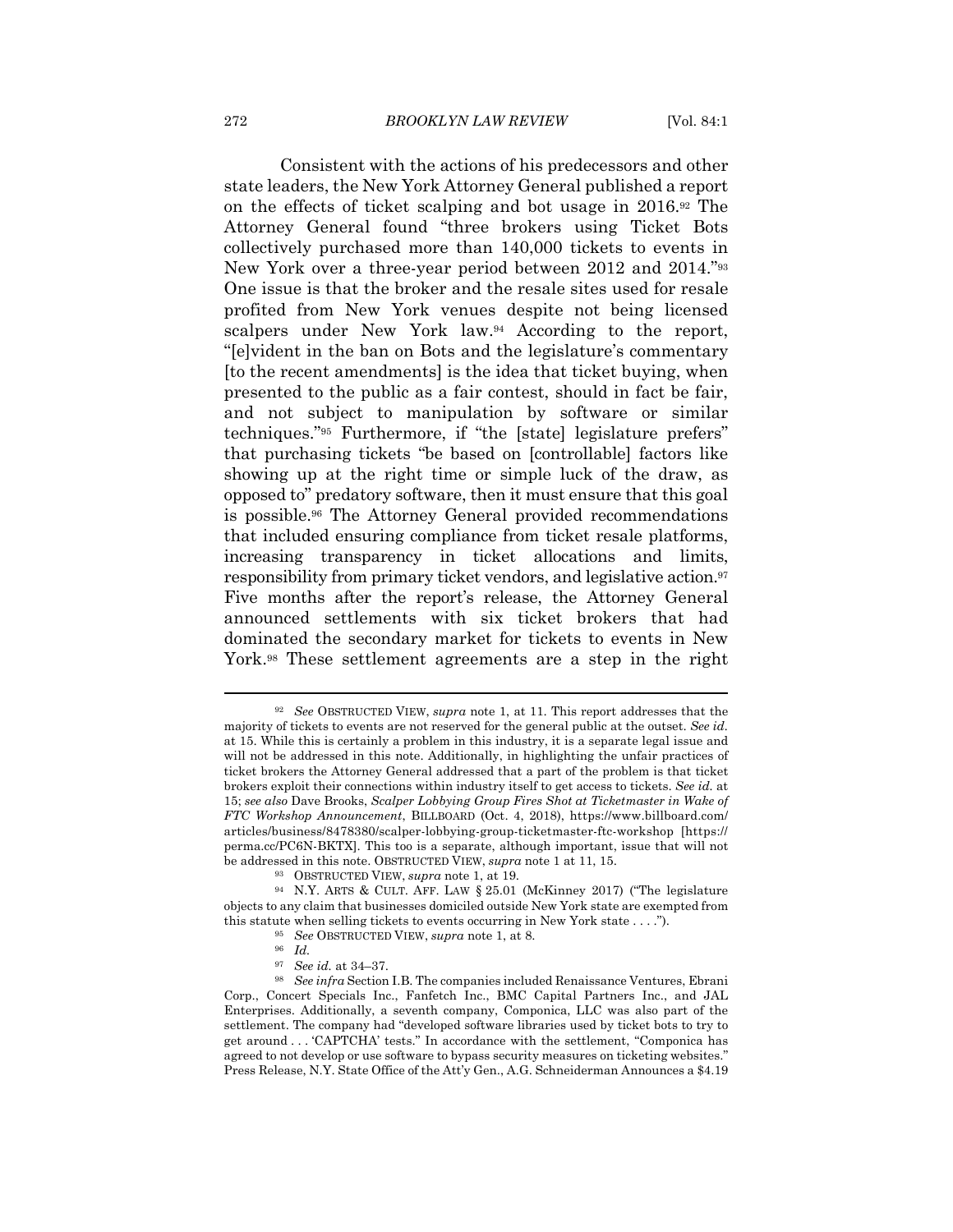direction toward enforcing and regulating ticket scalping as the settlements required that the companies keep their licenses "if they [intended] to resell tickets [in] New York . . . abstain from using ticket bots, and pay penalties for having operated illegally," which amounted to "\$4.19 million in disgorged profits and penalties to the State."99 Since releasing the report, the Attorney General's office has entered into settlement agreements with "[fifteen] businesses involved in the illegal ticket trade, including resellers, facilitators, and software developers, for a total of \$7.1 million."100 The settlements were a response to the Attorney General's call to action against predatory ticket scalping, but were made before New York's amended ticket scalping laws took effect.<sup>101</sup>

Although the efforts of the state government have yielded effective results, these results have only positively impacted the state as a whole, while consumers remain subject to high secondary prices.<sup>102</sup> Similarly, Ticketmaster seeks the same injunctive relief and compensatory damages against bot users for purchasing thousands of tickets to its events in violation of New York law.103 The recent legal actions by the State of New York and Ticketmaster demonstrate an interest in repairing the

Million in Settlements With Six Companies That Illegally Purchased and Resold Hundreds of Thousands of Tickets to Concerts and Other NY Events (May 11, 2017), https://ag.ny.gov/press-release/ag-schneiderman-announces-419-million-settlements-six -companies-illegally-purchased[https://perma.cc/2735-N52H]. One of these brokers, Prestige Entertainment, was the broker that had purchased 1,012 tickets in one minute, to the 2014 U2 concert at Madison Square Garden. *Id.*

<sup>99</sup> *See* N.Y. State Office of the Att'y Gen., *supra* note 98.

<sup>100</sup> *Id.* 

<sup>101</sup> *See* Kathleen McGee & Aaron Chase, *Why It's So Hard to Get a Concert Ticket—And What We Can Do About It*, MEDIUM: NEW YORK STATE ATTORNEY GENERAL (May 11, 2017), https://medium.com/new-york-state-attorney-general/unrigging-ticketing-224a5794e6eb [https://perma.cc/248G-249N] ("New York's legislature enacted new legislation . . . adding criminal penalties for bot use to the existing civil penalties. The law took effect in February 2017."). 102 *See* N.Y. State Office of the Att'y Gen., *supra* note 98. 103 *See* Cara Bayles, *Ticketmaster Sues Scalpers For Using Bots To Mass-Buy* 

*Tix*, LAW 360 (Oct. 2, 2017, 8:43 PM EDT), https://www.law360.com/articles/970307/ticketmaster-sues-scalpers-for-using-bots-tomass-buy-tix [https://perma.cc/RB8B-BCTM] ("Ticketmaster seeks injunctive relief, compensatory damages, punitive damages, liquidated damages, disgorgement and attorney's fees and costs."). Ticketmaster specifically alleged "violations of the federal Computer Fraud and Abuse Act, California's Computer Data Access and Fraud Act, and New York's Anti-scalping Law." Complaint at 4, Ticketmaster LLC v. Prestige Entertainment Inc., 2:17-cv-07232 (C.D. Cal. Oct. 2, 2017), ECF No. 1. The presiding judge has since noted that "[t]he bots' effectiveness is circumstantial evidence that . . . the bot developers copied protected portions of the Ticketmaster website and mobile app onto its own servers, in order to develop bots that could successfully circumvent Ticketmaster's myriad security measures." Sophia Morris, *Alleged Scalpers Must Face Ticketmaster's Infringement Suit*, LAW 360 (May 30, 2018, 5:47 PM EDT), https://www.law360.com/articles/1048261 [https://perma.cc/BL39-Q9DU].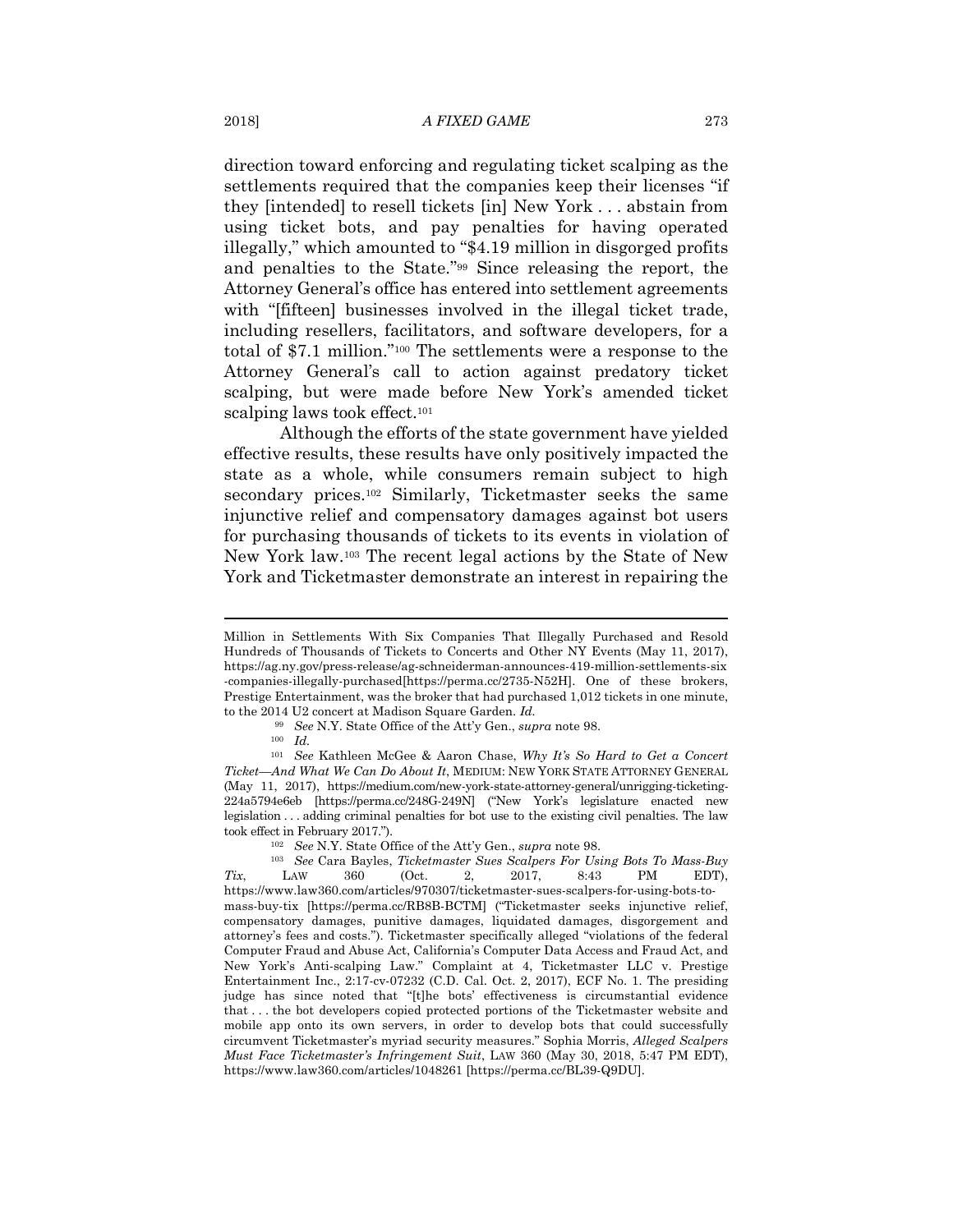wrongdoings of scalping in the context of the primary marketer and the state venues, but there has yet to be any relief for the consumer. Because tickets are a unique good, once they are purchased illegally, and then sold for outrageously high prices, there is no way to undo the damage.104 The show is over, fans have either missed out on an event that they never had a chance to attend or overpaid a broker for a ticket with no guarantee that it was not counterfeit or duplicated for multiple people. Despite the Attorney General's settlements, the same brokers have continued to use illegal ticket purchasing practices.105 Recently, Ticketmaster canceled purchases to events when it was known that a large portion of the tickets released were purchased using bots, and then "put[] the tickets back in the system so fans would have a better crack at them."106 While these isolated actions acknowledged the realities of the regular consumer's place in the ticketing industry, it would be impractical for artists and primary markets to make it common practice to cancel shows each time tickets are purchased using bots.107

<sup>104</sup> As of 2016, tickets to the Broadway play Hamilton were being sold on the resale market "for as much as \$30,000" per ticket, despite the fact that "the highest [price] charged for a Broadway show" is \$849 for orchestra seats. *See* Joanna S. Kao & Anna Nicolaou, *'Hamilton' Raises Broadway Ticket Prices to Foil Scalpers*, FIN. TIMES (Feb. 1, 2017), https://www.ft.com/content/81e13906-e43b-11e6-8405-9e5580d6e5fb [https://perma.cc/3QCF-PYEZ]; *see also* Gene Maddaus, *Ticketmaster Says Bot Army Bought 30,000 'Hamilton' Tickets*, VARIETY (Oct. 2, 2017, 3:55 PM PT), http://variety.com/ 2017/digital/news/ticketmaster-hamilton-prestige-entertainment-renaissance-ventures-1202578292/ [https://perma.cc/2YFJ-9VZA] (According to a complaint filed by Ticketmaster, Prestige Entertainment and its affiliates made 313,528 ticket orders for *Hamilton* using 9,047 separate accounts. During the twenty-month time period used to acquire these tickets, Prestige purchased "30–40% of the 'Hamilton' tickets available through Ticketmaster."). 105 *See* Bayles, *supra* note 103. ("In May [2016] . . . Prestige Entertainment,

agreed to a \$3.35 million settlement with the New York Attorney General's Office to end claims it ran 'one of the largest ticket purchasing and reselling operations in the United States' . . . . The terms of the settlement included an agreement to stop using bots to buy tickets, but [Ticketmaster's] suit alleges Prestige has since breached that agreement."). 106 Kenneth Lovett, *Ticketmaster Claims Scalper Used Illegal Bots to Buy* 

*Thousands of High-Demand Tickets in new \$10M Suit,* N.Y. DAILY NEWS (Oct. 2, 2017, 12:00 PM) http://www.nydailynews.com/news/national/ticketmaster-sues-big-time-scalper-10marticle-1.3536405 [https://perma.cc/XH2Y-6D8M]; *see also* Michael Paulson & Ben Sisario, *'Hamilton' and 'Harry Potter' Productions Try to Outwit Scalpers*, N.Y. TIMES (Feb. 12, 2017), https://www.nytimes.com/2017/02/12/theater/hamilton-harry-potter-scalpingbroadway.html [https://perma.cc/A2YL-AC3Q] ("Hamilton" has tried to reduce scalping by "canceling suspect purchases."). These cancellations included purchases from persons that exceeded the recently implemented purchasing limits and purchases from people hired to stand in line for box office tickets. Michael Paulson, *'Hamilton' Takes Steps to Limit the Resale of Its Tickets*, N.Y. TIMES (May 13, 2016), https://www.nytimes.com/2016/ 05/14/theater/hamilton-takes-steps-to-limit-the-resale-of-its-tickets.html?smid=pl-share [https://perma.cc/PR3D-VS3B]. In response, however, some claim to be unfairly subject to the cancellations and lost their tickets. *Id.*

<sup>&</sup>lt;sup>107</sup> In February 2017, country singer Eric Church canceled the sale of more than 25,000 tickets to his Holdin' My Own tour, in response to identifying the purchasers of those tickets as scalpers. *See* Betts, *supra* note 73. Similarl*y*, in 2016 Chance the Rapper purchased nearly two thousand floor-seat tickets from scalpers to the Magnificent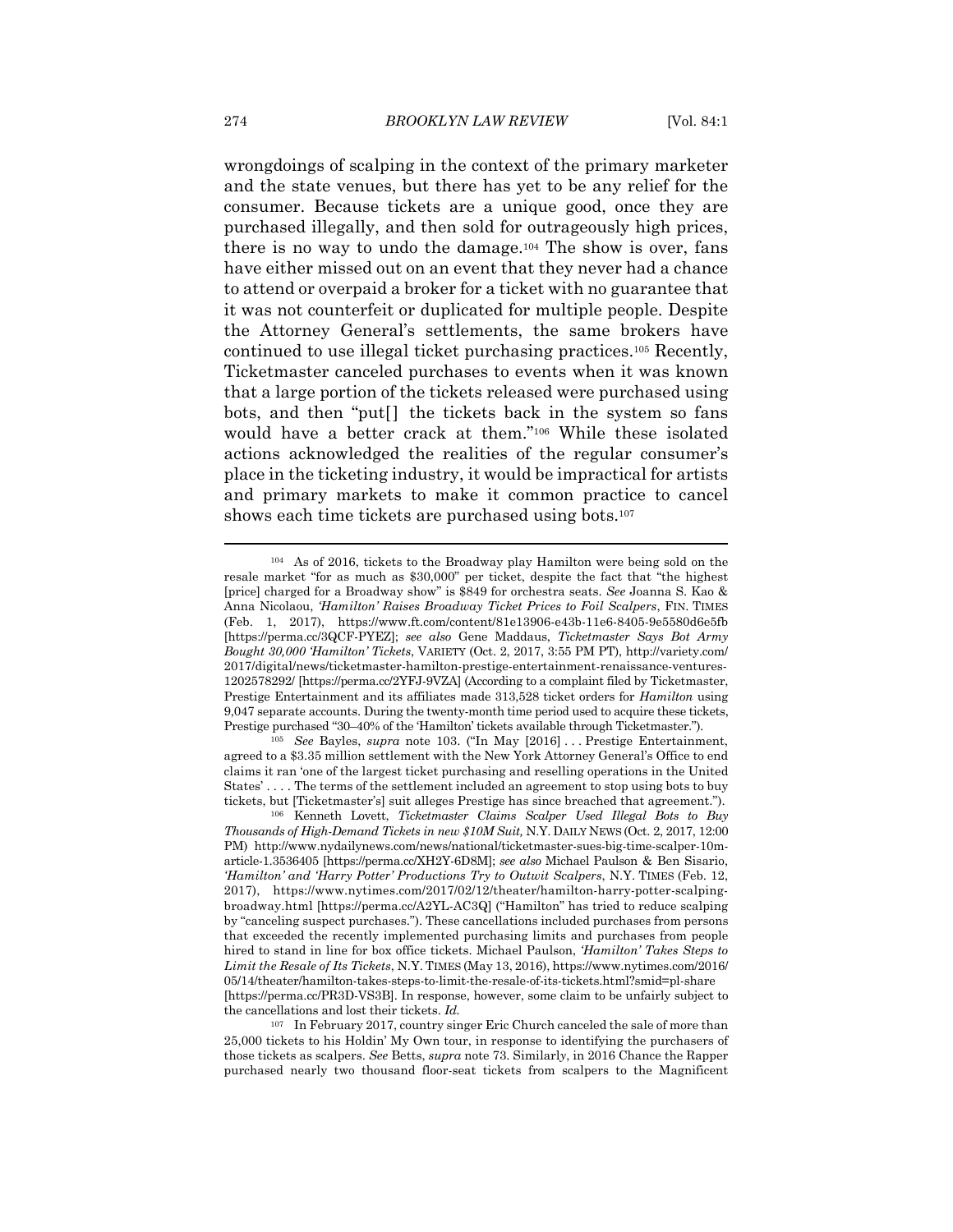#### 2018] *A FIXED GAME* 275

As the methods of ticket scalping have advanced since the early days of Broadway, so have the measures taken in attempt to regulate it. With the advent of ticket bots, however, the gap between scalpers and lawmakers has grown, and will continue to plague consumer interests if left unobstructed. While federal and state legislative and enforcement actions have shown a great interest in regulating ticket scalping,108 there has yet to be relief for the consumers that continue to miss shows due to a lack of opportunity. Continued injunctions against brokerage firms using illegal means of obtaining tickets will yield positive results for the industry, but at a slower rate, and the impact of these settlements have failed to instill any deterrence.109 To expedite the regulation of ticket scalping, primary marketers must change the way they allow their tickets to be sold in order to regain control of the expanding secondary ticket market. Without further regulation, artists will continue to have large profits made off of their work and consumers will become further removed from a fair opportunity to purchase tickets at face value.

# II. CONTROLLING THE MARKET THROUGH UNREGULATED SECONDARY PRICING

"The company [Wiseguy] fundamentally broke Ticketmaster . . . "*<sup>110</sup>*

The unfortunate reality is that ticket scalpers can charge tremendous rates for high profile shows because someone will always be willing to pay for them.111 An example of industry dominance of this nature was revealed in 2010, when three principle owners of Wiseguy Tickets, Inc. (Wiseguy), a ticket

Coloring Day festival and then sold them back to fans at a more reasonable price. *See*  Mary J. DeMeglio, *Chance the Rapper Fights Scalpers, Fans Win,* BILLBOARD (Sept. 12, 2016), https://www.billboard.com/articles/news/7503657/chance-rapper-fights-ticket-scalpersfestival [https://perma.cc/5ER7-A88M]. While the independent efforts of these artists show pushback against scalping from the music industry, this is not a sustainable solution. 108 *See* Press Release, N.Y. State Office of the Att'y Gen., A.G. Schneiderman

Proposes Bill to Address Widespread Illegal Use of Software to Purchase Tickets to Concerts and Other Events (Apr. 28, 2016), https://ag.ny.gov/press-release/ag-schneiderman-proposesbill-address-widespread-illegal-use-software-purchase-tickets [https://perma.cc/5QPW-2U9H] (The New York Attorney General declared, "[B]y strengthening New York's anti-ticket bot law, this bill will give fans a fairer shot at purchasing tickets to see their favorite performers."); Dan Rys*, President Obama Signs Anti-Scalping Bill into Law*, BILLBOARD (Dec. 15, 2016), https://www.billboard.com/articles/business/7625257/president-obama-signs-botsact-law [https://perma.cc/W2SX-PMPM].<br>
<sup>109</sup> See Bayles, *supra* note 103.<br>
<sup>110</sup> Koebler, *supra* note 60.<br>
<sup>111</sup> See OBSTRUCTED VIEW, *supra* note 1, at 4 ("In at least one circumstance, a

ticket was *resold* at 7,000% of face value.") (emphasis added).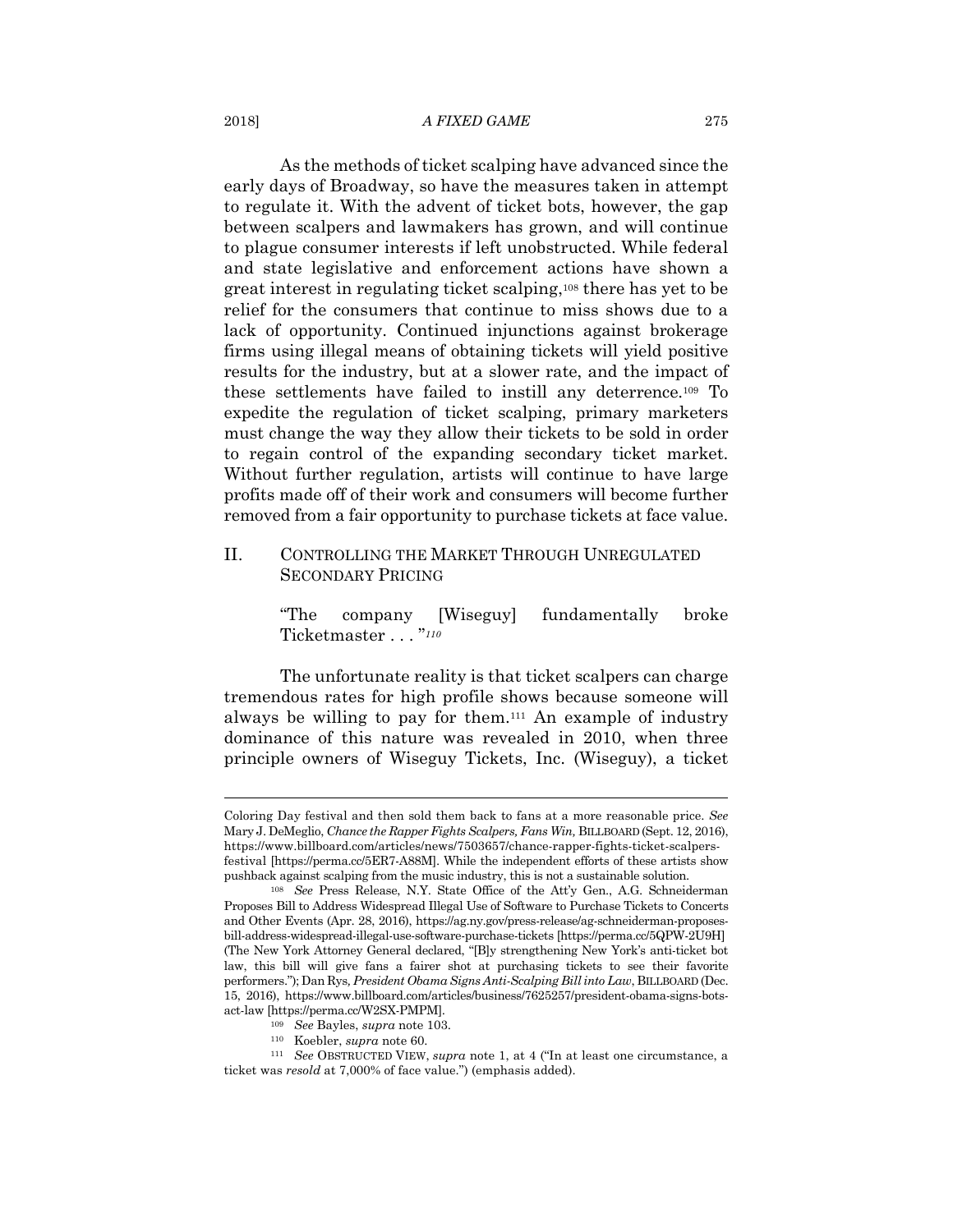scalping broker that obtained and resold millions of dollarsworth of premium tickets, plead guilty to conspiracy to commit wire fraud and for violating the Computer Fraud and Abuse Act by "exceeding authorized access to computers engaged in interstate commerce."112

The charges against Wiseguy stated that the company contributed to a scheme that targeted major primary marketers, including Ticketmaster and LiveNation, to "fraudulently obtain[] prime tickets to performances by" high-profile artists, sporting events, live theatre shows, and special events across the United States, including New York.113 Wisguy's success has been categorized as "straight domination" of the ticketing industry,114 by penetrating ticketing sites' security measures and extending its grasp on the market to almost any type of ticketed event.115 When U2 had a second sale for tickets to their upcoming tour in 2005 because Wiseguy had purchased "nearly all of the . . . general admission tickets" during the original sale, Wiseguy then "took all the good tickets in that second round, too."116 Wiseguy was not alone in their endeavors in the ticketing industry and without proper regulations, fans will continue to be "le[ft] . . . out in the cold."117

Aside from evading online security measures, brokers have exploited the public's interest in wanting to attend highprofile events. Fans looking to attend these events often "buy early in case it will not be available later, and pay a premium to

<sup>112</sup> Press Release, U.S. Att'y's Office, Dist. of N.J., Three Plead Guilty in "Wiseguys" Scheme to Purchase 1.5 Million Premium Tickets to Events Through Computer Hacking and Fraud (Nov. 18, 2010), https://archives.fbi.gov/archives/newark/ press-releases/2010/nk111810.htm [https://perma.cc/775P-TBFW]; *see also* Computer Fraud and Abuse Act, Pub. L. No. 99-474, 100 Stat. 1213 (1986) (codified as amended at 18 U.S.C. § 1030 (2012)). 113 U.S. Att'y's Office, Dist. of N.J, *supra* note 112. ("The defendants engaged in

a scheme in which they and their company, Wiseguy Tickets, Inc. ('Wiseguys'), targeted Ticketmaster, Telecharge, Tickets.com, MLB.com, MusicToday, LiveNation, and other online ticket vendors. The defendants fraudulently obtained prime tickets to performances by, among others: Bruce Springsteen, Hannah Montana, Bon Jovi, Barbara Streisand, Billy Joel, and Kenny Chesney. The criminal scheme also targeted tickets to live theater, including productions of 'Wicked' and 'The Producers'; sporting events, including the 2006 Rose Bowl and 2007 Major League Baseball playoff games at Yankee Stadium; and special events—including tapings of the television show Dancing

with the Stars."). 114 For example, in 2005 Ken Lowson, Wiseguy's former CEO, "bought nearly all of the . . . general admission tickets" available through U2's fan club for many of their shows. Lowson noted, "When the sale dropped, we took 496 in New York, 492 in Boston,

<sup>496</sup> in LA." Koebler, *supra* note 60. 115 *See* U.S. Att'y's Office, Dist. of N.J., *supra* note 112. 116 Koebler, *supra* note 60 (According to Lowson, Wiseguy bought nearly all of the 500 general admission tickets during the original sale, and then bought all of the "good tickets" during the second sale.). 117 *See* Bayles, *supra* note 103.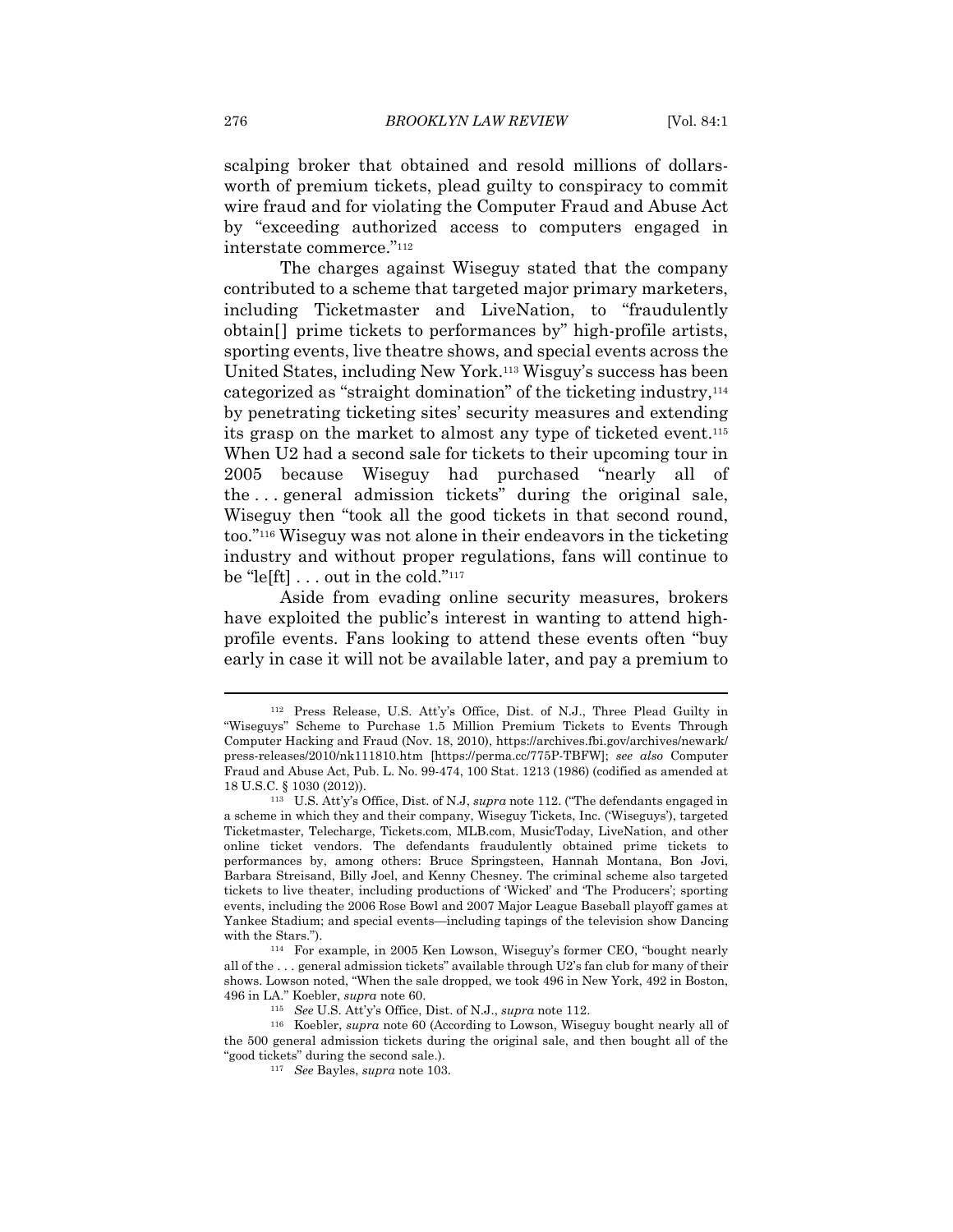avoid the risk."118 As a result fans pay well over the ticket's face value because the only tickets available are through the resale market when the initial general public sale has sold out.119 The New York Attorney General noted that "[i]n at least one circumstance, a ticket was resold at 7,000% of face value."120 Scalpers have used their ticket purchasing practices to take advantage of free or low-priced concerts for charity and to deceive fans by selling them tickets that have not actually been purchased yet.121

#### *A. Speculative Ticket Listings*

The secondary market has become the primary medium for buying tickets after they are released. As a result of this industry dominance, the secondary market has also advertised tickets before the primary market has. Fans making these purchases, however, were not buying the actual tickets as they had not been released yet; instead, these purchases were for "speculative tickets." Speculative listing occurs when secondary marketers list tickets for sale before possessing the tickets,122 or have a right to sell them.123 In using this practice, ticket scalpers "are betting (or *speculating*) that they will be able to get tickets and then resell them."124 The New York Attorney General has pressured secondary resale sites to remove speculative ticket

<sup>118</sup> Alan B. Krueger, *Economic Scene; Seven Lessons About Super Bowl Ticket Prices*, N.Y. TIMES (Feb. 1, 2001), http://www.nytimes.com/2001/02/01/business/economic -scene-seven-lessons-about-super-bowl-ticket-prices.html [https://perma.cc/E83G-4758]. 119 *See* Jaskier, *supra* note 11, at 86 ("Fans can see the drastic price differences

on secondary market ticketing websites, observing posts for tickets that are selling for hundreds of dollars over face value and just went on sale that day."); *see also* Sammi Elefant, *Beyond the Bots: Ticked-Off over Ticket Prices or the Eternal Scamnation?*, 25 UCLA ENT. L. REV. 1, 5 (2018) ("[T]he ticket bots leave the average consumer with no other option but to purchase tickets on the secondary market for potentially up to ten times face value."). 120 *See* OBSTRUCTED VIEW, *supra* note 1, at 4. 121 *See* Stephen Rex Brown, *Chuck Schumer, Sandy Victims Rip Shameless* 

*Scalpers Charging up to \$60,000 for Tickets to the 12-12-12 Benefit Concert*, N.Y. DAILY NEWS (Dec. 6, 2012, 2:27 PM), http://www.nydailynews.com/new-york/chuck-stop-sandyscalping-article-1.1214866 [https://perma.cc/SW7R-P2NH]; Rob Davies, *Viagogo Condemned over Ed Sheeran Cancer Benefit Concert Tickets*, GUARDIAN (Feb. 17, 2017, 12:37 PM EST), https://www.theguardian.com/money/2017/feb/17/viagogo-condemned-ed-sheeran-cancerbenefit-concert-tickets-teenage-cancer-trust [https://perma.cc/M2DG-GN47], (Viagogo was advertising tickets for Ed Sheeran's charity gig "for Teenage Cancer Trust for up to £1,750," when the face value of the tickets was only £75); *see* Sisario, *supra* note 64.<br><sup>122</sup> What is "Speculative" Ticket Listing?, TICKETMASTER INSIDER (Aug. 15,

<sup>2017),</sup> http://insider.ticketmaster.com/spec-ticketing/ [http://perma.cc/7NPS-D3XX]. 123 David McCabe, *TicketMaster, StubHub Enlisted Ticket Reseller Crackdown,* 

THE HILL (May 3, 2016, 11:01 AM EDT), http://thehill.com/policy/technology/278506 ticketmaster-stubhub-enlisted-to-address-ticket-resellers [http://perma.cc/MHN5-LWWJ]. 124 *What is "Speculative" Ticket Listing?*, *supra* note 122.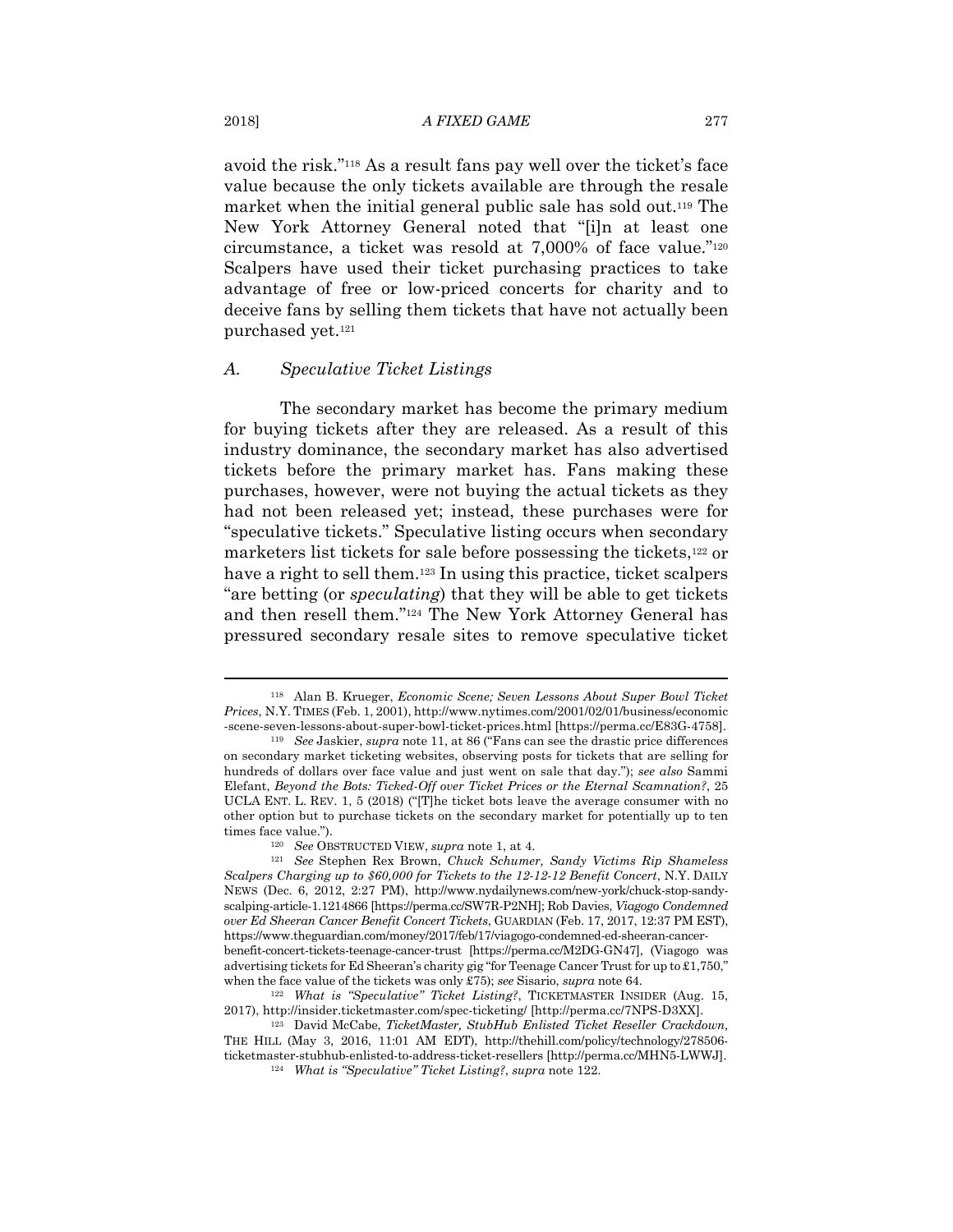listings for concerts, however the illicit practice still continues.125 In a press release related to the 2016 report, the Attorney General stated that speculative listing is the "kind of predatory behavior [that] drives up prices, hurts consumers, and sows distrust in the ticket industry."126 For example, tickets for Bruce Springsteen's 2016 tour were listed for more than \$5,000 "on StubHub and other resale sites" before even going on sale through the primary marketer.127 Ticket scalpers use speculative ticket postings so that they have the "greatest flexibility" to find the most sought after tickets that potential buyers want. 128 While this practice is readily detectable, as it is obvious when tickets are being sold on the resale market before being released by the primary marketer, it still remains a factor in the secondary ticket market.<sup>129</sup> Like other scalping practices, "[s]peculative ticket[ing] harm[s] both consumers and the ticket industry."130 For fans, speculative ticket purchases prevent them from receiving the seats that they actually paid for, or in the worst cases from receiving any tickets at all.<sup>131</sup>

By posting speculative ticket listings, many brokers will often sell more tickets than the venue has.132 The result is, once again, that the consumer must purchase tickets at an outrageous price, but without a guarantee of authenticity. Although StubHub and other secondary marketers complied with the Attorney General's request to take down speculative ticket listings for the 2016 Bruce Springsteen tour, the practice continues to plague the

<sup>125</sup> *See* Sisario, *supra* note 64. 126 Press Release, N.Y. State Office of the Att'y Gen., Statement From A.G. Schneiderman On Third-Party Ticket Sellers Removing Speculative Concert Ticket Listings (Dec. 9, 2015) https://ag.ny.gov/press-release/statement-ag-schneiderman-thirdparty-ticket-sellers-removing-speculative-concert [https://perma.cc/GQ9G-5656]); *see also* Ray Waddell, *Confessions of a Ticket Scalper: Billboard's Candid Q&A*, BILLBOARD (Mar. 2, 2012), http://www.billboard.com/articles/news/502937/confessions-of-a-ticket-scalperbillboards-candid-qa [https://perma.cc/XFU6-9H8X] (Speculative selling "hurts the guy who actually owns the inventory, but it's just like shorting on the stock market—as long as they cover, who really cares?"). 127 Ben Sisario, *New York Looks into 'Speculative' Ticket Resellers,* N.Y. TIMES

<sup>(</sup>Dec. 8, 2015), https://www.nytimes.com/2015/12/09/business/media/new-york-looks-intospeculative-ticket-resellers.html [https://perma.cc/XMR5-KJTL]. In 2015, secondary marketers listed tickets to Bruce Springsteen's 2016 tour for prices up to \$5,800. *See*  OBSTRUCTED VIEW, *supra* note 1, at 26. Since the tickets had not been released yet, consumers were buying tickets that the brokers "planned, or hoped, to buy later," with no guarantee of receiving what they paid for. *Id.*

<sup>128</sup> *Here's How to Identify Counterfeit Tickets*, TICKETMASTER INSIDER (Mar. 17, 2014), http://insider.ticketmaster.com/concert-counterfeit-tickets/ [https://perma.cc/U7CC-ZY6F]. 129 *See* OBSTRUCTED VIEW, *supra* note 1, at 26. 130 *Id.*

<sup>131</sup> *Id.*; *see also* Waddell, *supra* note 126 (Selling speculative tickets is "just like shorting the stock market—as long as [the seller] cover[s], who really cares?"). 132 *Id.*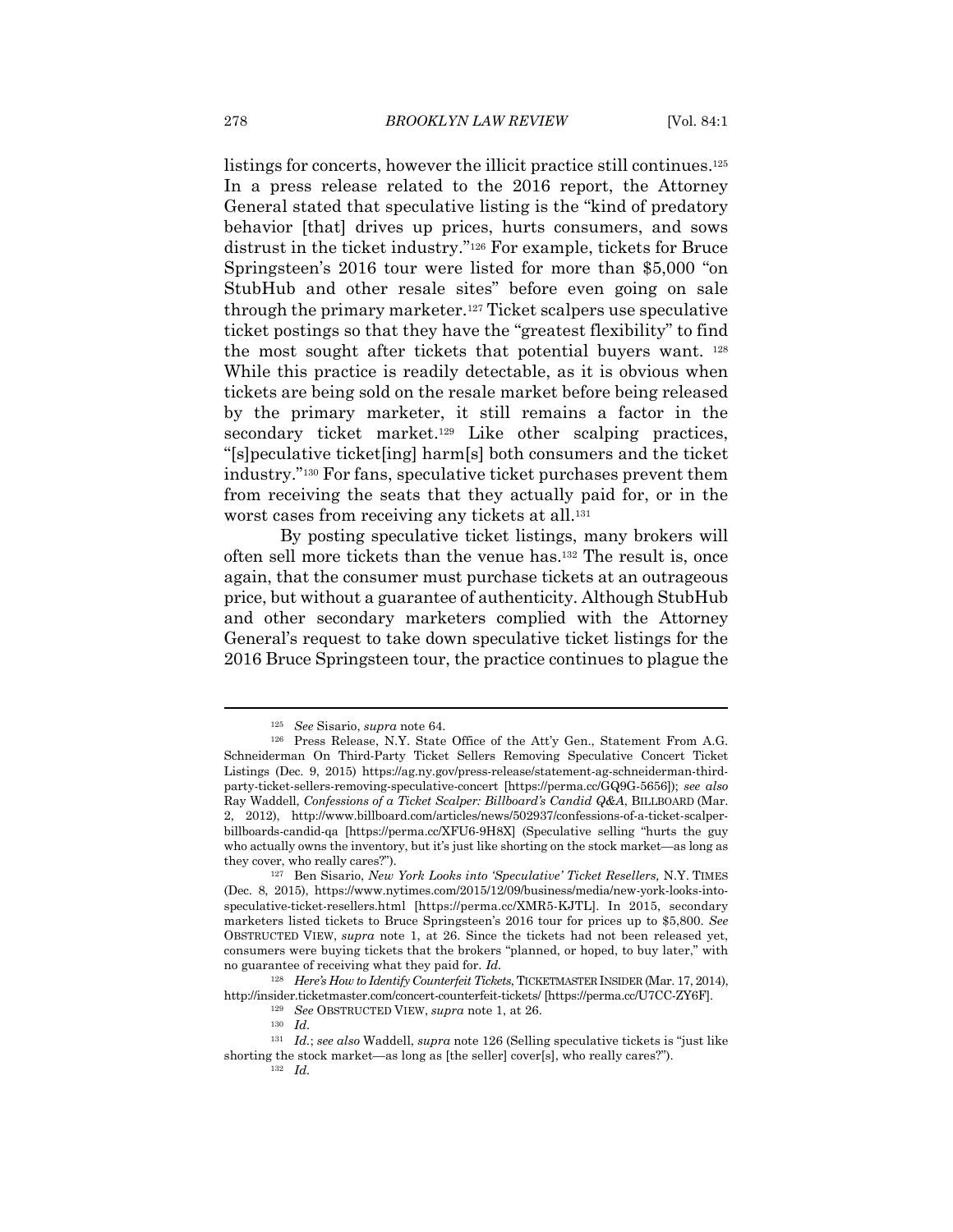ticketing industry.133 Additionally, New York State has sought to criminalize ticket speculation, but current law permits speculative listings provided that the purchaser is informed "in a clear and conspicuous manner . . . [that the] ticket reseller does not have possession of the ticket."134 A criminal penalty for ticket speculation would continue to support the State's trend toward condemning the predatory practices used by brokers, but would still be a reactive measure. Based on the responses to other criminal penalties and civil liability imposed on brokers for certain scalping practices, it is likely that a criminal penalty for ticket speculation would deter brokers from employing the practice. Unlike traditional bot purchases and other scalping practices, ticket speculation is easier to detect because resale sites can see when ticket purchases are made for events that the primary marketer has yet to release.135

# *B. Profiting from Charity*

Even events that sought to replace profit goals with charitable intent or public benefit have had their best wishes thwarted by ticket scalpers.136 "[T]he 12-12-12 benefit concert for Hurricane Sandy" drew national appeal as some of the world's most recognized performers gathered at Madison Square Garden to raise funds for the cause.137 While the 13,500 tickets to the show sold out within minutes, days before the show hundreds of tickets were being sold through the secondary market.138 Tickets were listed on StubHub for up to \$48,000 despite "the highest face value price of a ticket reaching \$2,500."<sup>139</sup> This was not the only time that scalpers have taken advantage of a charity event, but it certainly caused a reaction

<sup>133</sup> Sarah N. Lynch, *New York Probes Sale of 'Speculative' Bruce Springsteen Tickets on StubHub*, REUTERS (Dec. 8, 2015, 9:12 PM), https://www.reuters.com/article/usnew-york-probe-springsteen-idUSKBN0TS06W20151209 [https://perma.cc/J74R-9888]; *see also* Horowitz *supra* note 76 (showing that despite state law, ticket speculation continues to be a way of obtaining tickets to events in New York).<br><sup>134</sup> N.Y. ARTS & CULT. AFF. § 25.10 (McKinney 2018).<br><sup>135</sup> *Here's How to Identify Counterfeit Tickets*, TICKETMASTER INSIDER (Mar. 17,

<sup>2014),</sup> http://insider.ticketmaster.com/concert-counterfeit-tickets/ [https://perma.cc/2H82- MWPL] ("If an event has not gone on sale yet to the general public, but seats are already being sold, that is a good indication that they are 'spec' [speculative] tickets."). 136 *See* OBSTRUCTED VIEW, *supra* note 1, at 4. 137 *See* McKinley, *supra* note 2. 138 *Id.* 

<sup>139</sup> Madeline Boardman, *12-12-12 Scalpers: Benefit Concert Fights Against Reselling of Tickets*, HUFFINGTON POST (Dec. 8, 2012), http://www.huffingtonpost.com/ 2012/12/08/12-12-12-scalpers-benefit-concert-reselling-tickets\_n\_2263799.html [https:// perma.cc/UE7K-AY39].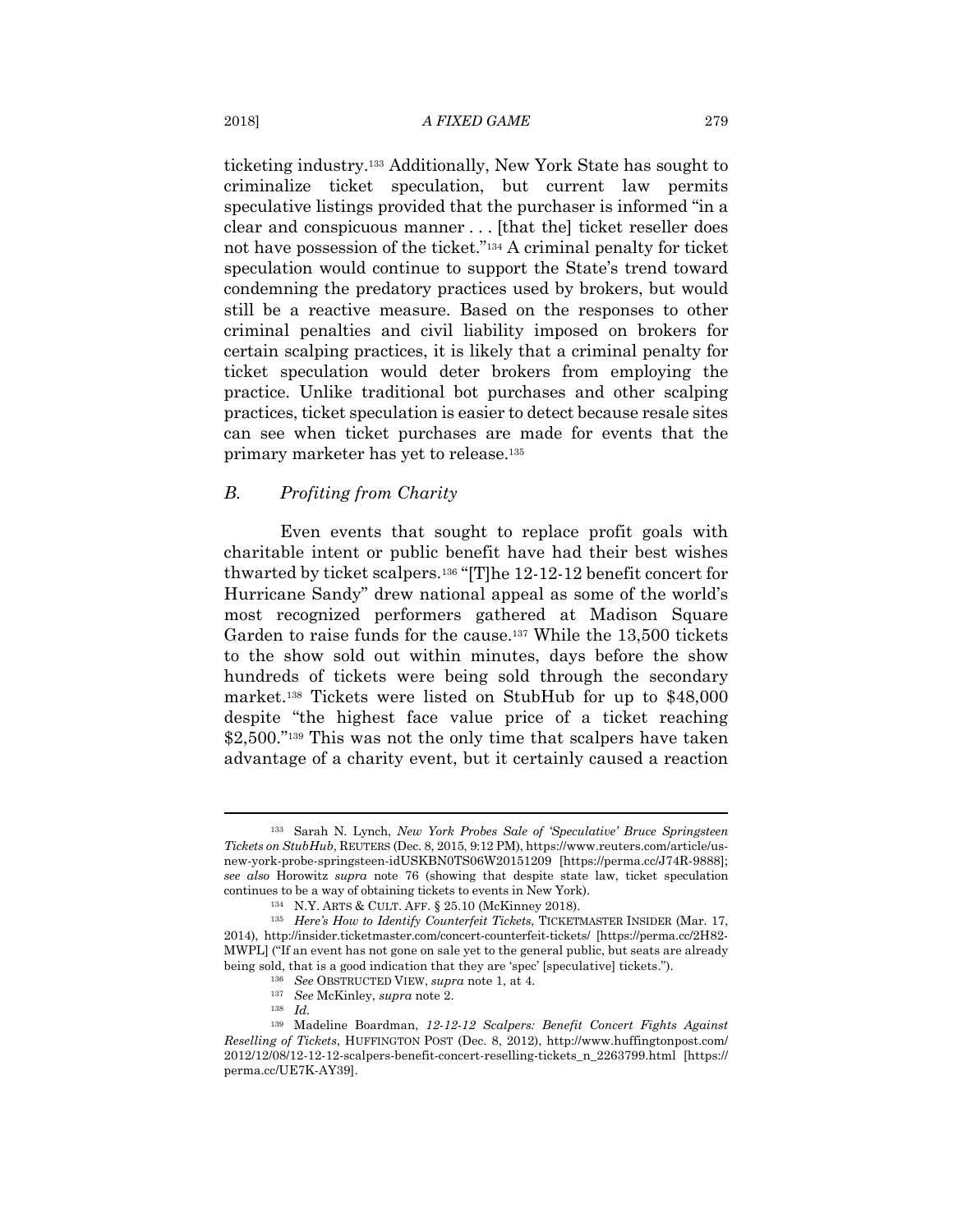that woke up the New York State legislature.140 When Pope Francis visited New York in 2015, the tickets, which were free at face value, rose to thousands of dollars.141 "Even those who intend their events to be free . . . find their good intent defeated by those who resell tickets for hundreds or even thousands of dollars," demonstrating scalping's viral effect on the ticketing industry, impacting both fans and artists.142

# III. THE INDUSTRY STRIKES BACK—PRIMARY SELLERS AND ARTISTS COMBAT BOT USAGE

"I think [ticket scalping is] extortionate and I think it's disgraceful."—Sir Elton John*<sup>143</sup>*

The pricing scheme for selling tickets in the primary market is calculated unlike that of other goods because the value of tickets is dependent on a variety of factors including the artist's popularity, venue size, and seat location, thereby making tickets a "heterogeneous commodit[y]."144 Ticket sales are unique in that they are driven by the intent to build a relationship between the consumer, the artists, and the venue.145 As a result, tickets are often sold at a face value "for less than the highest price the market can stand."146 While some have suggested that

<sup>140</sup> *See* Press Release, N.Y. State Sen. Daniel L. Squadron, Squadron Legislation Would Protect Consumers, Make Illegal Reselling Charity Event Tickets For More Than Face Value (Dec. 12, 2012), https://www.nysenate.gov/newsroom/pressreleases/daniel-l-squadron/squadron-announces-legislation-ban-resale-charity-tickets [https://perma.cc/5UPC-59WK]. 141 *See* Spector, *supra* note 5.

<sup>142</sup> *See* OBSTRUCTED VIEW, *supra* note 1, at 4. 143 *Id.*at 3 (citing Mark Savage, *Sir Elton John: Secondary Ticket Prices Disgraceful*, BBC NEWS (Dec. 16, 2015) http://www.bbc.com/news/entertainment-arts-

<sup>35091230/ [</sup>https://perma.cc/93DB-JB3Z]). 144 Scott D. Simon, Note, *If You Can't Beat 'Em, Join 'Em: Implications for New York's Scalping Law in Light of Recent Developments in the Ticket Business*, 72 FORDHAM L. REV. 1171, 1177 (2004); *see also* Eric Schroeder et al., *A Brief Overview on Ticket Scalping Laws, Secondary Ticket Markets, and the StubHub Effect*, 30 ENT. & SPORTS LAW. 1, 1 (2012); OBSTRUCTED VIEW, *supra* note 1, at 4. ("Whereas many areas of the economy the arrival of the Internet and online sales has yielded lower prices and greater transparency, event ticketing is the great exception."). 145 Jacob Goldstein, *Ticketmaster to Scalp its Own Tickets*, NPR (Apr. 20, 2011,

<sup>11:54</sup> AM ET), http://www.npr.org/sections/money/2011/04/20/135568378/ticketmasterto-scalp-its-own-tickets [https://perma.cc/9K5T-6E5R]. ("A concert ticket isn't a cold, calculated exchange between two people who are never going to interact again. It's one transaction in what is typically [a] long-term commercial relationship between the musician and the fan."). 146 Schroeder et al., *supra* note 144; Goldstein, *supra* note 145 ("[I]n the long-

term, it may be in the musician's economic interest to sell tickets at a price that's lower than the absolute maximum the market will bear . . . . That way, fans still have warm, fuzzy feelings about the musician—and keep coming back for more.").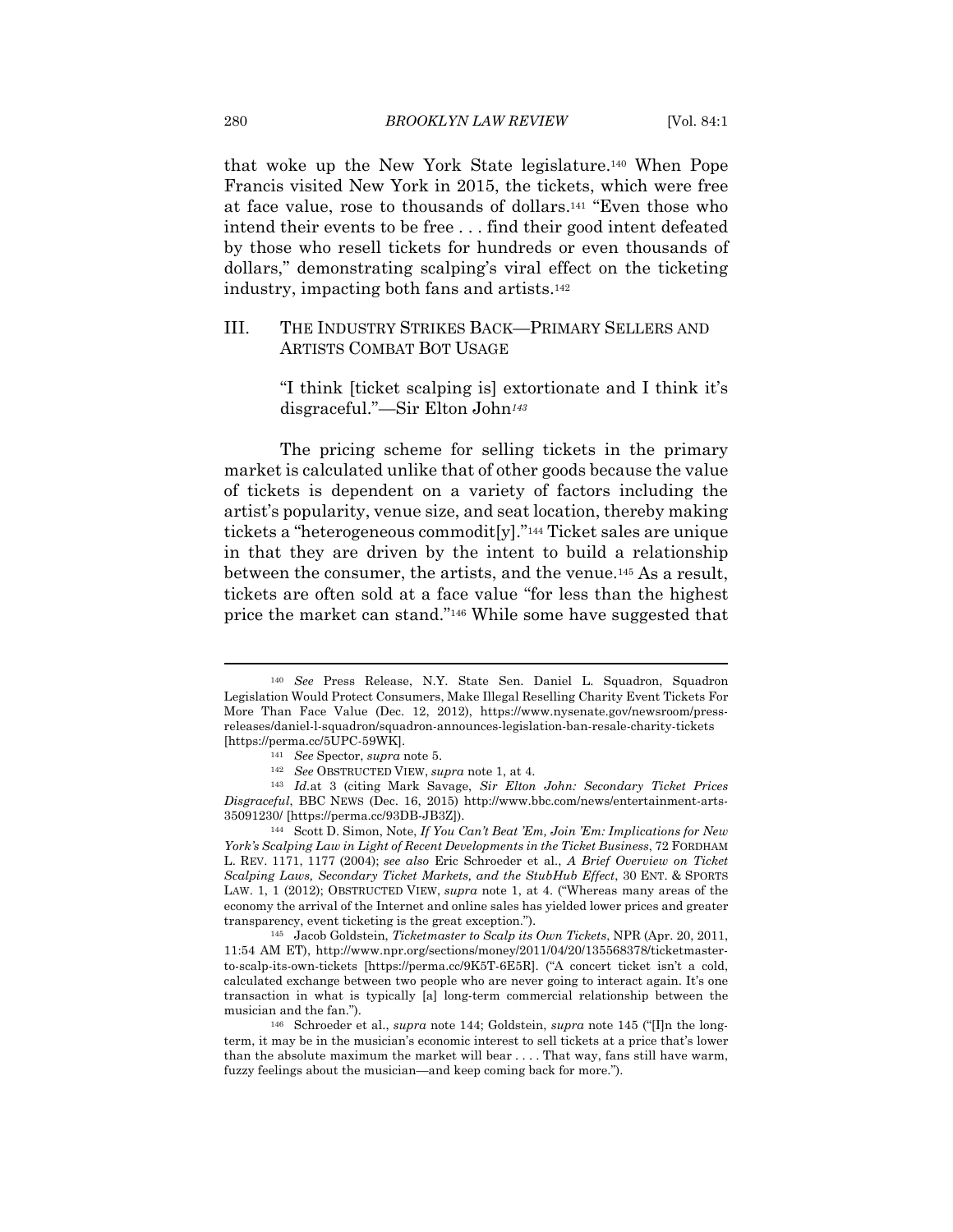this arrangement is the very cause of the resale industry, $147$ primary marketers continue to do this in order "to have consistent sellouts [and] develop a sustainable fan base."148 The entertainment industry is unique in that promoters are not reliant on single-event sales, but rather look to encourage regular *customers*, i.e., a consistent fan base, willing to return to the venue for future shows.149 Promoters and venues keep prices at a more reasonable rate for consumers in order sell to as many people as possible, expecting to profit again from the venue's food and drink vendors.150 Additionally, a sold out show reflects well on artists and allows them to elevate their credibility.151 If ticket scalpers continue to purchase tickets to these events in large quantities and sell them at an inflated rate, the likelihood of sold out shows decreases and chances of a consistent fan base disappear. While support from lawmakers has been helpful in gaining traction against the secondary market, artists and primary ticket sellers have also united to condemn the activity through independent means.152

#### *A. Ticketmaster's Initiatives and Shortcomings*

In response to the use of bots and the growing secondary market, Ticketmaster has tried several alternative means for selling their tickets in an attempt to ensure that fans have an opportunity to buy tickets at face value. In 2011, Ticketmaster introduced "dynamic pricing," which came a year after ticket sales drastically declined.153 The program allowed prices to drop for events that had many unpurchased tickets, thereby creating

<sup>147</sup> Goldstein, *supra* note 145 ("When scalpers are re-selling tickets at inflated prices, it means the initial price is too low."). 148 Schroeder et al., *supra* note 144; *see also See* Jaskier, *supra* note 11, at 85

<sup>(&</sup>quot;Numerous parties are involved in setting ticket prices for concerts, but promoters and artists have good reasons for setting them low."); Simon, *supra* note 144. ("Basic microeconomic theory posits that when sellers offer goods at lower prices, demand will be higher and more goods will be sold."). 149 Simon, *supra* note 144. 150 *See* Jaskier, *supra* note 11, at 85; Simon, *supra* note 144 ("[P]romoters' ancillary

revenue streams, such as souvenirs, concessions, broadcast rights and parking should also be considered part of the ticket-pricing equation. For instance, promoters earn more from expensive soda, hot dogs, and beer than they do from tickets." (footnotes omitted)). 151 *See* Jaskier, *supra* note 11, at 85. 152 Summer 2017 Litigation Update, *ASCAP and BMI Consent Decrees—Update*,

<sup>33</sup> ENT. & SPORTS L. 29, 40 ("Without the help of technological defenses, artists and vendors

have had to come up with other solutions to stem the tide of bots and scalpers."). 153 Alex Pham, *Ticketmaster Moving to Flexible Ticket Pricing*, L.A.TIMES: COMPANY TOWN BLOG (Apr. 18, 2011, 2:55 PM), http://latimesblogs.latimes.com/entertainmentnews buzz/2011/04/ticketmaster-moves-to-flexible-pricing.html [https://perma.cc/B26B-CK6G]. "Ticketmaster is not the first company to explore dynamic ticket pricing." *Id.* Scorebig, an online market place for ticket sales, also launched a similar initiative. *Id.*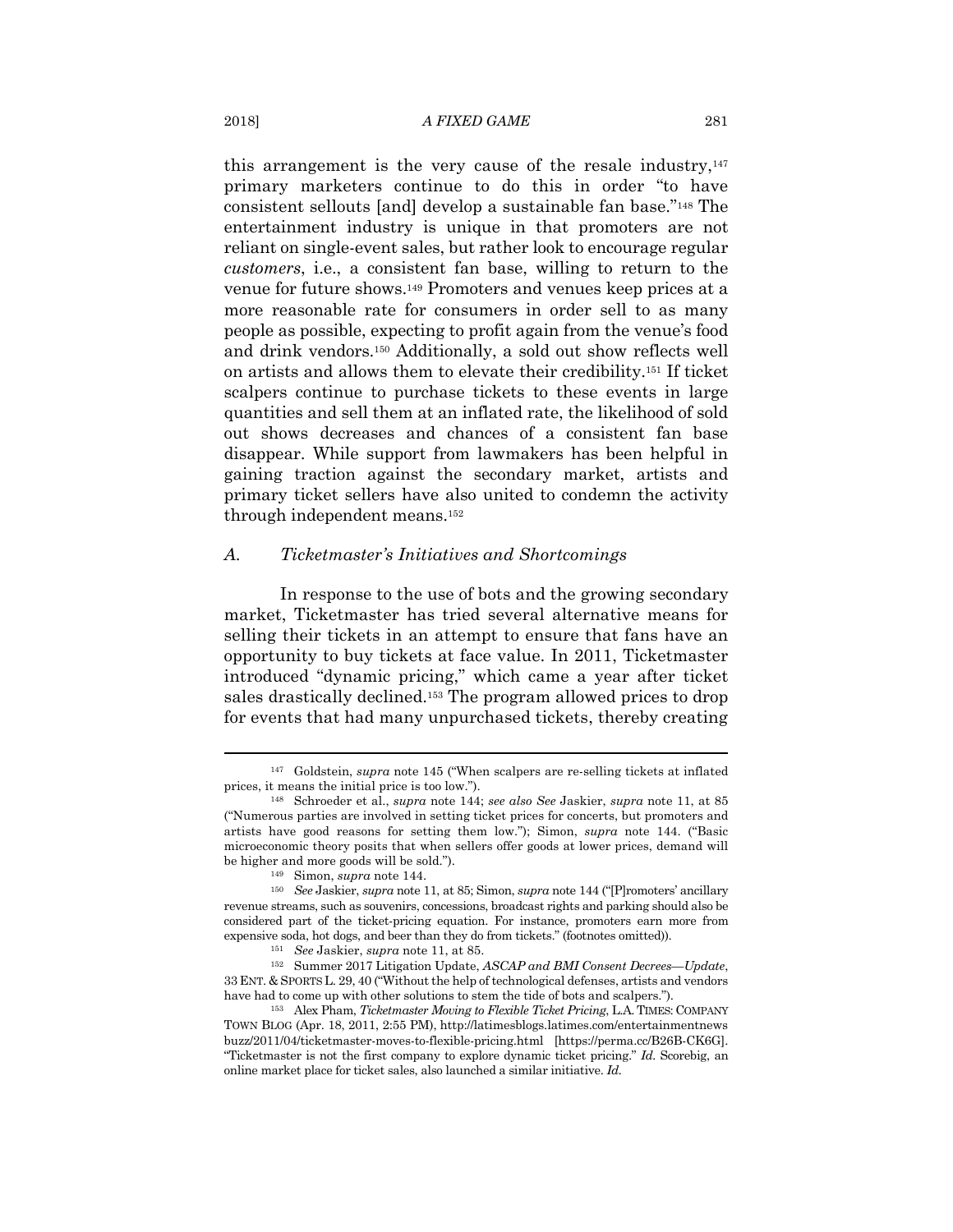more opportunities for fans to see shows at affordable rates and for artists to develop a larger fan base.154 In 2018, Ticketmaster seemed to have brought back a dynamic pricing platform, labeling it as "Official Platinum Seats."155 Though viewed as a way to combat scalpers, the initiative received mixed reviews from artists and "left . . . fans confused," wondering why "they're asked to pay hundreds of dollars more than [the ticket's] face value."156 While this may have been a step in the right direction, it was a small one at best as the secondary market has continued to grow exponentially into an \$8 billion industry.157

Another measure that Ticketmaster tried was "TM+," an internal resale site that allowed "fans [to] mak[e] deals with each other, with Ticketmaster as the middleman."158 While some bands like Depeche Mode supported this initiative and believed it to be a safer way of selling tickets, others refused to subscribe as they saw the TM+ initiative as a way for Ticketmaster to profit off of the secondary market rather than helping fans.159 Ticketmaster has since implemented this system in the United Kingdom in August 2018, with its "fan-to-fan ticket exchange."<sup>160</sup> Ticketmaster's entry into the secondary market is by no means a solution because there is no requirement that its tickets can only be sold through its resale platform.161 "Whether Ticketmaster does it or doesn't do it, it's out there on other sites," and scalpers will have other platforms that they can sell their tickets on without being subjected Ticketmaster's regulations.162

<sup>&</sup>lt;sup>154</sup> Id. (According to Ticketmaster Chief Executive Nathan Hubbard, "By utilizing MarketShare and Ticketmaster's technology, our clients will be able to retain economic value that is normally siphoned off by the secondary market, and to sell more of their tickets that go unsold today. Meanwhile, more fans will have more opportunities to enjoy live entertainment events because tickets will be more accessible and pricing

options will broaden."). 155 Steve Knopper, *Taylor Swift's Ticket Strategy: Brilliant Business or Slowing Demand?*, ROLLING STONE (Apr. 9, 2018, 2:59 PM), https://www.rollingstone.com/music/ music-news/taylor-swifts-ticket-strategy-brilliant-business-or-slowing-demand-630218/ [https://perma.cc/48V9-FVB]. 156 *Id.* ("Basically, Ticketmaster is operating as StubHub."). 157 Roger Tomlinson, *Ticketmaster Adopts Dynamic Pricing*, TICKETING INST.

<sup>(</sup>Apr. 23, 2011), http://theticketinginstitute.com/ticketmaster-adopts-dynamic-pricing/ [https://perma.cc/Y8XB-G6UG]; *see* Sisario, *supra* note 12. 158 Steve Knopper, *Inside Ticketmaster's New Scalping Plan*, ROLLING STONE

<sup>(</sup>Sept. 13, 2013), http://www.rollingstone.com/music/news/inside-ticketmasters-newscalping-plan-20130913 [https://perma.cc/48V9-FVB]. 159 *Id.*; Knopper, *supra* note 17. 160 Marc Schneider, *Ticketmaster Shutting Down Controversial Resale Sites* 

*GET ME IN! and Seatwave*, BILLBOARD (Aug. 13, 2018), https://www.billboard.com/ articles/business/8469785/ticketmaster-shutting-get-me-in-seatwave-secondary-ticketing [https://perma.cc/6FJ8-6GTS] 161 *See* Knopper, *supra* note 17. 162 *Id.*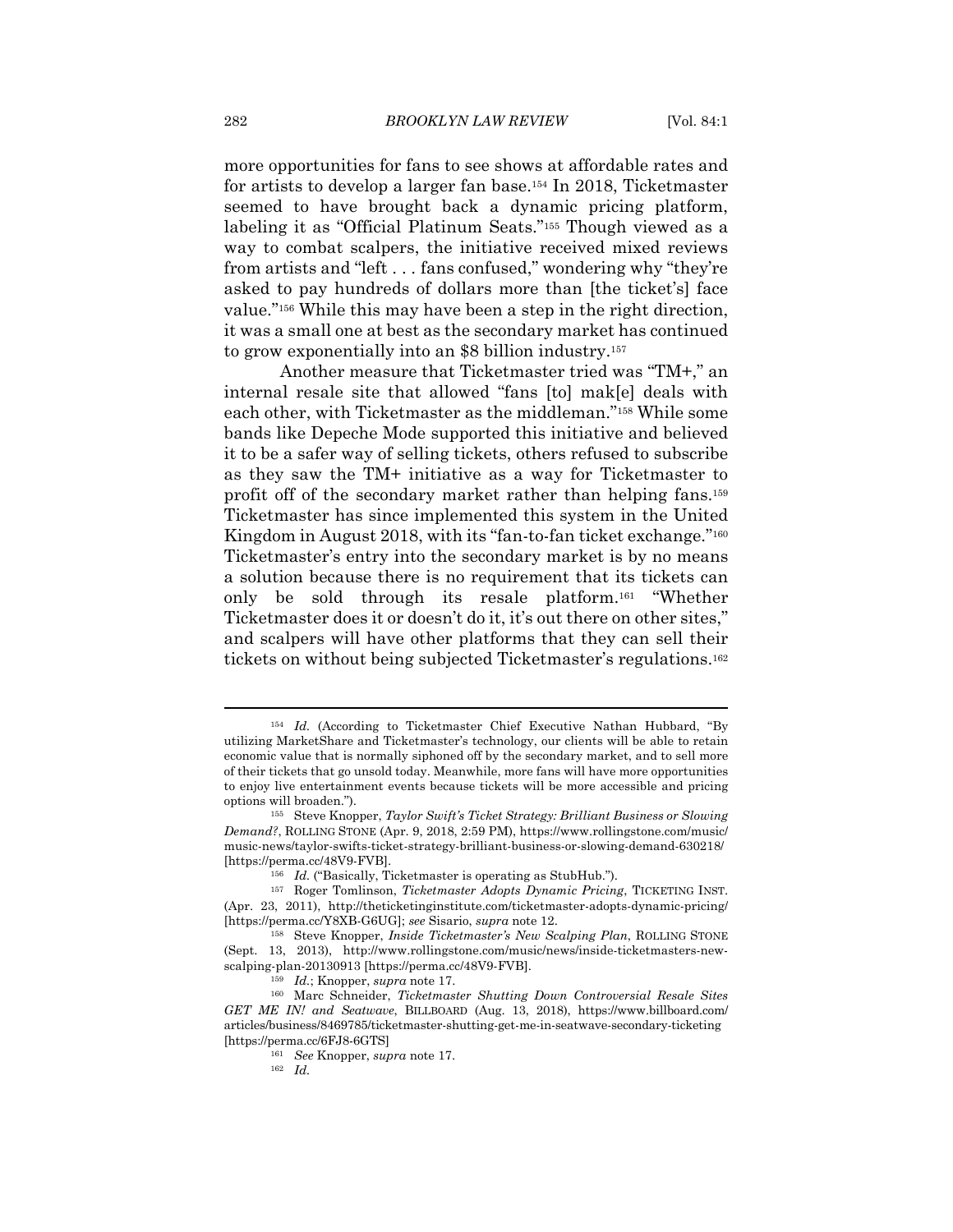#### 2018] *A FIXED GAME* 283

 Introduced in 2017, Ticketmaster has used its "Verified Fan" Program as a means of controlling who can buy its tickets during online sales.163 This program allows fans to register with the program before tickets are released and then those who Ticketmaster deems "verified," receive a code that enables them the seemingly exclusive opportunity to purchase tickets to the event.164 According to Ticketmaster, "[t]he system aims to thwart bad actors who are in the business of taking away tickets from fans just so they can resell them."165 As a result of its success, Ticketmaster used the Verified Fan Program for the first time on an arena tour for U2's 2018 tour.166 Ticketmaster claims that this program is successful because fans register with the program "two to three weeks before tickets go on sale," giving Ticketmaster an opportunity "to weed out any bad actors and know exactly how many people want to buy tickets."167 This program, however, has still not completely insulated Ticketmaster from scalpers. In response to the Verified Fan program, scalpers are now buying and selling the codes that allow fans to access tickets through Ticketmaster's program, at tremendous costs.168

Despite its efforts, part of Ticketmaster's ticket purchasing system have been subject to abuse by brokers and bot users. While Ticketmaster and other primary marketers have levied limits on the number of tickets purchased per-transaction, there has been no limit placed on the number of transactions that individual can make.169 By the current standards, one person could purchase the maximum number of tickets within the limit, and then make continuous transactions technically still within the limit.170 Although holding ticketing websites accountable will not outlaw bot usage, it will at least add an extra hurdle.171 Ticketmaster's initiatives to combat scalping may portray it as wanting fans to buy tickets at face value, yet there remains a lack of transparency between the number of tickets "listed" and those

<sup>163</sup> *Verified Fan*, TICKETMASTER, http://help.ticketmaster.com/verified-fan/ [https://perma.cc/77SQ-QGWP]. 164 *Id.*

<sup>165</sup> *Id.* 

<sup>166</sup> Dave Brooks, *U2 Becomes First Band to Use 'Verified Fan' for All Tickets on an Arena Tour*, BILLBOARD (Nov. 2, 2017), http://www.billboard.com/articles/business/8022362/ u2-ticketmaster-verified-fan-all-tickets-arena-tour [https://perma.cc/9DLW-64NS]. 167 *Id.*

<sup>168</sup> Anne Steele, *Ticketmaster Tries to Weed Out Scalpers, and a New Market is Born*, WALL ST. J. (Sept. 16, 2017, 8:00 AM ET), https://www.wsj.com/articles/ ticketmaster-tries-to-weed-out-scalpers-and-a-new-market-is-born-1505563201 [https:// perma.cc/8SKH-VELY]. 169 *See* OBSTRUCTED VIEW, *supra* note 1, at 22. 170 *Id.*

<sup>171</sup> *Id.* at 5–6 (listing mandatory compliance as only one recommendation among several).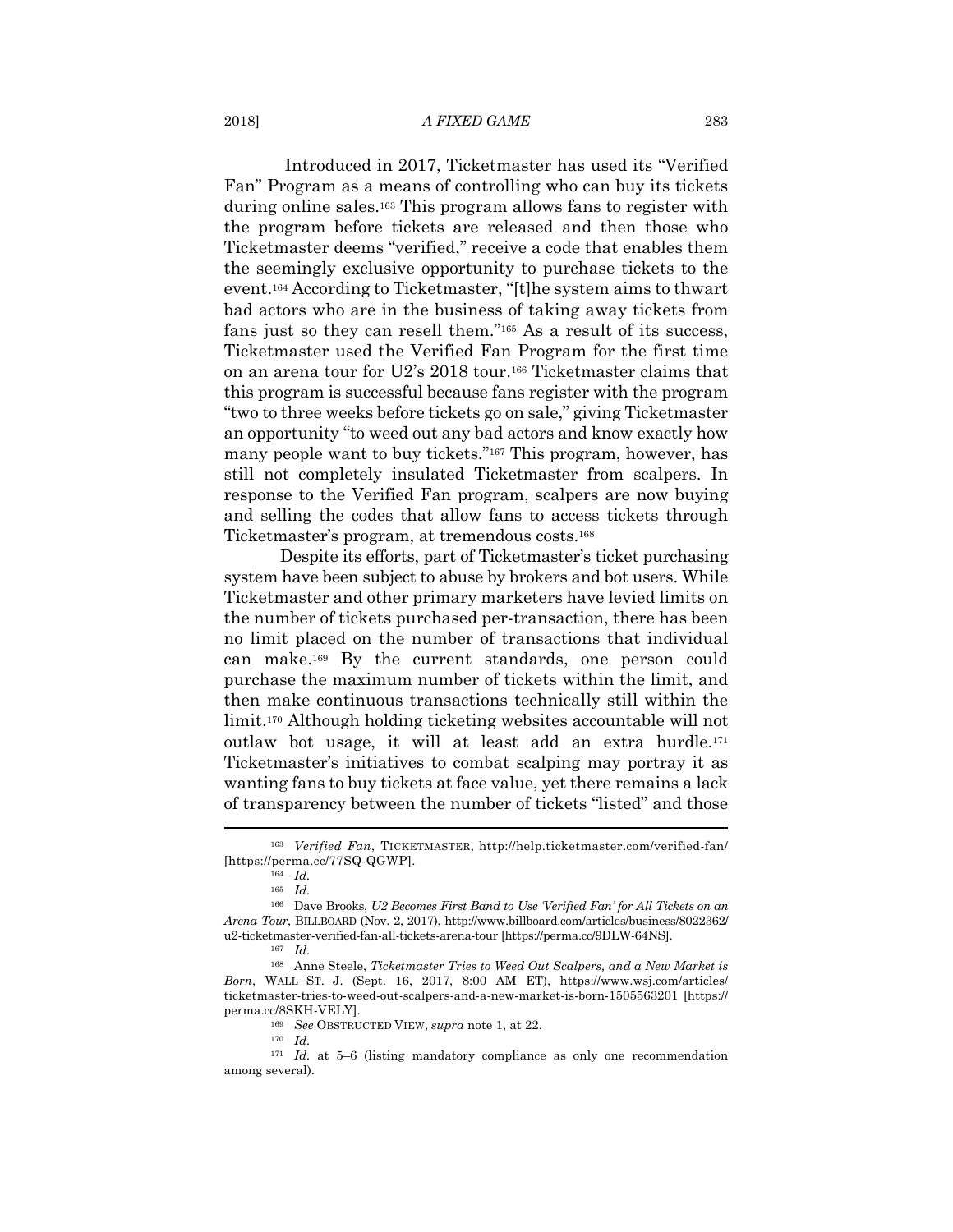tickets that are *actually* available.172 Further, Ticketmaster has been found to be working *with* the ticket scalpers in some capacity.173 According to Ticketmaster's own representatives, the company "turns a blind eye to scalpers who use ticket-buying bots and fake identities to snatch up tickets."174 While company executives have since dismissed these claims,175 there is now an even greater need for transparency. As the Attorney General noted, if there is any chance of regaining control of the resale market, primary sellers must be upfront about their practices.<sup>176</sup>

#### *B. Artists Respond to Ticket Scalping and Bot Usage*

It has been readily apparent that scalping has a devastating effect on artists, as well as their fans. During a Grammy award speech in 2005, rather than promoting his band's upcoming tour, U2 drummer Larry Mullen, Jr. delivered an apology.177 Beside himself, Mullen addressed the crowd stating: "Due to circumstances beyond our control, a lot of our long-suffering fans didn't get tickets [to U2's upcoming *Vertigo* tour]. And I'd like to take this opportunity on behalf of the band to apologize for that."178 For an upcoming artist, their success can be contingent on establishing a recurring fan base, while more established performers seek to maintain that fan base through the duration of their career. Even established indie artists, "like Father John Misty [are] very ticket-price-conscious."179 As Mullen later noted in an interview, "when something like tickets go astray, and people wait online for hours, and they don't get the seats they, or they don't get seats at all, it's hard for us . . . . it's personal."180 If an artist's die-hard fans are priced out of attending shows due to illegal ticket scalping, however, the

<sup>172</sup> *See* McFadden, *supra* note 10, at 433 ("[N]ot all tickets will be open for sale to the general public. Some of the best seats are withheld for certain parties." (footnotes omitted)) Promoters determine what tickets are available to the general public at the online sale, and which tickets are held back for certain groups. *Id.* at 433 n.40. 173 Dave Seglins, et al., *'A Public Relations Nightmare': Ticketmaster Recruits* 

*Pros for Secret Scalper Program*, CBC (Sept. 19, 2018, 4:00 AM ET), https://www.cbc.ca/ news/business/ticketmaster-resellers-las-vegas-1.4828535 [https://perma.cc/7Q6V-52MT]. 174 *Id.*

<sup>175</sup> Dave Brooks, *Ticket Master President Talks TradeDesk Scandal*, BILLBOARD (Sept. 24, 2018), https://www.billboard.com/articles/business/8476697/ticketmasterpresident-tradedesk-scandal-exclusive-interview [https://perma.cc/GNP7-BRDC].<br>
<sup>176</sup> *See* OBSTRUCTED VIEW, *supra* note 1, at 5.<br>
<sup>177</sup> Koebler, *supra* note 60.<br>
<sup>178</sup> *Id.*<br>
<sup>179</sup> *See* Knopper, *supra* note 155.

<sup>&</sup>lt;sup>180</sup> MTV News Staff, *U2 Working on How to Dismantle A Ticket-Scalping Bomb*, MTV NEWS (Feb. 16, 2005), http://www.mtv.com/news/1497040/u2-working-on-how-todismantle-a-ticket-scalping-bomb/ [https://perma.cc/BN5D-98FF].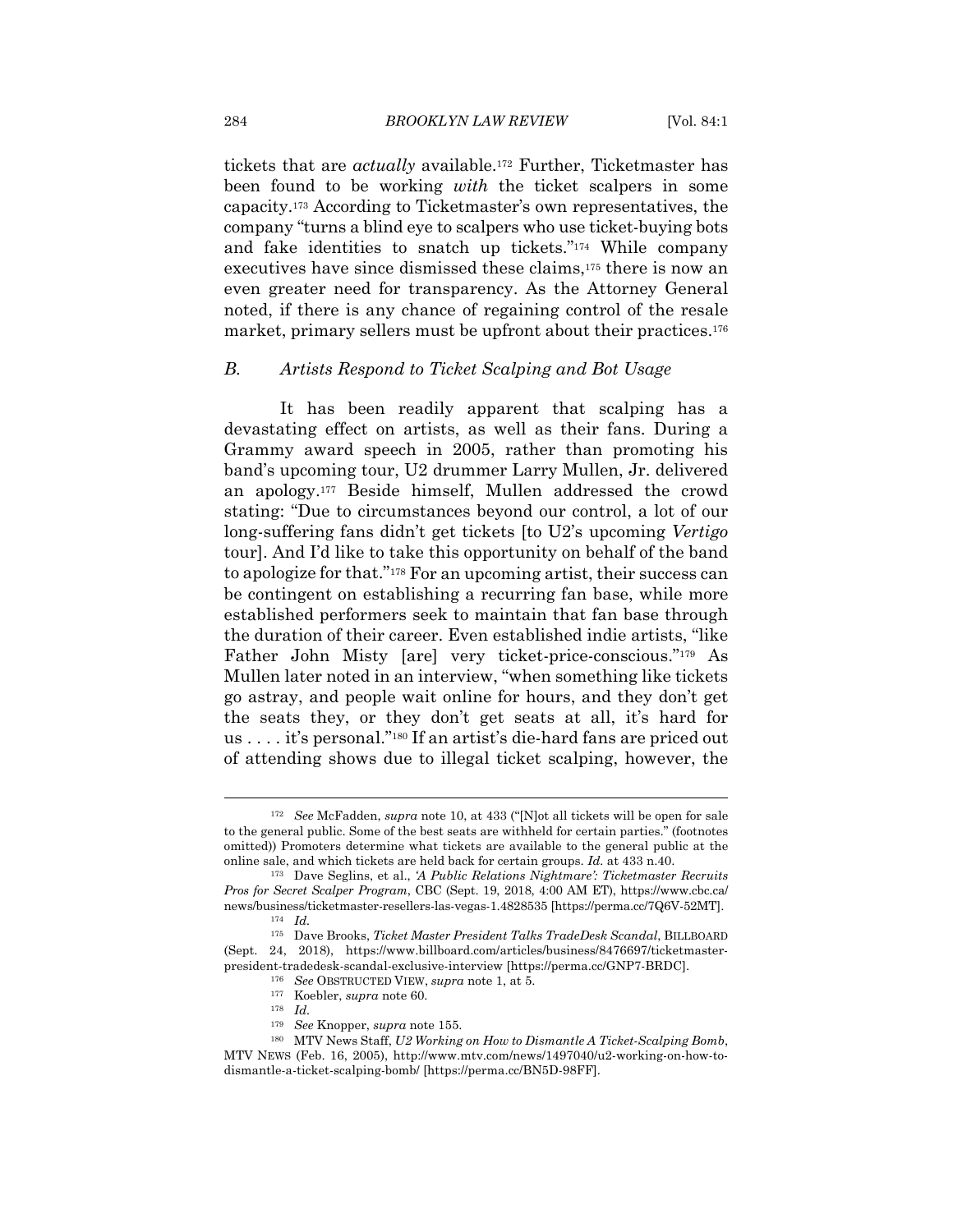artist loses the opportunity to build-upon or maintain the loyalty of those fans.181

In 2011, the U.K. Association of Independent Festivals and Sandbag—a merchandise and e-commerce company established the Ticket Trust to provide a secure and ethical ticketing option for fans.182 During their 2012 United Kingdom tour, Radiohead "pledged that any tickets sold through" an online site of theirs would only be "exchangeable for face value via the Ticket Trust."183 Radiohead's announcement brought hope for the music industry following the release of a documentary detailing the secondary ticket market and how major tour promoters like Live Nation "automatically place large numbers of tickets directly onto [resale] sites."184 In 2016, the FanFair Alliance was founded by music managers and businesses in 2016, to unite artists and take a stand against ticket scalping.185 The organization aims to bring artists, entrepreneurs, consumers and lawmakers together "to curb[] industry-scale touting in the secondary ticketing market."186 The FanFair Alliance outlined tips for artists and businesses to use to beat scalpers that included: printing the name of the original buyer on tickets, limiting the number of tickets sold per person, working with an ethical ticket exchange, and informing fans.187

<sup>181</sup> Artist responding to ticket scalping themselves is nothing new. At one point, the Grateful Dead "required fans to express their interest in a ticket via a postcard, which the band then selected in a lottery." Anna Nicolaou & Fan Fei, *Taylor Swift Hits High Note in Battle Against Ticket Touts*, FIN. TIMES (Oct. 12, 2018), https://www.ft.com/ content/138fb9fa-cc1a-11e8-b276-b9069bde0956 [https://perma.cc/S6KR-GWS9]. 182 Richard Smirke, *Radiohead Sidesteps Secondary Ticket Market, Partners* 

*With Fan-to-Fan Ticket Trust for U.K. Tour*, BILLBOARD (Feb. 29, 2012, 7:00 PM EST), http://www.billboard.com/biz/articles/news/touring/1098645/radiohead-sidestepssecondary-ticket-market-partners-with-fan-to [https://perma.cc/Y9RQ-4WHJ]. 183 *Id.*

<sup>184</sup> *Id.*

<sup>185</sup> *About the FanFair Alliance*, FANFAIR ALLIANCE, http://fanfairalliance.org/ about/ [https://perma.cc/D794-RKJT]. 186 *Id.*

 $^{187}~$  MUSIC MANAGERS FORUM & FANFAIR ALLIANCE, #TOUTSOUT—A GUIDE FOR MUSIC MANAGERS AND ARTISTS TO TACKLE ONLINE TICKET TOUTING 6–7 (2016) http://fanfairalliance.org/wp-content/uploads/2016/09/FanFair\_Toutsout\_A-Guide-tofighting-ticket-touting-MMF.pdf [https://perma.cc/D794-RKJT]. SongKick is another "independent artist-ticketing service" that allows artists "to take control of their ticket [sales]" and is "used by [popular] artists like Adele, Jack Johnson and Metallica." Summer 2017 Litigation Update, *supra* note 152. In 2015, through Songkick, Adele successfully blocked "approximately 53,000 [ticket] sales to [purchasers] who were determined 'known or likely' scalpers (possibly determined by the quantity of tickets people were trying to buy)." Adrienne Green, *Adele Versus the Scalpers*, ATLANTIC (Dec. 21, 2015), https://www.theatlantic.com/business/archive/2015/12/adele-scalpers/421362/ [https://perma.cc/KZW4-SBG6]. It is estimated that by using Songkick Adele's fans have been spared roughly "\$6.5 million in elevated resale ticket prices." *Id.* Recently, the European ticket platform, Twicketts has partnered with Naill Horan of One Direction, and other musicians during their United States tour. Associated Press, *Twickets*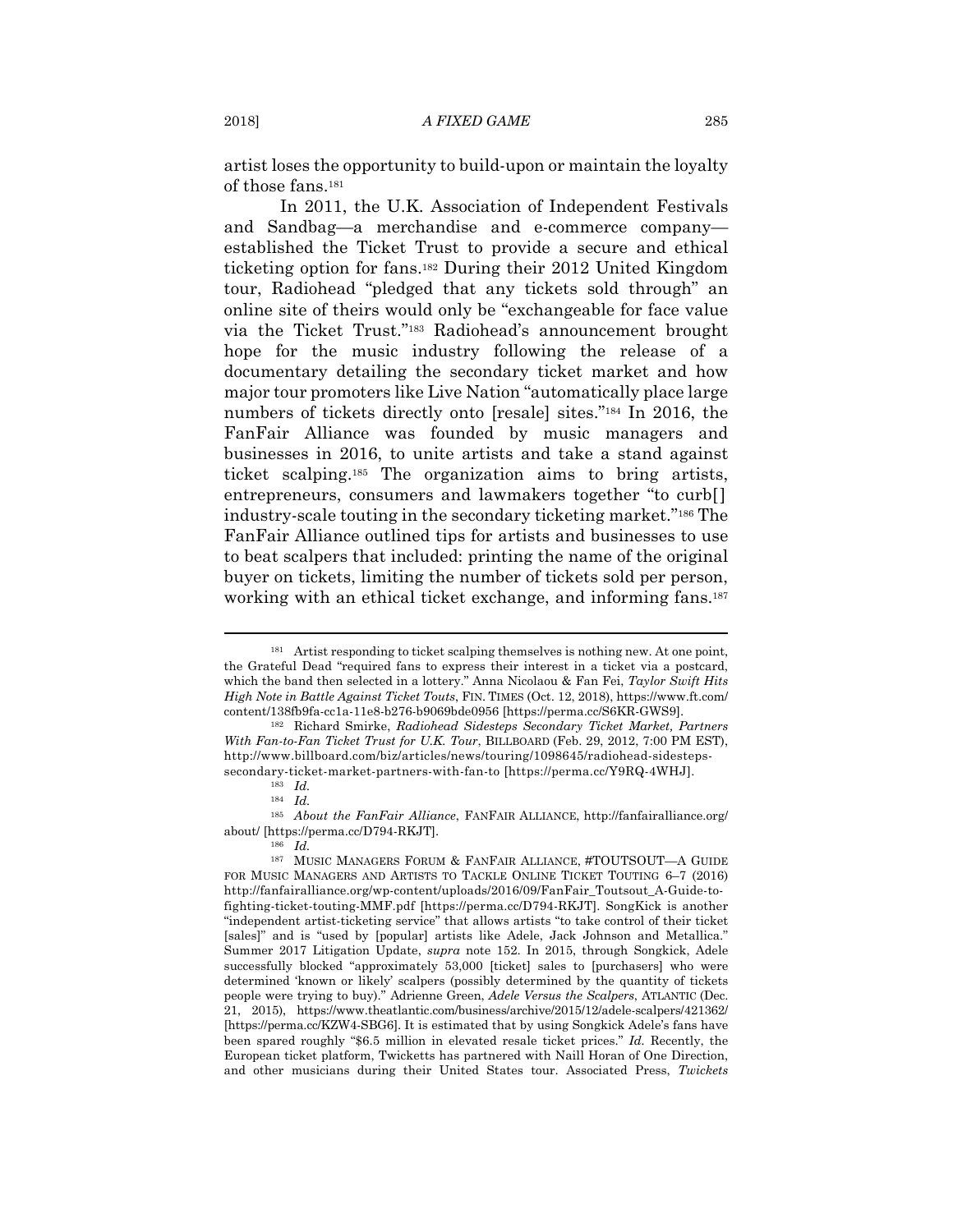These initiatives are steps in the right direction, but greater transparency is needed from other industry actors. The three major actors in the primary ticket market—the artist, the primary seller, and the state legislature—need to be on the same page on how to address ticket scalping if there is going to be any chance of controlling the secondary market.188

# *C. The Paperless Ticket Problem*

Tickets are on their way to becoming an entirely nontangible good. One of the Attorney General's recommendations was to put an end to New York State's "*de facto* ban on [nontransferrable] paperless tickets."189 Ticketmaster developed its Paperless Ticket system to "ensure[] that only fans can purchase tickets and attend the event."190 Instead of presenting a traditional paper or electronic ticket, fans simply "show up at the [event] with an ID and the credit card they used for purchase," thereby, requiring the original purchaser to be present for the event.191 New York law prohibits primary marketers from "employ[ing] a paperless ticketing system unless the consumer is given an option to purchase paperless tickets that the consumer

cyrus/faq.html [https://perma.cc/NF67-DJ3A]. 191 Gordon Cox, *'Hamilton,' Broadway and the Duel Over Paperless Tickets*,

VARIETY (Jan. 2, 2018, 4:00 AM PT), https://variety.com/2018/voices/columns/hamiltontickets-west-end-broadway-1202650191/. [https://perma.cc/P5H3-L89V].

*Launches Face Value-Based Ticket Platform in US*, BILLBOARD (Oct. 11, 2017), https://www.billboard.com/articles/business/7997447/twickets-tickets-resale-us-launch [https://perma.cc/AHH9-TPVB]. According to its founder, the platform is looking to expand into sporting events and has already saved fans over \$20 million in ticket prices in the United Kingdom. *Id.*

<sup>188</sup> In 2016, Chance the Rapper "purchased nearly two thousand tickets" to the [Magnificent Coloring Day] [F]estival to give to fans, in response to seeing high resale prices for his performance. John Lynch, *Chance the Rapper Bought Almost 2,000 Scalper to His Own Festival to Re-sell to Fans*, BUSINESS INSIDER (Sept. 9, 2016, 11:59 AM), http://www.businessinsider.com/chance-the-rapper-buys-scalper-tickets-to-his-festivalsells-to-fans-2016-9 [https://perma.cc/5ER7-A88M]. LCD Soundsystem also took action against ticket scalpers, by adding more shows to what was to be their final tour in 2011. Will Caiger-Smith, *How New Scalping Technology is Keeping You Out of Concerts*, VICE (June 9, 2016, 6:20 PM), https://thump.vice.com/en\_us/article/ae8j4z/ticket-scalpingnew-technology [https://perma.cc/CU6Z-DKGD]; Devon Ivie, *LCD Soundsystem Is Investigating How Many Bots Bought Tickets to Their Sold-out NYC Shows*, VULTURE (Mar. 30, 2017), http://www.vulture.com/2017/03/lcd-soundsystem-is-investigatingconcert-ticket-bot-problem.html [https://perma.cc/8B7Z-JYJW]. Further, Pearl Jam's unavailing feud with Ticketmaster is a prime example that an artist trying to work without it selling their tickets is untenable. Eric Boehlert, *Pearl Jam: Taking on Ticketmaster*, ROLLING STONE (Dec. 28, 1995, 5:00 PM ET), https://www.rollingstone.com/music/musicnews/pearl-jam-taking-on-ticketmaster-67440/ [https://perma.cc/A5ET-7UCH]; *see also*  Dave Brooks, *Is Pearl Jam's Beef with Ticketmaster Officially Squashed*?, BILLBOARD (Jan. 26, 2018), https://www.billboard.com/articles/business/8096339/pearl-jam-feud-ticket master-over-verified-fan-platform-tour [https://perma.cc/A7TT-CEZC]. 189 *See* OBSTRUCTED VIEW, *supra* note 1, at 6. 190 *"Paperless Ticket" FAQs*, TICKETMASTER, http://www.ticketmaster.com/miley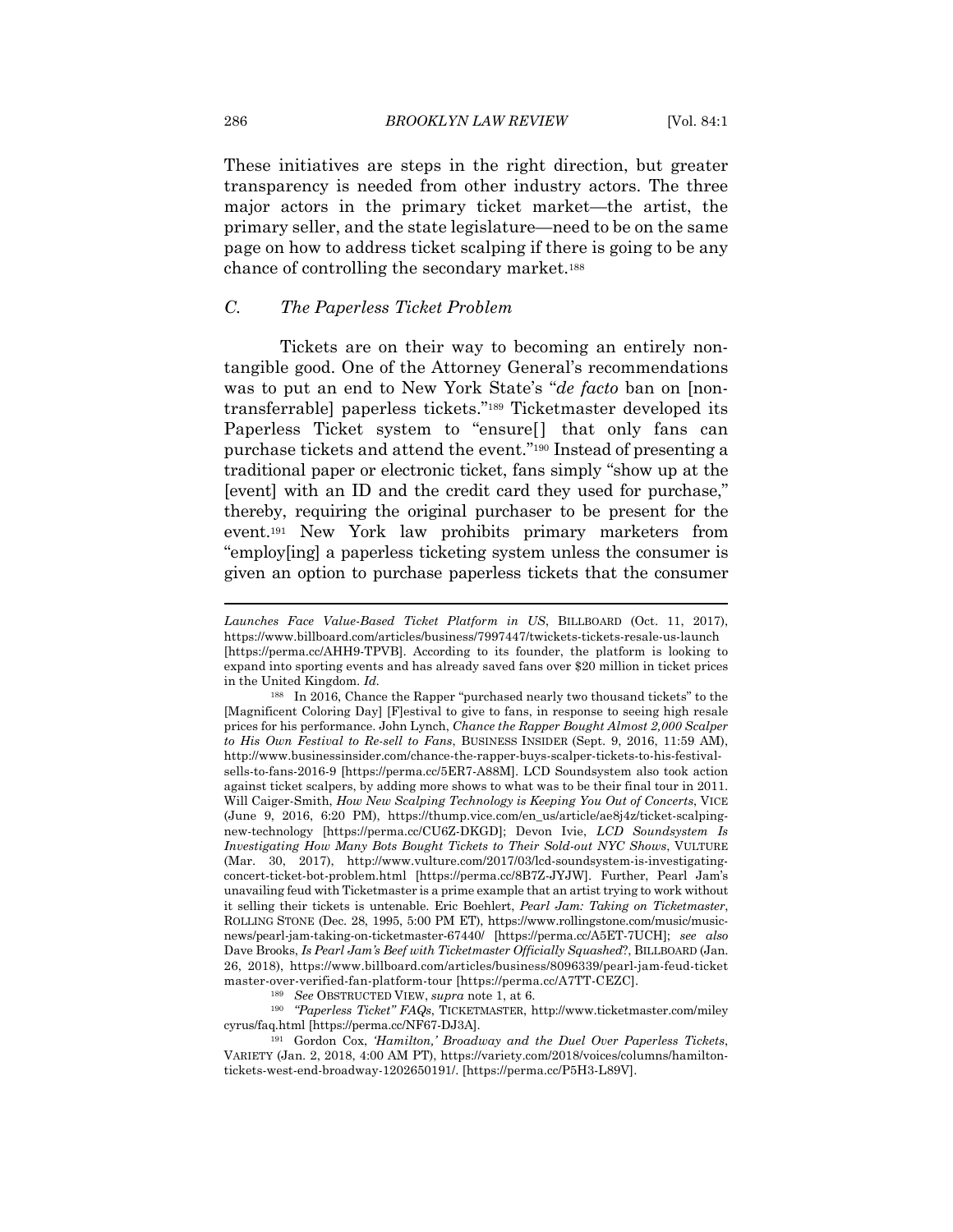can transfer at any price, at any time, and without additional fees."192 While opponents of nontransferable paperless tickets argue that it allows for consumer choice and encourages open market, this law does nothing to combat scalping because the easily transferable paperless tickets can be used, they just cannot be the only ticket option.193

Ticketmaster has used its non-transferable paperless tickets system to prevent brokers from selling multiple copies of the same electronic PDF ticket or "reissued tickets with new barcodes."194 Under the current New York law, however, brokers can still request transferable tickets, thereby making Ticketmaster's intentions futile.195 While the Attorney General has sought to repeal the "*de facto* ban" for this reason, the paperless ticket system is still not impervious to ticket scalping.196 For example, Ken Lowson of Wiseguy adapted to Ticketmaster's paperless initiative by asking for its customers' credit card information so that the paperless ticket would be bought "directly on [their] credit cards."197

The paperless ticket system may actually create more ticket scalping because while smaller level scalpers are unable to circumvent the credit card requirement, larger brokers are able to capitalize on the diminished competition.198 For instance, Lowson also admitted that he "considered opening a bank in the Cayman Island to issue his own disposable credit cards."199 Therefore, while Ticketmaster and some of the prominent artists that use its paperless ticket system believe it to be effective because of the mere inconvenience created for brokers, the reality is that nontransferable paperless tickets create further headaches for fans who may not be able to use a ticket that they originally purchased. Additionally, by only using this system for high-profile events, Ticketmaster further inflates the value of these tickets, thereby creating an incentive for brokers to purchase them for resale.200

<sup>192</sup> N.Y. ARTS & CULT. AFF. § 25.30(1)(c) (McKinney 2017). 193 *See* Elefant, *supra* note 119. 194 *See Here's How to Identify Counterfeit Tickets*, TICKETMASTER INSIDER (Mar. 17, 2014), http://insider.ticketmaster.com/concert-counterfeit-tickets/ [https://perma.cc/ U7CC-ZY6F]; OBSTRUCTED VIEW, *supra* note 1, at 36.<br><sup>195</sup> See OBSTRUCTED VIEW, *supra* note 1, at 36.<br><sup>196</sup> Koebler, *supra* note 60. (Paperless tickets "make[] scalpers' lives much

harder but [are] regularly circumvented by the most serious operations."). 197 *Id.*

<sup>198</sup> *Id.*

<sup>199</sup> *Id.*

<sup>200</sup> *See* OBSTRUCTED VIEW, *supra* note 1, at 36.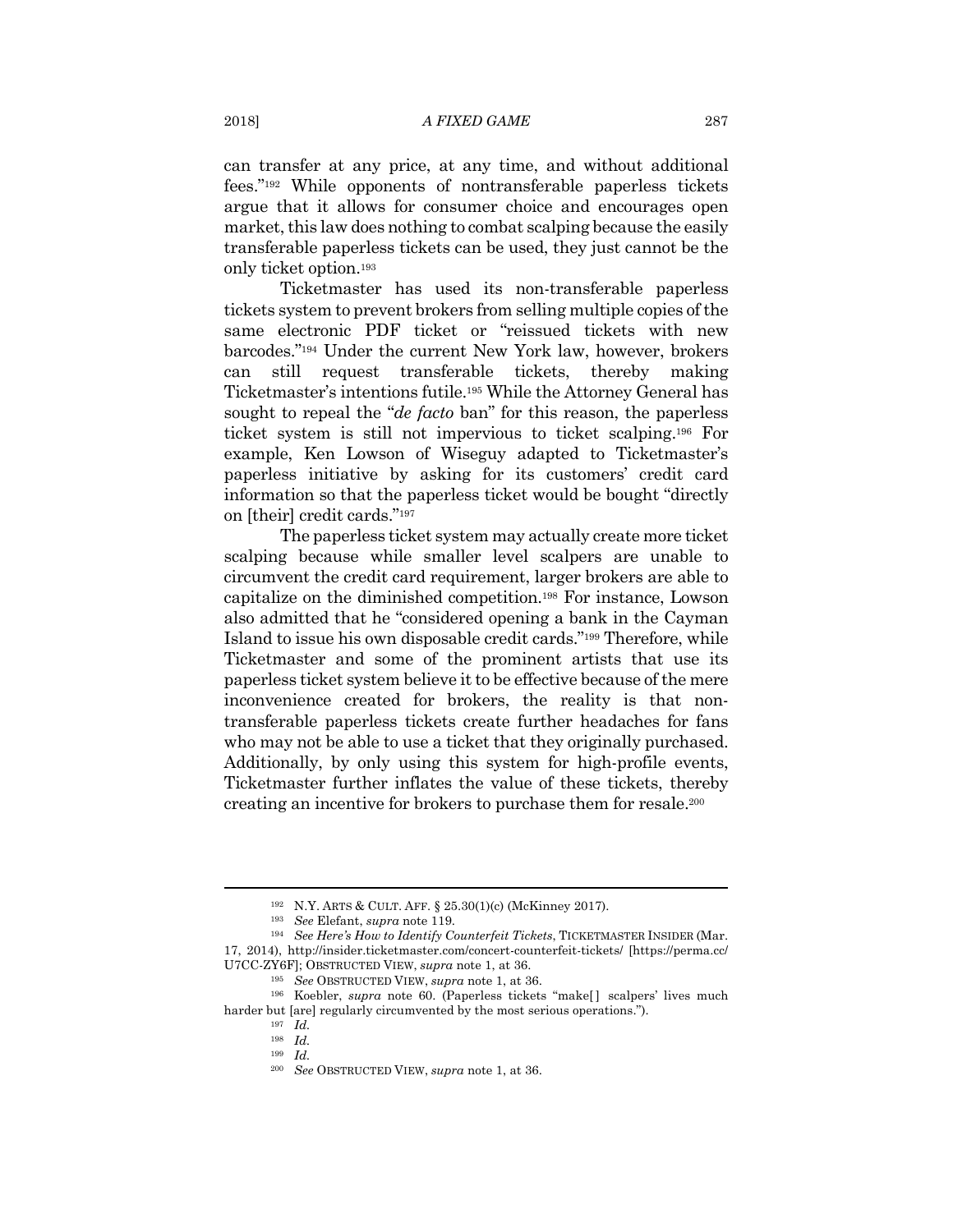# IV. CHANGING THE DIRECTION OF THE TICKET INDUSTRY'S REGULATORY CLIMATE

"Many tickets on secondary sites are being sold by touts who are simply in the business of ripping off the fan by charging an extortionate amount for sold out shows."— Mumford & Sons<sup>201</sup>

The reactive nature of anti-scalping laws has been the common theme of nearly two centuries of regulation. The laws set forth at the state and federal level have ineffectively aimed at restricting ticket scalping, condemning third-party vendors, and criminalizing the use of bots, though enforcement of these laws appears to be limited.202 Even in the cases where bot users have been brought to justice, the damage has already been done.203 In order to protect consumers from losing tickets to bots and artists having scalpers wrongfully profit off their performances, proactive measures must be put in place. To ensure these protections, the primary ticket marketers must be held accountable for whose hands its tickets are in.

Existing ticket scalping regulations are problematic because they address how tickets are resold, instead of the initial ticket sale.204 Preventing the scalper from committing the acts that the federal government and state legislature have already found to be illegal requires action before the ticket leaves the primary marketer. While it has been argued that the absence of a secondary resale market would still leave many fans unable to purchase tickets, these arguments lack perspective on the current state of the secondary ticket market.205 The supply versus demand narrative will always exist for fans and "[t]he problem is

<sup>201</sup> *Mumford & Sons Join the Fight Against the Ticket Touts*, GUARDIAN (Dec. 16, 2015, 5:16 AM EST), https://www.theguardian.com/music/2015/dec/16/mumfordsons-join-the-fight-against-the-ticket-touts [https://perma.cc/2CFX-7YUP]. 202 Hayley C. Cuccinello, *Brokers, Bots And Insiders: Why 'The Average Fan Has* 

*No Chance to Buy Tickets At Face Value'* (Jan. 29, 2016, 2:53 PM), https://www.forbes.com/ sites/hayleycuccinello/2016/01/29/brokers-bots-insiders-why-the-average-fan-has-no-chanceto-buy-tickets-at-face-value/#6bab03356be6 [https://perma.cc/76NJ-PU55]. ("Brokers have technology and lax enforcement on their side."); Seabrook, *supra* note 19 ("[E]ventually laws were put in place that prohibited scalping within a certain distance of a venue. But, as anyone who has been to a big game or a show at Madison Square Garden knows, such laws are rarely enforced."). 203 *See* U.S. Att'y's Office, Dist. of N.J., *supra* note 112.

<sup>204</sup> Both the federal and New York law aim to police ticket scalping and impose penalties for certain tactics, but neither address protecting fans in the initial sale. *See*  Better Online Ticket Sales Act of 2016, Pub. L. No. 114-274, 130 Stat. 1401, 1401 (2016) (codified as amended at 15 U.S.C. § 45c (2012 & Supp. IV 2016)); N.Y. ARTS & CULT. AFF. § 25.24 (McKinney 2017). 205 *See* Simon, *supra* note 144, at 1175 (arguing that "far from posing a threat

to society, the existence of the secondary ticket market benefits consumers.").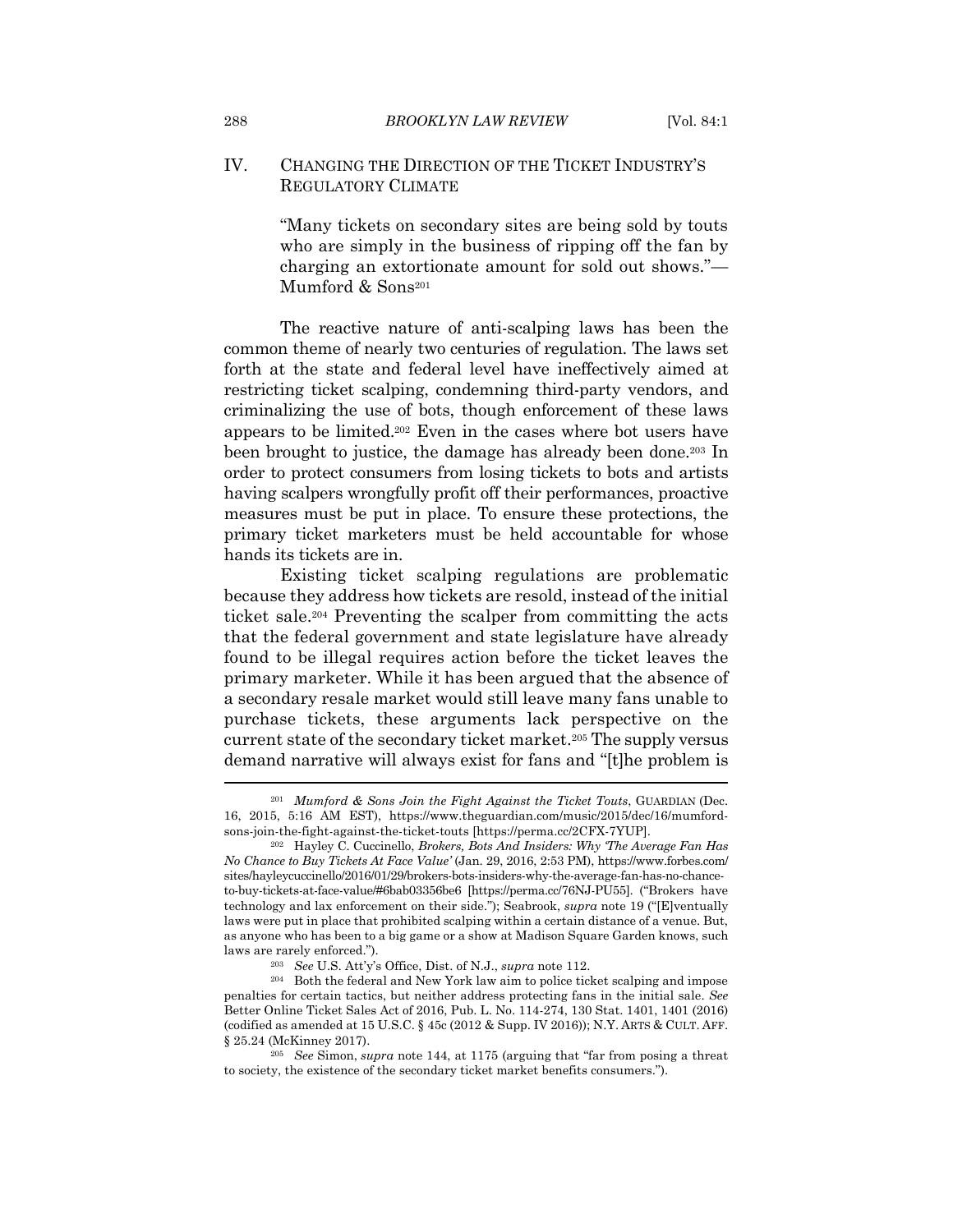#### 2018] *A FIXED GAME* 289

not simply that demand for prime seats exceeds supply."206 The issue for consumers, artists, and primary marketers is the gap between how scalpers sell and obtain tickets and the legislature's ability to regulate those transactions, once the primary marketer has released the tickets. This is not to say that ticket resale should be prohibited all together. Such a solution would be unrealistic and subject venues and promoters to the same issues that they face with the current secondary market.

#### *A. Addressing the Secondary Market*

The BOTS Act grants state attorneys general the power to bring civil actions when there is "reason to believe that an interest of the residents of the State ha[ve] been . . . threatened or adversely affected by . . . a practice that violates" the Act.207 While the Attorney General has successfully obtained some form of compliance from secondary marketers in the past, even multimillion dollar settlements against them do not seem to be enough to thwart ticket scalping brokers.<sup>208</sup> The secondary marketers' compliance, however, was narrowly applied and quickly disregarded.209 In order to fully protect consumers and artists, New York State must take action to prevent secondary marketers from providing scalpers with a reliable platform to sell illicitly obtained tickets. This would require the Attorney General to seek to enjoin secondary marketers from allowing bot users to exploit their services as a resale platform.

The Attorney General must use this enforcement power on secondary marketers, in accordance with the BOTS Act and New York Arts and Cultural Affairs Law, to subject ticket resale companies to a civil penalty for allowing scalpers to sell tickets that were "obtained using ticket purchasing software."210 This action would incentivize secondary marketers to vet the

Better Online Ticket Sales Act of 2016, Pub. L. No. 114-274, § 2(c)(1), 130 Stat. 1401, 1402 (2016) (codified as amended at 15 U.S.C. § 45c (2012 & Supp. IV 2016)).<br><sup>208</sup> See N.Y. State Office of the Att'y Gen., *supra* note 98.<br><sup>209</sup> See Section II.A.<br><sup>210</sup> Better Online Ticket Sales Act § 2 (c)(1): N.Y. AR

<sup>206</sup> *See* OBSTRUCTED VIEW, *supra* note 1, at 3. 207 Section 2(c)(1) of the Bots Act of 2016 provides,

In any case in which the attorney general of a State has reason to believe that an interest of the residents of the State has been or is threatened or adversely affected by the engagement of any person subject to subsection (a) in a practice that violates such subsection, the attorney general of the State may, as parens patriae, bring a civil action on behalf of the residents of the State in an appropriate district Court of the United States.

<sup>(</sup>McKinney 2017).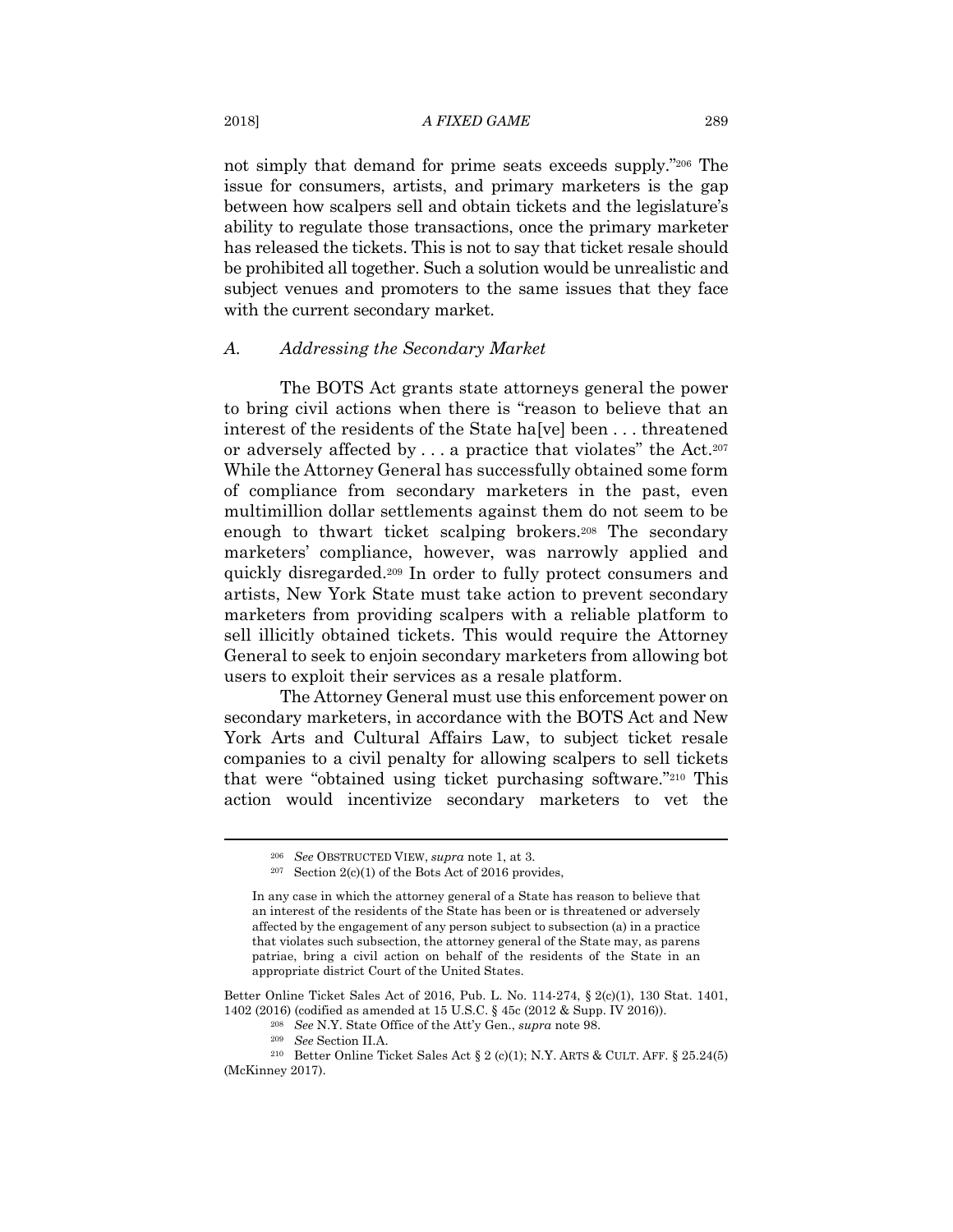companies that use their services to ensure compliance with state and federal law. Since the Act provides that the "attorney general of a state" may bring civil action to enjoin the aforementioned corporation from further violation, as well as to compel compliance and obtain damages, there is an opportunity to deter secondary marketers from providing their services to incompliant ticket scalpers.211 While it could be argued that scalpers will work their way around this initiative, just as they have done with other failed initiatives, holding the secondary marketer legally accountable for those who use its website would incentivize companies like StubHub to remove themselves from any association they may have with ticket brokers that are known or likely to use bots when purchasing tickets.212

This secondary marketer accountability would benefit consumers because it would diminish the scalper's opportunities to sell their illegally obtained product, thereby making the practice less profitable. The primary ticketing market would benefit because there would be greater control over reselling tickets, promoting the use of the primary marketer's own resale site.213 Additionally, the artist would benefit because millions of dollars in profit that only the broker and resale site gained, would no longer be generated off of their work.

While consumers lose the opportunity to see their favorite artists perform or at least pay face value for the tickets, secondary marketers respond by endorsing their notion of an open market.214 Since "[t]ickets hold a certain market value [which] may be above the amount listed at the box office," resellers advocate for an unfettered opportunity to send this unique commodity to the highest bidder.<sup>215</sup> For example, StubHub currently does not place any limits on ticket prices and

<sup>211</sup> Better Online Ticket Sales Act § 2(c)(1)(A)-(C). 212 Investigations Team, *Paradise Papers: Ticket Tout Julien Lavallee Set up Business in Tax Haven*, BBC NEWS (Nov. 10, 2017), http://www.bbc.com/news/ukscotland-41940205 [https://perma.cc/GY77-4CRA]. The authors note that the Paradise Papers revealed that one of the United Kingdom's biggest "ticket touts," Julien Lavallee had made thousands of pounds through selling concert tickets on StubHub. *See id.* The documents showed that given the speed of his purchases, which were within seconds of one another, it was likely that Lavalle was using bots to buy the tickets that he scalped. *Id.* Despite being warned of this behavior, not only did StubHub continue to allow Lavalle to use its website but the company "treat[ed] him as one of its 'top sellers'" and provided him "discounts on fees." *Id.*

<sup>213</sup> *See supra* Section III.A. 214 Carmen Reinicke, *What to Consider Before Buying a Concert Ticket from a Stranger*, CNBC (Aug. 3, 2018, 10:07 AM ET), https://www.cnbc.com/2018/07/31/what-to-

consider-before-buying-a-concert-ticket-from-a-stranger.html [https://perma.cc/4A8E-98G6]. 215 Talib Visram, *Ahead of the World Cup, FIFA Goes After the Ticket Resale Industry*, CNN MONEY (June 8, 2018, 1:53 PM), https://money.cnn.com/2018/06/08/news/ companies/world-cup-fifa-ticket-resales/index.html [https://perma.cc/W8AB-6NBH].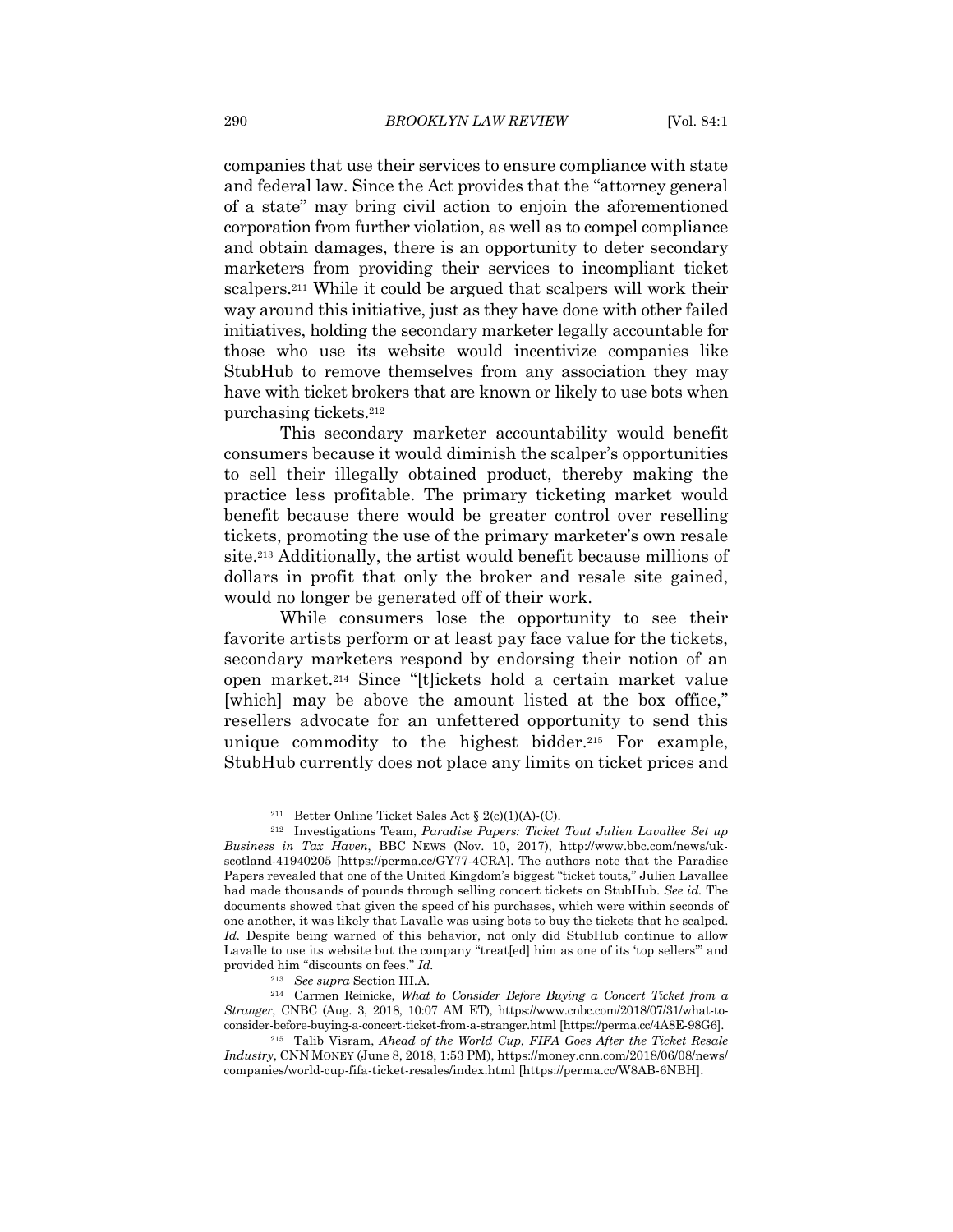given that it collects a fee equal to 10% of the total transaction listing, in addition to the service fee it also collects from the buyer, so of course it supports an open market.216 The only actors who benefit from a *laissez faire* ticketing industry are the primary marketers, who can sell their product to consumers or scalpers; the scalpers, who have a limitless platform to sell their product to anyone willing to settle for greater than face value prices; and the secondary marketers, who profit twice off a ticket resale.217 The problem here: none of these actors are the ones performing or attending the show. The balance of interests between consumer opportunities and allowing a free market resale industry should weigh undeniably in the consumer's favor. As the New York Attorney General noted, "Ticket buying, when presented to the public as a fair contest, should in fact be fair."218 It is evident that primary marketers have an incentive to encourage scalping and more can be done to prevent it.219

Current New York Arts and Cultural Affairs law provides that "[a]ny . . . website [serving] as a platform to facilitate resale . . . solely between third parties and [that] does not in any other manner engage in resales of tickets to places of entertainment shall be exempt from the licensing requirements."220 Essentially, this law allows secondary resale sites to legally serve as a platform for selling illegally obtained tickets in New York. Permitting this activity provides bots with a legal vehicle to profit off of their illegal activity and discourages the use of a primary marketer's resale sites. In turn, this exposes consumers to exceedingly high-ticket profits and potentially counterfeit tickets.

A similar issue was raised in the North Carolina Court of Appeals when a class of similarly situated plaintiffs brought a civil action against StubHub for allowing users to sell tickets for

<sup>216</sup> Paul Moderator, Comment to *Re: Total Fees Information,* STUBHUB COMMUNITY, https://stubhub.community/t5/Selling-Tickets/Total-Fees-Information/tdp/2935 [https://perma.cc/78L4-VDKU]; Reinicke, *supra* note 214. In June 2018, StubHub hailed the passing of New York legislation, stating that the bill "takes comprehensive steps to protect New York fans and ensure they benefit from having choice in a free and open market." *See* Kramer, *supra* note 54. It is no surprise that StubHub favored the legislation, given that the state has still not imposed price limits on ticket resales or imposed criminal penalties for ticket speculation. 217 Reinicke, *supra* note 214 (noting that StubHub "will not place caps on

ticket prices"). 218 *See* OBSTRUCTED VIEW, *supra* note 1, at 8. 219 Dave Seglins, et al., *I'm Getting Ripped Off: A Look Inside Ticketmaster's Price-*

*Hiking Bag of Tricks*, CBC (Sept. 18, 2018, 4:00 AM ET), https://www.cbc.ca/news/business/ ticketmaster-prices-scalpers-bruno-mars-1.4826914 [https://perma.cc/4P2K-BJ5J]. 220 N.Y. ART & CULT. AFF. § 25.13 (McKinney 2009); *FAQ—Ticket Reseller, supra*

note 37; *see also Ticket Reseller License*, NYC BUSINESS, https://www1.nyc.gov/nycbusiness/ description/ticket-reseller-license [https://perma.cc/H6E6-H3JT] ("Auction websites do not need licenses.").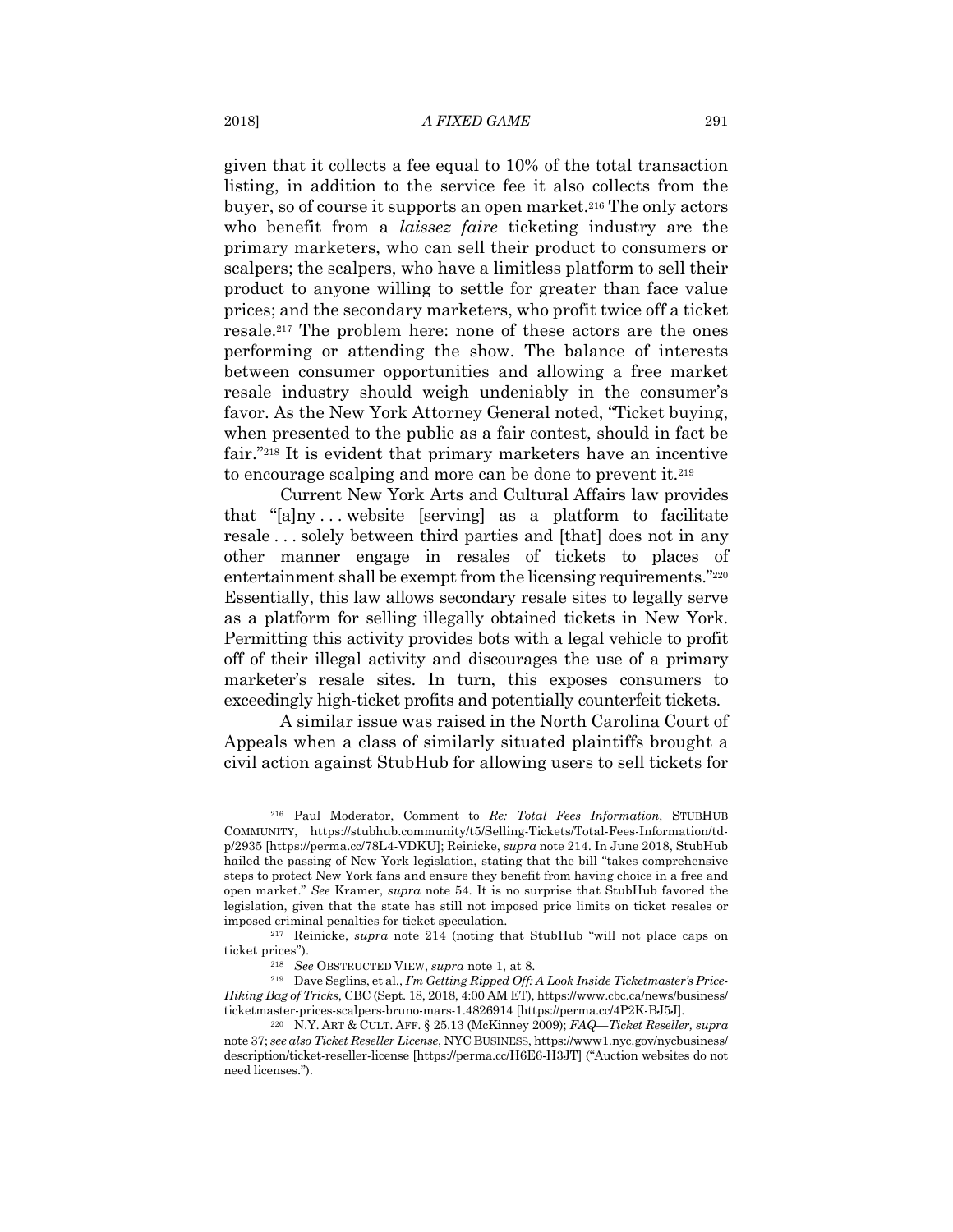more than twice their face value in violation of North Carolina state laws.221 In response to StubHub's defense of complete immunity under federal law, the court, finding that Section 230 of the Communications Decency Act (CDA) applied to StubHub, held that the company did not violate the state ticket sales law.222 Section 230 provides that, "No provider or user of an interactive computer service shall be treated as the publisher or speaker of any information provided by another information content provider."223 The majority noted that while the Supreme Court is silent as to the scope of the Act's immunity, the United States Court of Appeals for the Fourth Circuit established that "Congress carved out a sphere of immunity from state lawsuits for providers of interactive computer services."224 Further, the *Hill* court declined to adopt the Massachusetts Superior Court's holding in *NPC LLC v. StubHub, Inc*, wherein StubHub was found to have "materially contributed to the illegal 'ticket scalping' of its sellers," which would place StubHub outside the scope of the CDA's immunity.225

In *Nemet Chevrolet Ltd. v. Consumeraffairs.com, Inc.*, the Fourth Circuit held that Consumeraffairs.com, a business review website, was entitled to complete immunity under the CDA because it simply provided a platform for the defamatory statements that injured the plaintiff, rather than creating them.226 This ruling should not apply to StubHub because though it is a third party in the ticket scalping industry, it is not merely a "publisher" of ticket listing since it benefits from the transaction.227 A website like Consumeraffairs.com operates to create a public forum for business reviews and, in some instances, the platform is used to display defamatory content.228 Whereas StubHub relies on, and profits from, illegal ticket transactions, a percentage of the transaction between the scalper and the final

<sup>221</sup> *See* Hill v. StubHub, Inc., 727 S.E.2d 550, 552–53 (N.C. Ct. App. 2012). The state laws at issue were N.C. Gen. Stat. § 14-344, a statute making it unlawful to sell a ticket for more than \$3.00 over its face value and North Carolina's unfair and deceptive trade practice statute. *Id.* at 553.<br><sup>222</sup> *Id.* at 553, 564.<br><sup>223</sup> 47 U.S.C. § 230(c)(1) (1998).<br><sup>224</sup> *StubHub, Inc.*, 727 S.E.2d at 556 (quoting Nemet Chevrolet, Ltd. v.

Consumeraffairs.com, Inc., 591 F.3d 250, 254 (4th Cir. 2009)). The Fourth Circuit stated, "Congress carved out a sphere of immunity from state lawsuits for providers of interactive computer services to preserve the 'vibrant and competitive free market' of ideas on the Internet." Nemet Chevrolet, Ltd. v. Consumeraffairs.com, Inc., 591 F.3d 250, 254 (4th Cir. 2009) (quoting 47 U.S.C. § 230(b)(2) (2012)).

<sup>&</sup>lt;sup>225</sup> NPS LLC v. StubHub, Inc., 2009 WL 995483, at \*13 (Mass. Sup. Ct. Jan. 26, 2009).<br><sup>226</sup> See Consumeraffairs.com, 591 F.3d 250, 252, 254, 260 (4th Cir. 2009).<br><sup>227</sup> See StubHub, 727 S.E.2d at 560–61.<br><sup>228</sup> Consumeraff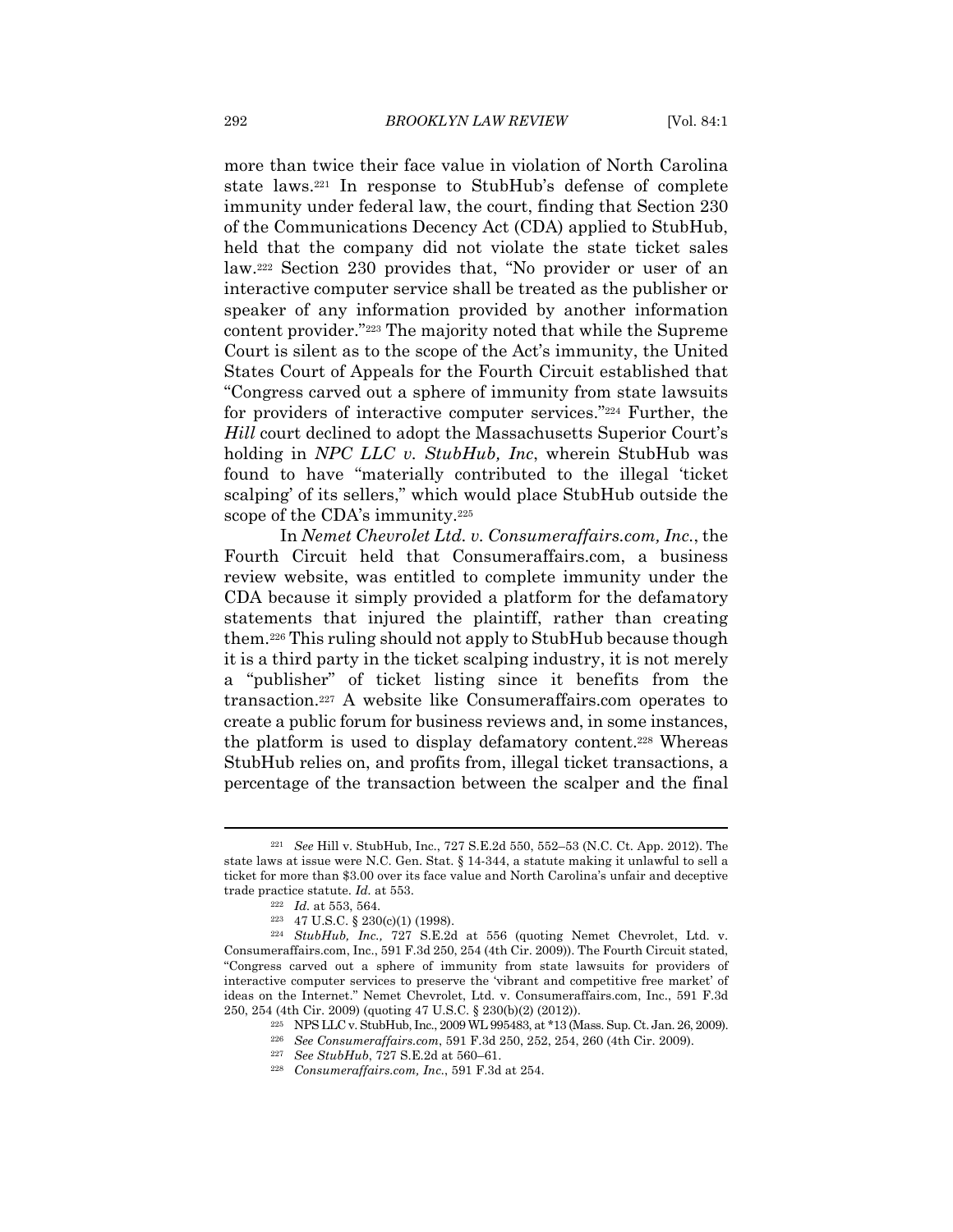buyer goes directly to StubHub as a fee for the website's service.229 Therefore, StubHub should not be labeled as an "information content provider," because rather than providing simply a platform for illegal conduct, the purpose of the website itself is to incentivize illegal ticket scalping.230 Thus, the New York State Attorney General may use his enforcement power to enjoin secondary marketers, like StubHub, from allowing illegally obtained tickets to be sold on their website.

It may be argued that StubHub is beyond the scope of the current New York laws because the language in Section 25.24(5) of the New York Arts and Cultural Affairs Law provides that only corporations "who *knowingly* resell[] or offer[] to resell . . . shall be subject to [civil liability]."231 StubHub can, however, be held accountable on grounds that the company had constructive knowledge that tickets being sold on its website were obtained illegally.232 Therefore, given its role in the ticketing industry, Section 25.24(5) would apply to StubHub under a theory of constructive knowledge. At the outset, secondary marketers can be held liable for allowing speculative listings on their sites, as it is easy to detect when tickets have been released by the primary marketer.233

Additionally, in order to prevent the argument against the constructive knowledge theory, the New York State legislature could amend the language of Section 25.24(4) to ensure that ticket resale sites are addressed. Since the law already provides liability for corporations who "resell[] or offer[] to resell a ticket that such . . . corporation . . . knows was obtained using ticket purchasing software," the language of the law could be amended to include corporations that *knows or should have known* the ticket was obtained using ticket purchasing software.234 Amending the language of the law would expand the scope of the state's regulation on ticket resellers to ensure that all parties reselling tickets that are obtained illegally are held liable.

The caveat to this solution is that it is still a reactive measure, akin to the general trend of legislative and independent actions taken to address ticket scalping. Also, with many of the

<sup>229</sup> Katy Osborn, *Why StubHub Is Tacking on Ticket Fees Again*, TIME (Sept. 1, 2015), http://time.com/money/4018864/stubhub-fees-all-in-ticket-prices/ [https://perma.cc/

ML3D-VHPP].<br><sup>230</sup> *Contra StubHub*, 727 S.E.2d at 560.<br><sup>231</sup> N.Y. ARTS & CULT. AFF. LAW § 25.24(5) (McKinney 2017) (emphasis added).<br><sup>232</sup> Constructive knowledge is "[k]nowledge that one using reasonable care or diligence should have, and therefore that is attributed by law to a given person*." Knowledge*, BLACK'S LAW DICTIONARY (10th ed. 2014).<br><sup>233</sup> See supra Section II.A.<br><sup>234</sup> N.Y. ARTS & CULT. AFF. § 25.24(5) (McKinney 2017).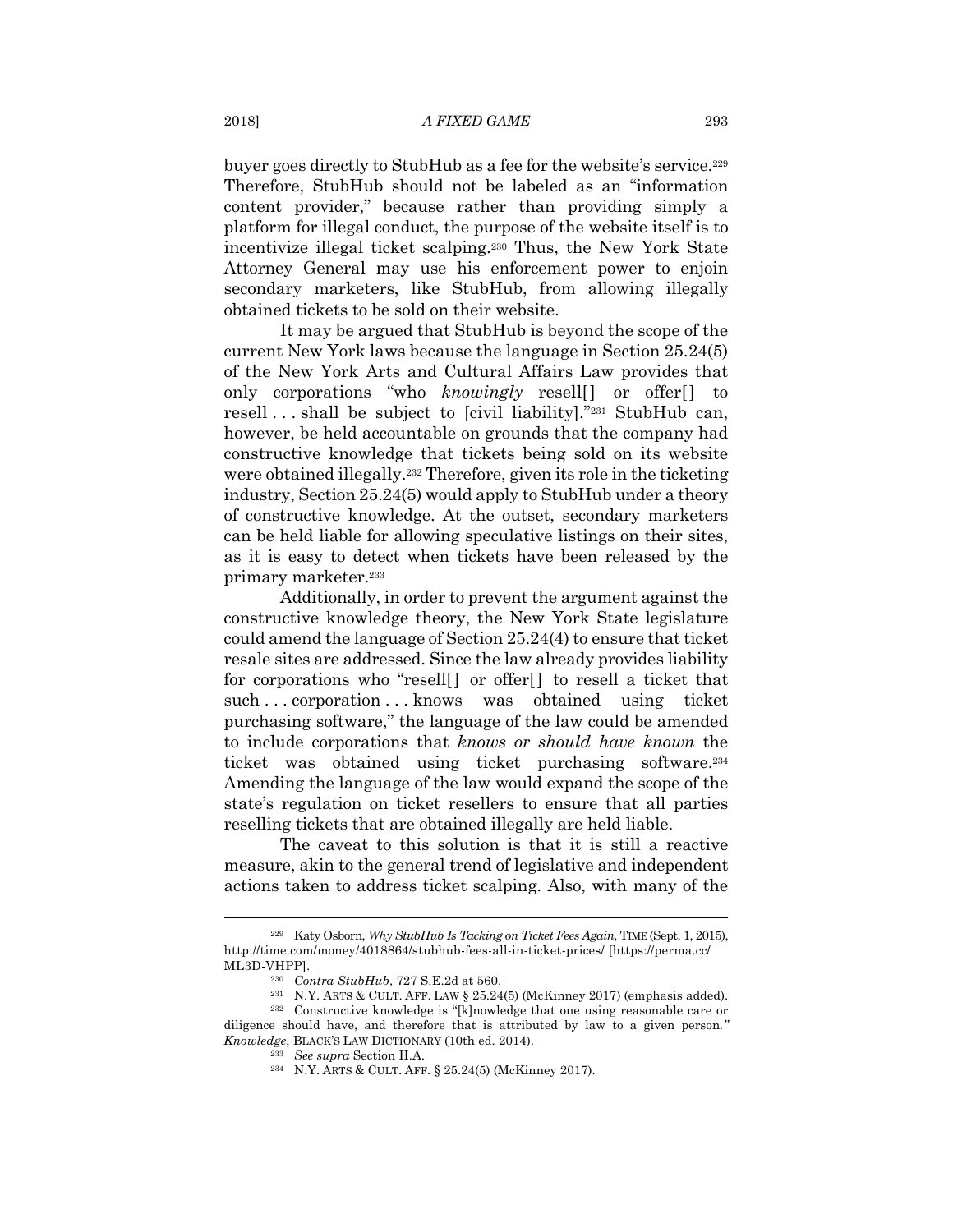attempts to regulate the secondary market, it is likely that bot users will adapt to this hurdle and may find other means of selling illicitly obtained tickets. Therefore, the New York State legislature must act further.

#### *B. Primary Marketer Accountability*

In order to fully establish regulatory control over the secondary market the problem must be addressed at its source. Since the primary marketer releases its tickets to the public through the initial sale, it therefore controls how tickets are distributed at the outset.235 The New York State legislature should then hold the primary marketers liable for how their tickets are distributed and who is able to buy them. While Ticketmaster claims to be a victim of the secondary market and its recent initiatives are indicative of its intentions to aid consumers, whether scalpers or consumers are buying the tickets, the demand for concert tickets still exists.

For example, if an event has five hundred general admission tickets, Ticketmaster's profit from ticket sales does not change whether five hundred fans or one broker buys the tickets. Ticketmaster's pricing schematic is set up so that it can profit from a recurring fan base and additional sales made during the concert, like food, beverages, and merchandise.<sup>236</sup> When the primary marketer is still making its expected profit from the original ticket sale, however, consumers and artists are the real victims in the industry. Since merging with Live Nation in 2010, Ticketmaster is now one of few primary ticket marketers.237 Therefore, a diminished recurring fan base hurts the artists more than the primary marketer because fans do not have many alternatives to Ticketmaster for primary ticket purchases.

Given the primary marketer's role in the ticketing industry, the only way to prevent the secondary market from continuing to grow out of control would be to regulate the original transaction, as opposed to trying to recover from activity

<sup>&</sup>lt;sup>235</sup> See OBSTRUCTED VIEW, *supra* note 1, at 10.<br><sup>236</sup> See Jaskier, *supra* note 11, at 85; see also Simon, *supra* note 144.<br><sup>237</sup> See Jeremy Pelofsky & Yinka Adegoke, *Live Nation, Ticketmaster Merge; Agree to U.S. Terms*, REUTERS (Jan. 25, 2010, 7:52 PM), https://www.reuters.com/article/ us-ticketmaster-livenation/live-nation-ticketmaster-merge-agree-to-u-s-terms-idUS TRE60O4E520100126 [https://perma.cc/QU5T-DVEQ]; *see also* Rob Davies, *Well Done Ticketmaster for Closing Resale Sites—But it Ain't Over Yet*, GUARDIAN (Aug. 17, 2018, 10:10 AM), https://www.theguardian.com/money/2018/aug/17/well-done-ticketmasterfor-closing-resale-sites-but-it-aint-over-yet [https://perma.cc/9LAG-N7QN] ("A leading market share in ticketing—coupled with parent company Live Nation's global sway as a promoter and venue operator—gives Ticketmaster significant pricing power.").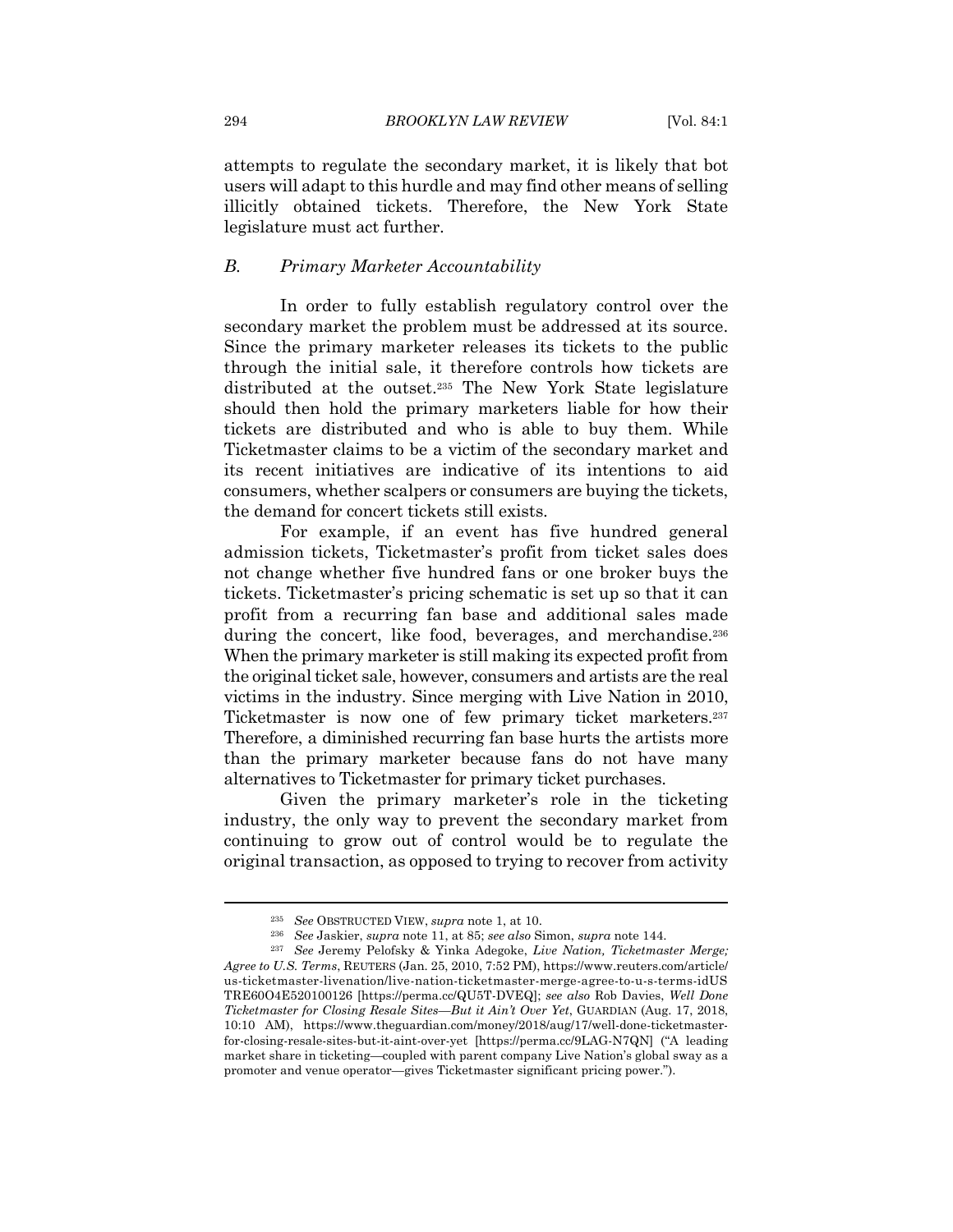#### 2018] *A FIXED GAME* 295

that has already occurred. This would mean that the primary marketer should be held liable for their tickets being purchased illegally, in a similar way that secondary marketers would be liable for allowing illegally purchased tickets to be sold and purchased on their websites. Imposing liability on the primary marketer would incentivize companies like Ticketmaster to ensure that the original purchaser of the tickets is more likely to be the person attending the event, but also providing exceptions for gifts and similar purchases for another person.

While the Attorney General has suggested that primary marketers should take action to reduce bot use, these measures are still reactive.238 The Attorney General's recommendations to primary marketers include: "preemptively enforcing ticket limits, analyzing purchase data to identify ongoing Bot operations, and investigating resellers regularly offering large numbers of tickets to popular shows."239 Currently, ticket limits are inconsistently enforced because while there may be a ticket limit per purchase, there is no purchase limit.<sup>240</sup> Even if these ticket limits are enforced so that the number of purchases is limited per person, scalpers have already found ways around this.241 These recommendations ultimately fail to incentivize primary marketers to reform their purchasing mechanisms because there is no accountability. The Attorney General has simply recommended that the primary marketers make a change, without seeking to enforce that they do so. Moreover, rather trying to divide the primary and secondary ticket markets, primary marketers have instead started to market themselves as secondary market players too.<sup>242</sup>

<sup>238</sup> *See* OBSTRUCTED VIEW, *supra* note 1, at 35. 239 *Id.*

<sup>240</sup> Cuccinello, *supra* note 202 ("As for ticket limits, they are inconsistently enforced by ticketing platforms and have an easy loophole. For instance, Ticketmaster's

ticket limit only applies to single transactions.").<br><sup>241</sup> See Koebler, *supra*, note 60.<br><sup>242</sup> See supra Section III.A. While Ticketmaster shut down its European resale sites, Seatwave and Get Me In in August 2018 due to negative customer feedback, they have been replaced by Ticketmaster's new fan-to-fan ticket exchange, which is due to launch throughout Europe in 2019. Sean Keane, *Ticketmaster Shuts Down UK Ticket Resale Sites, Launches 'Fan-to-Fan' Exchange*, CNET (Aug. 13, 2018, 4:10 AM PDT), https://www.cnet.com/news/ticketmaster-shuts-down-uk-ticket-resale-sites-launches-fanto-fan-ticket-exchange/ [https://perma.cc/H2VM-Q555]. Though the program is designed to allow fans to buy or sell tickets at the original price or less, "some . . . believe that Ticketmaster will charge higher prices for all of the other extras that come with buying tickets," thereby "filling the role of the 'tout.'" Jonathan Yates, *How Ticketmaster Fanto-Fan Exchange Will Work and Getting Cheaper Tickets*, MANCHESTER EVENING NEWS (Aug. 16, 2018, 12:42 PM), https://www.manchestereveningnews.co.uk/whats-on/whatson-news/how-ticketmaster-fan-fan-exchange-15023421 [https://perma.cc/M57V-R9DC].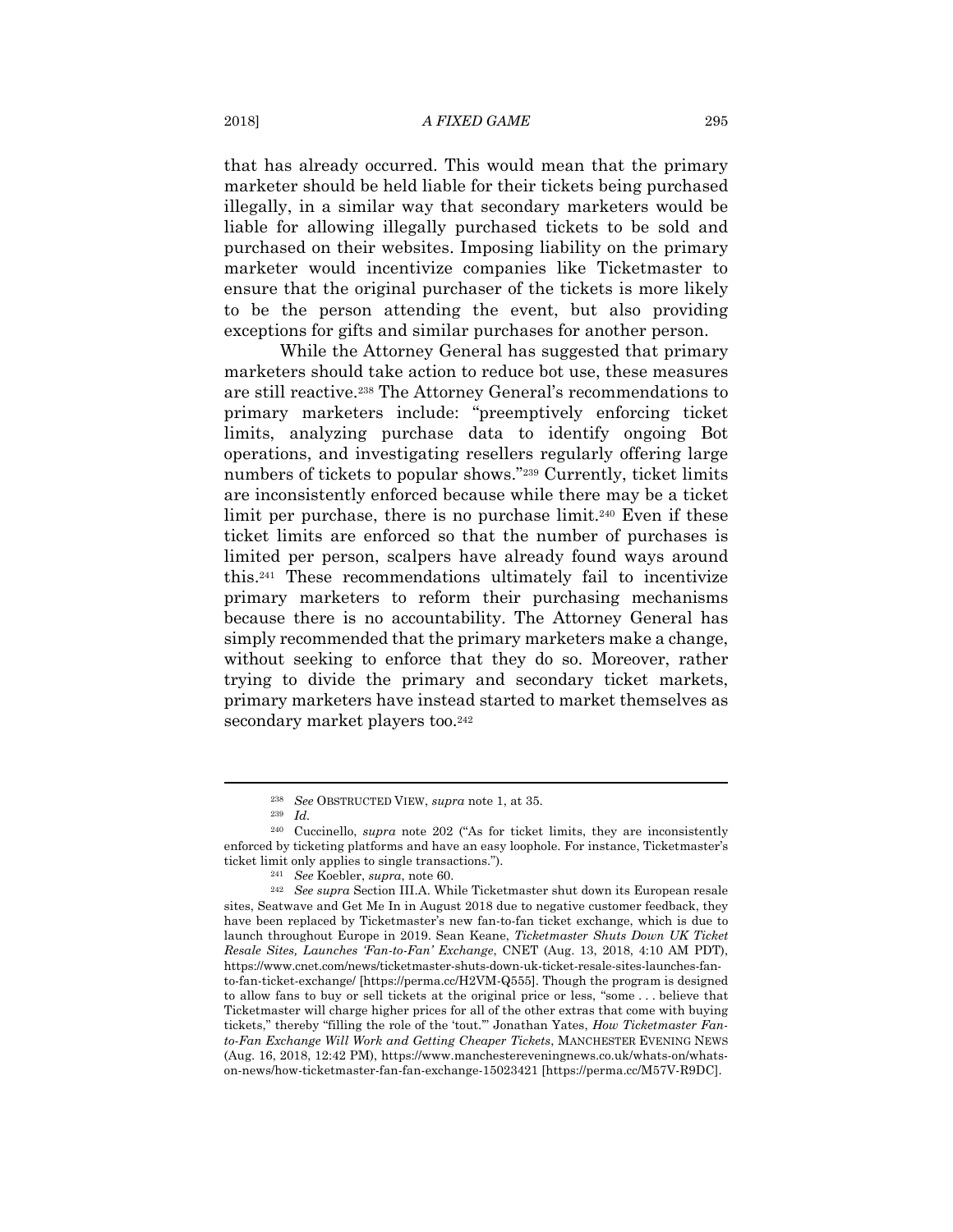Current federal and New York state legislation penalizes ticket scalpers who have already caused harm to the consumer, rather than preventing the primary marketer from letting a scalper illegally obtain tickets. New York law aims to deter scalping through penalties for bot usage, $243$  but there is still no way to actually prevent them from using bots to buy tickets. While Ticketmaster has put forth their own initiatives through the Verified Fan Program and "slow ticketing," the secondary ticket market has continued to grow, thereby calling for a wholesale change in the ticket purchasing process.<sup>244</sup>

#### *C. Securing Primary Ticket Purchases*

If primary marketers are incentivized to make a change, they could implement purchasing systems similar to those used by airlines.245 Unlike concert tickets, airline tickets are traditionally non-transferable.246 While concert tickets should still remain transferable, the transfer must only be approved by the primary marketers as the ticket should include the purchaser's information. That purchaser must then be present for the show, but an additional document could be provided by the primary marketer if the ticket is purchased as a gift for a show that the purchaser is not attending. If the ticket is a gift, the primary marketer could then require that the recipient's name be put on the ticket during the purchase. This would prevent scalpers from simply making every purchase a gift, because they would not know who their clients are until after they have purchased the tickets from the primary marketer. Similar to the secure nature of an airline ticket, the primary marketer could require secure information, such as a driver's license number that could be more difficult to falsify than a name or email address.<sup>247</sup> To add

<sup>243</sup> N.Y. ARTS & CULT. AFF. § 25.24 (McKinney 2017). 244 Dave Brooks, *Shake It Off: Despite Negative Press, Taylor Swift's Reputation Tour Could Be One of the Biggest of All Time*, BILLBOARD (Jan. 2, 2018), https://www.billboard.com/articles/business/8085856/taylor-swift-reputation-tour-salescould-be-biggest-all-time [https://perma.cc/9DLW-64NS]. 245 Bershidsky, *supra* note 53. 246 Christopher Elliot, *Why Can't Airline Tickets Be Transferable?*, USA TODAY

<sup>(</sup>Dec. 23, 2013, 8:56 AM ET), https://www.usatoday.com/story/travel/flights/2013/12/23/ airline-ticket-transfer-name-change/4174145/ [https://perma.cc/ER7R-YEK7]; *see also* Eric Jordan, *What's in a Name? The Truth About Name Changes on Airline Tickets*, CONDÉ NAST TRAVELER (Nov. 7, 2014), https://www.cntraveler.com/stories/2014-11-07/whats-in-a-

name-the-truth-about-name-changes-on-airline-tickets [https://perma.cc/SF9M-2UTA]. 247 *REAL ID*, DEP'T. OF HOMELAND SECURITY, https://www.dhs.gov/real-id [https://perma.cc/RQ9Z-7PGK]; *see also* Benjamin Din, et al., *New Driver's License Requirements Are Coming to U.S. Airports. Is Your State Ready*?, WASH. POST (Sept. 13, 2017), https://www.washingtonpost.com/graphics/2017/national/real-ids/?noredirect=on &utm\_term=.70b33aa52b0c [https://perma.cc/X9HF-UR4A].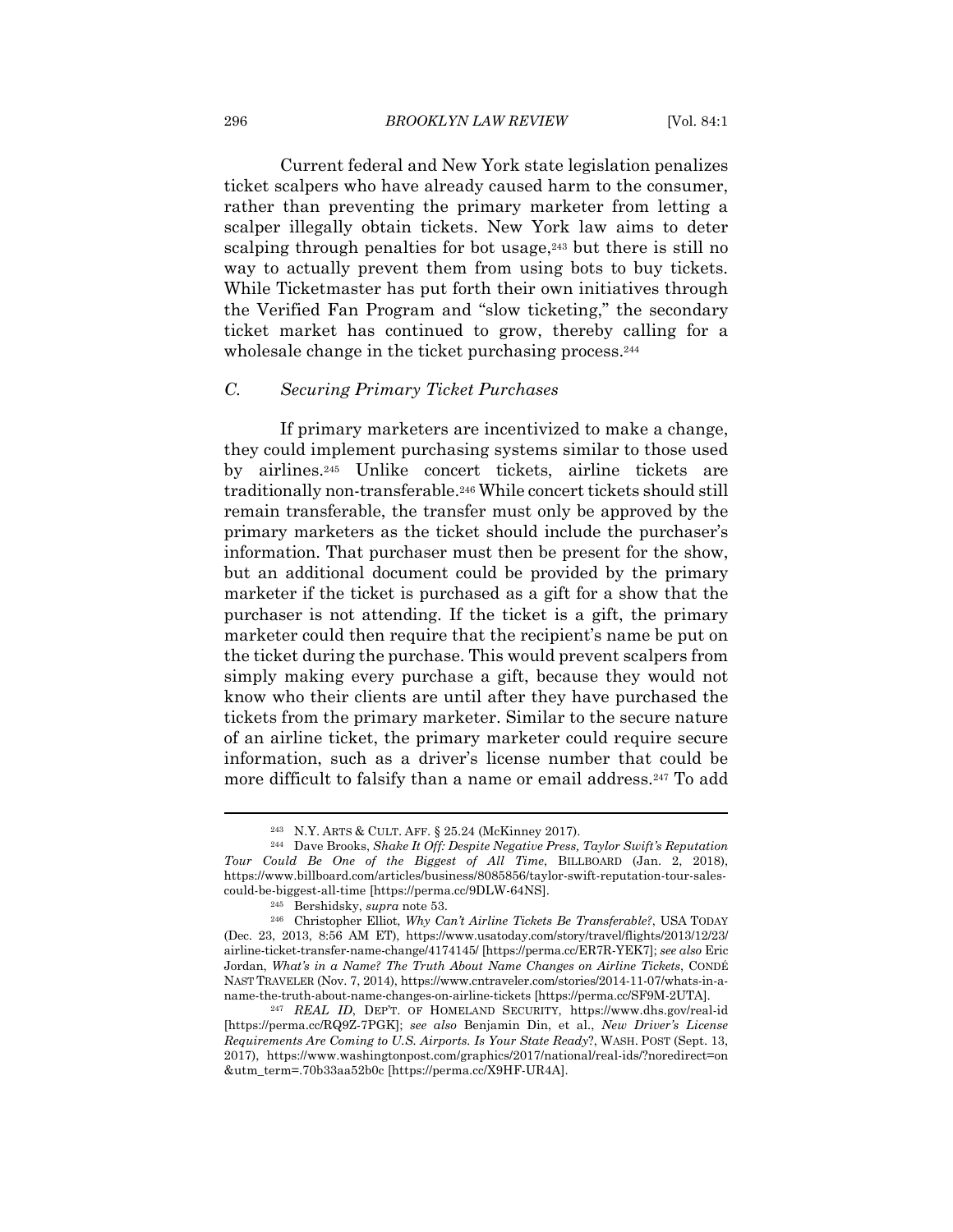an extra step in the transfer process, primary marketers could also add a certain time period that the tickets could be transferred during, that way there is not a last-minute rush for scalpers to sell their unpurchased tickets right before the show.

It has been suggested that primary marketers could adopt a dynamic pricing system similar to that of most airlines.248 This system, however, would inevitably inflate the market for *last minute* ticket sales, thereby forcing the primary marketer to charge a higher price than was originally intended for tickets during their initial release.249 Additionally, a ticket to an event is unlike an airline ticket because there are many airline, flight, and timing options to destinations at around the same place, whereas a concert ticket is a unique commodity that is only available for a single occasion. While primary marketers should not adopt the same dynamic pricing schematic that airlines use, if similar security measures used in airline tickets are applied to event tickets sales, it will be harder or even impossible for scalpers to transfer them, causing a potentially fatal roadblock for ticket scalping operations. Requiring consumers to provide their passport information may be an overzealous precaution, but requiring a government-issued driver's license number could be a sufficient way to attach the purchaser to the concert attendee as it would be less likely to falsify than a credit card number or email address.250

#### **CONCLUSION**

There are two ends to a ticket sale: the consumer who uses the ticket for his or her own enjoyment or that of another, and the scalper who purchases the ticket for resale with the expectation of a worthy profit. Once the ticket leaves the primary marketer's control there are limited ways to regulate the future transactions related to that ticket and ensure that the final purchaser is able to attend the event. While it seems that ticket scalping has existed for as long as tickets themselves, today's dominant scalping practices have created a gap between the sale of tickets and how those sales can be regulated.251 As has been the case with other industries' struggles with malicious technology, the ticketing industry has become "a cops and

<sup>248</sup> Bershidsky, *supra* note 53 ("A combination of identity checks and airline-like dynamic pricing . . . would ensure people get tickets according to how early they order."). <sup>249</sup> Bershidsky, *supra* note 53. <sup>250</sup> *New York's New Driver License*, N.Y. STATE DEP'T OF MOTOR VEHICLES,

https://dmv.ny.gov/driver-license/nys-new-driver-license [https://perma.cc/2JAR-YM6H]. 251 Seabrook, *supra* note 19.